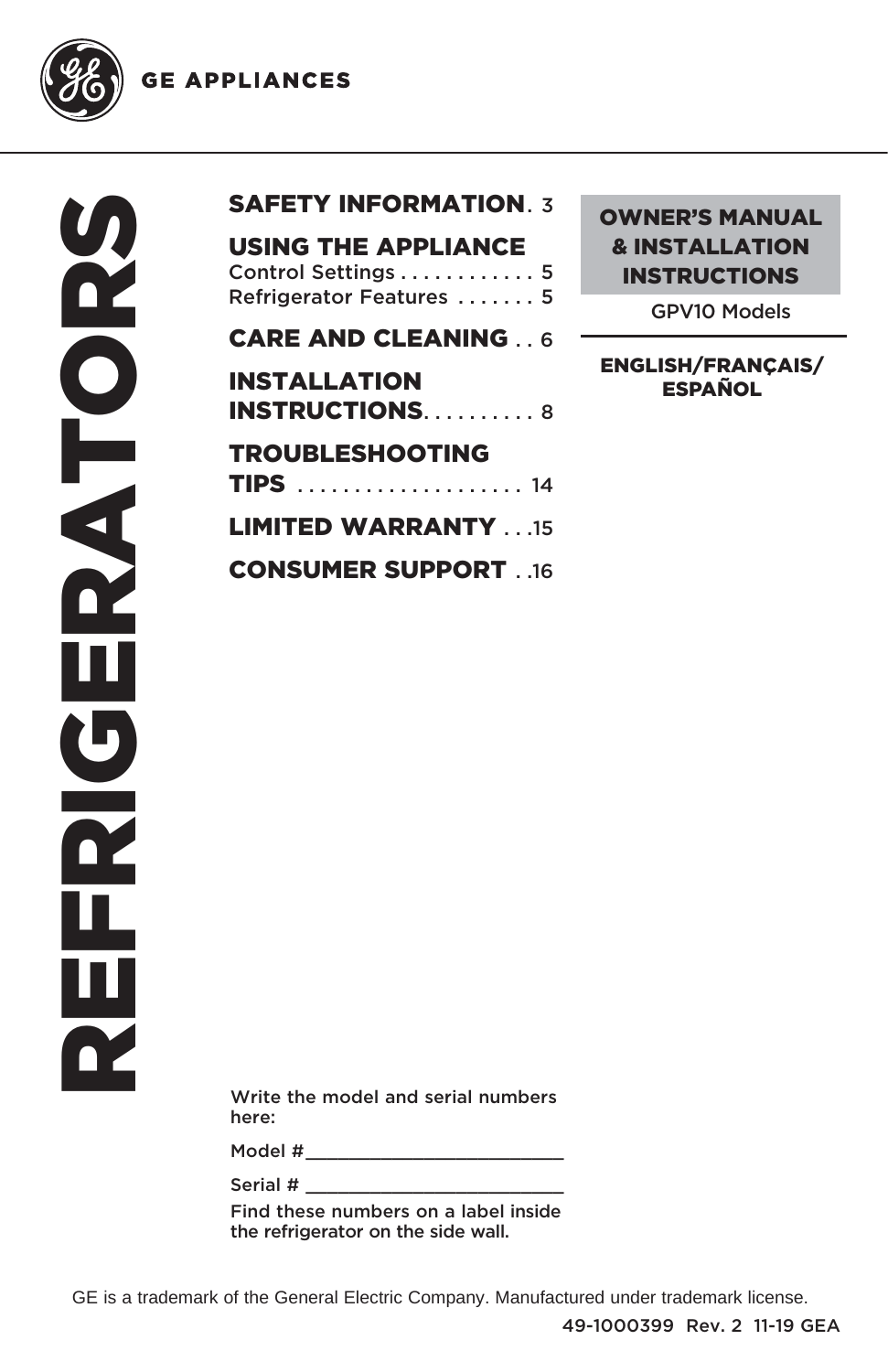# **THANK YOU FOR MAKING GE APPLIANCES A PART OF YOUR HOME.**

Whether you grew up with GE Appliances, or this is your first, we're happy to have you in the family.

We take pride in the craftsmanship, innovation and design that goes into every GE Appliances product, and we think you will too. Among other things, registration of your appliance ensures that we can deliver important product information and warranty details when you need them.

Register your GE appliance now online. Helpful websites and phone numbers are available in the Consumer Support section of this Owner's Manual. You may also mail in the pre-printed registration card included in the packing material.

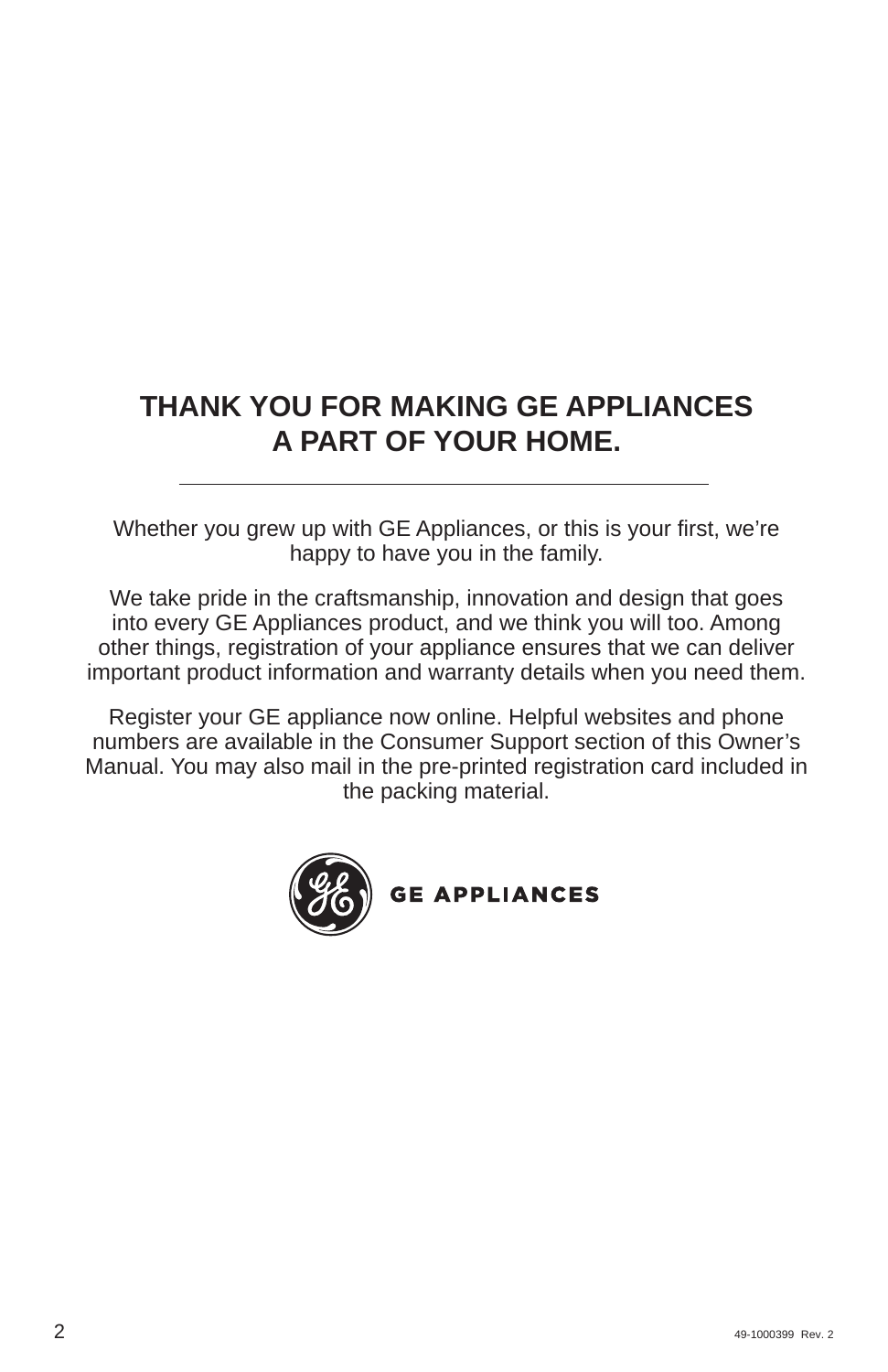# **IMPORTANT SAFETY INFORMATION READ ALL INSTRUCTIONS BEFORE USING**

**WARNING** To reduce the risk of fire, explosion, electric shock, or injury when using your refrigerator, follow these basic safety precautions:

- This refrigerator must be properly installed and located in accordance with the Installation Instructions before it is used.
- **Demo** Disconnect the refrigerator from main power supply at rear of unit, remove refrigerator circuit fuse, or turn off circuit breaker before making repairs or cleaning.

**NOTE:** Power to the refrigerator cannot be disconnected by any setting on the control panel.

**NOTE:** Repairs must be performed by a qualified Service Professional.

- Replace all parts and panels before operating.
- Do not store or use gasoline or other flammable vapors and liquids in the vicinity of this or any other appliance.
- Do not store explosive substances such as aerosol cans with a flammable propellant in this appliance.
- **D** Do not use an extension cord. Use only continuous supply wires connected directly between the DC voltage source or distribution panel and the refrigerator.
- To prevent suffocation and entrapment hazards to children, remove the fresh food and freezer doors from any refrigerator before disposing of it or discontinuing its use.
- To avoid serious injury or death, children should not stand on, or play in or with the appliance.
- Children and persons with reduced physical, sensory or mental capabilities or lack of experience and knowledge can use this appliance only if they are supervised or have been given instructions on safe use and understand the hazards involved.
- This appliance is intended to be used in household and similar applications such as: staff kitchen areas in shops, offices and other working environments; farm houses; by clients in hotels, motels, bed & breakfast and other residential environments; catering and similar non-retail applications.
- Do not apply harsh cleaners to the refrigerator. Certain cleaners will damage plastic which may cause parts such as the door or door handles to detach unexpectedly. See the Care and Cleaning section for detailed instructions.

**ACAUTION** To reduce the risk of injury when using your refrigerator, follow these basic safety precautions.

- Do not clean glass shelves or covers with warm water when they are cold. Glass shelves and covers may break if exposed to sudden temperature changes or impact, such as bumping or dropping. Tempered glass is designed to shatter into many small pieces if it breaks.
- E Keep fingers out of the "pinch point" areas; clearances between the doors and between the doors and cabinet are necessarily small. Be careful closing doors when children are in the area.
- Do not touch the cold surfaces in the freezer compartment when hands are damp or wet, skin may stick to these extremely cold surfaces.
- Do not refreeze frozen foods which have thawed completely.

#### $^{49\text{-}1000399}$  Rev. 2  $^{3}$ **READ AND SAVE THESE INSTRUCTIONS**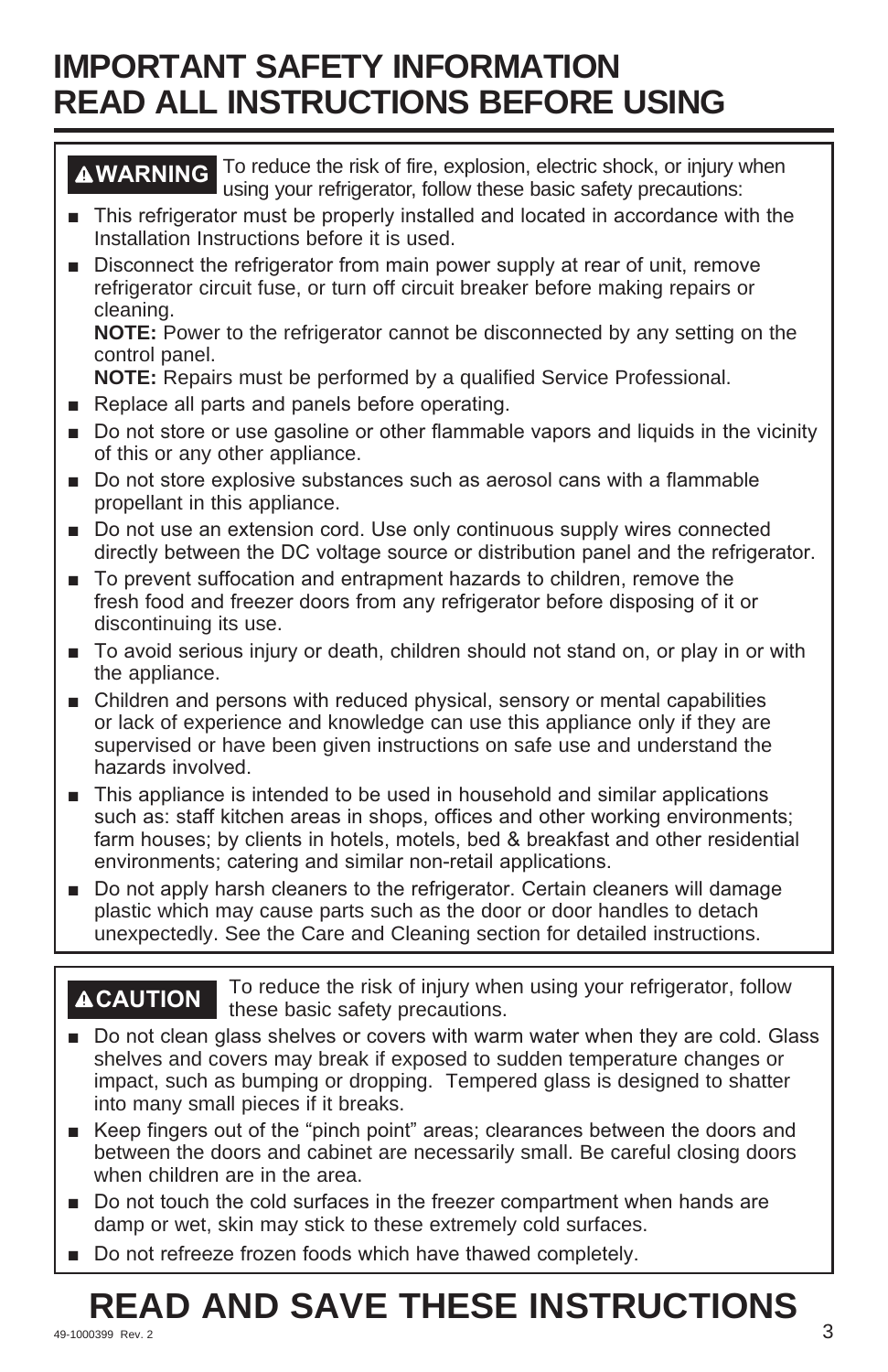# **IMPORTANT SAFETY INFORMATION READ ALL INSTRUCTIONS BEFORE USING**

# **INSTALLATION**

# **AWARNING WE EXPLOSION HAZARD**

Keep flammable materials and vapors, such as gasoline, away from refrigerator. Failure to do so can result in fire, explosion, or death.

# **CONNECTING ELECTRICITY**

# **WARNING ELECTRICAL SHOCK HAZARD**

Failure to follow these instructions can result in death, fire, or electrical shock.

#### **For personal safety, this appliance must be properly grounded.**

A 12 volt DC, 15-20-amp fused, grounded electrical supply is required. This provides the best performance and also prevents overloading RV wiring circuits which could cause a fire hazard from overheated wires.

Do not connect the refrigerator to AC voltage circuits, or to AC outlet of inverter.

The refrigerator should always be connected to its own individual electrical branch leading directly to the main DC voltage source or distribution panel.

Immediately discontinue use if the main power supply line has been damaged. If the supply line is damaged, it must be repaired by a qualified service professional.

When removing the refrigerator away from the wall, be careful not to roll over or damage the main power supply line.

# **PROPER DISPOSAL OF YOUR OLD REFRIGERATOR**

# **WARNING SUFFOCATION AND ENTRAPMENT HAZARD**

Failure to follow these disposal instructions can result in death or serious injury

**IMPORTANT:** Child entrapment and suffocation are not problems of the past. Junked or abandoned refrigerators or freezers are still dangerous even if they will sit for "just a few days." If you are getting rid of your old refrigerator or freezer, please follow the instructions below to help prevent accidents.

#### **Before You Throw Away Your Old Appliance**

- Take off the fresh food and freezer doors.
- $\blacksquare$  Leave the shelves in place so that children may not easily climb inside.

#### **Refrigerant and Foam Disposal:**

Dispose of refrigerator in accordance with Federal and Local Regulations. Flammable insulation material used requires special disposal procedures. Contact your local authorities for the environmentally safe disposal of your refrigerator.

## **49-1000399 Rev. 2**  $\overline{49-1000399}$  Rev. 2 **READ AND SAVE THESE INSTRUCTIONS**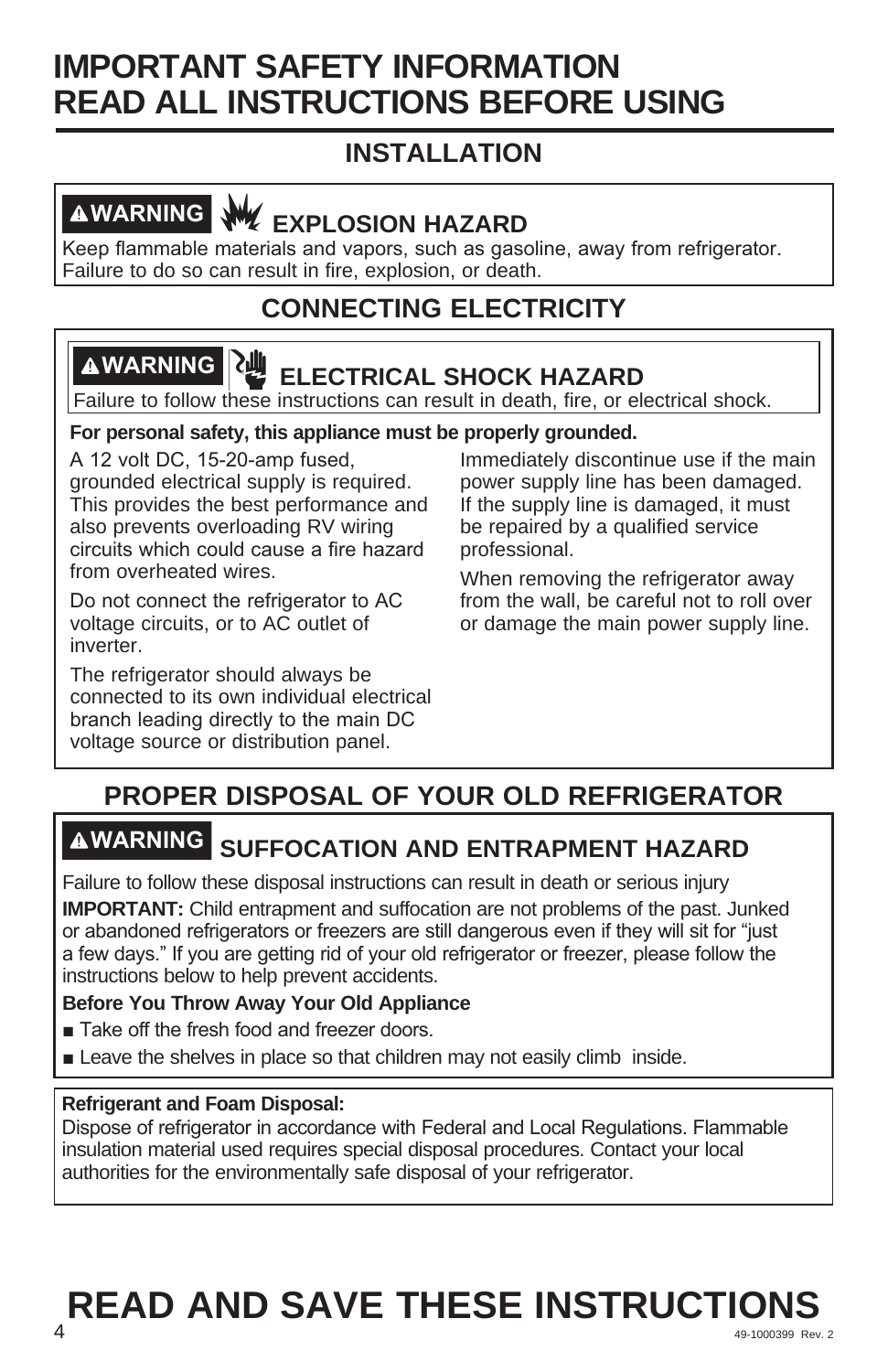

# **Control Settings**

The temperature control maintains the temperature in the refrigerator. Setting the control at **COOL** is the warmest setting. Setting the control at **COLDEST** is the coldest setting. Set the control at **COLD**.

Allow 24 hours for the refrigerator to reach the desired temperature. If you want a colder or warmer temperature, move the dial one setting at a time. Moving the control to **OFF** stops cooling but does not turn off the power to the refrigerator. Setting the control too high may cause freezing in the refrigerator depending on the room temperature.

After changing the control, allow 24 hours for the refrigerator to reach the temperature you have set.

# **Features**

### **Shelves**

To remove a shelf, lift up the back slightly and pull forward. All models have multi-position shelves that can be moved to different levels.

### **Door Shelves**

Shelves on the door provide convenient storage for frequently used items. this model has doors that are deep enough to store large bottles.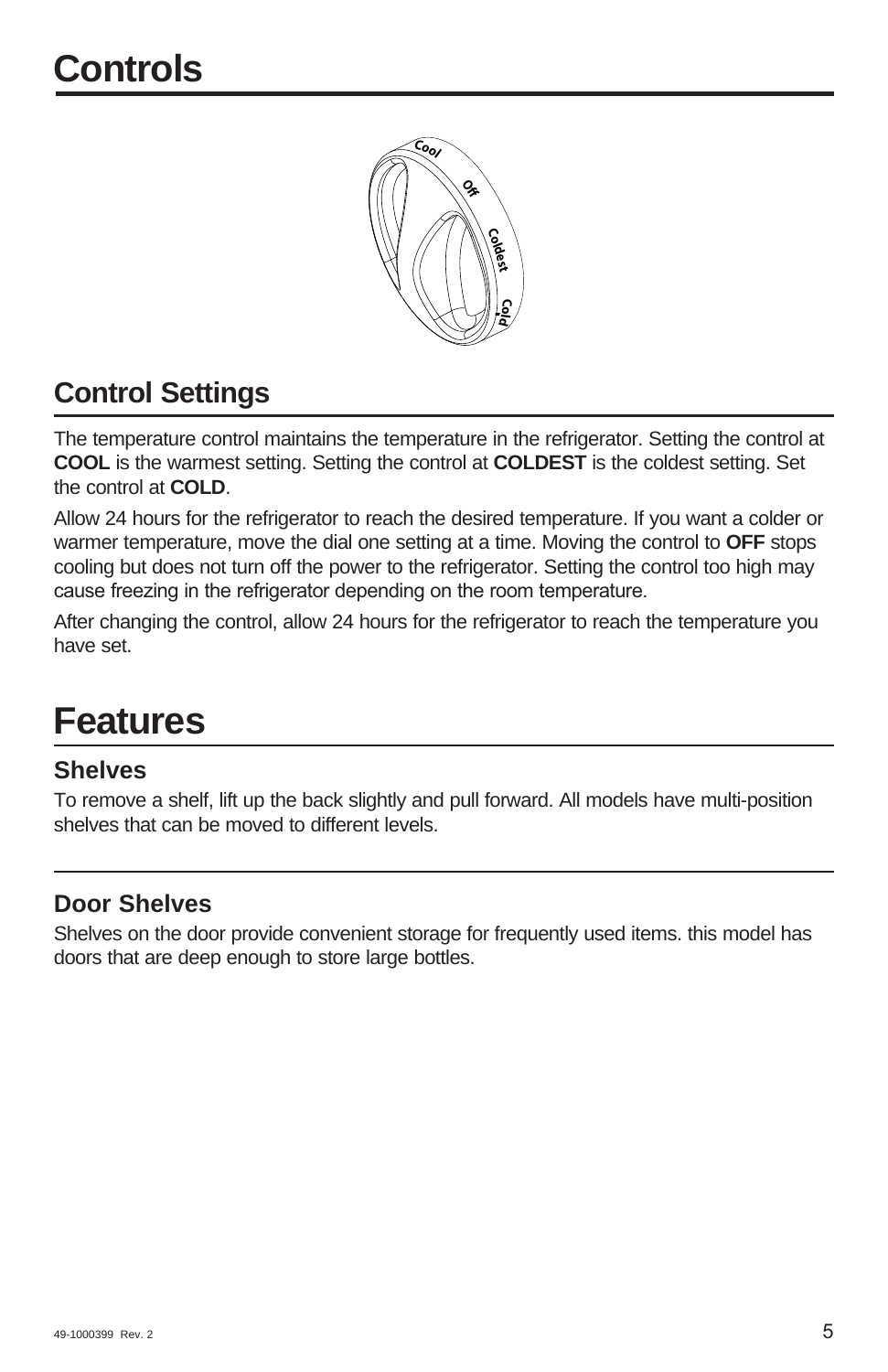### **Directions for Cleaning Outside Surfaces, Door Handles, and Trim**

| <b>DO USE</b>                                                                                                                                                                                                                                                                                                                                                   | <b>DO NOT USE</b>                                                                                                                                                                                                                                 |
|-----------------------------------------------------------------------------------------------------------------------------------------------------------------------------------------------------------------------------------------------------------------------------------------------------------------------------------------------------------------|---------------------------------------------------------------------------------------------------------------------------------------------------------------------------------------------------------------------------------------------------|
| Soft, clean cloth or sponge                                                                                                                                                                                                                                                                                                                                     | Abrasive cloths, scrubbing sponges,<br>scouring or steel wool pads                                                                                                                                                                                |
| Mild detergent mixed with warm water<br>Approved stainless steel cleaners;<br>Visit the Café Appliances parts store<br>for approved stainless steel cleaners:<br>geapplianceparts.com or call<br>877.959.8688.<br>Cleaners with oxalic acid such as<br>Bar Keepers Friend Soft Cleanser™<br>can be used to remove surface rust,<br>tarnish and small blemishes. | Abrasive powders or sprays<br>Window Sprays or Ammonia<br>Citrus or plant oil-based cleaners<br>Acidic or vinegar-based cleaners<br>Oven cleaners<br>Cleaners containing acetone (propanone)<br>Any cleaner with WARNING about plastic<br>contact |

**NOTE: DO NOT** allow stainless steel cleaner to come in contact with any plastic parts such as trim pieces, handle hardware and liners. If unintentional contact of cleaners with plastic parts does occur, clean plastic part with a sponge and mild detergent mixed with warm water.

### **Cleaning the Inside**

**To help prevent odors**, leave an open box of baking soda in the fresh food and freezer compartments.

#### **Remove power from refrigerator before cleaning.**

Either disconnect main DC power supply wires at rear of unit, remove refrigerator circuit fuse, or turn off circuit breaker in DC voltage distribution panel. If this is not practical, wring excess moisture out of sponge or cloth when cleaning around switches, lights or controls.

Use warm water and baking soda solution-about a tablespoon (15 ml) of baking soda to a quart (1 liter) of water. This both cleans and neutralizes odors. Rinse and wipe dry.

**Other parts of the refrigerator**—including door gaskets, fruit and vegetable drawers, and all plastic parts—can be cleaned the same way.

After cleaning the door gaskets, apply a thin layer of petroleum jelly to the door gaskets at the hinge side. This helps keep the gaskets from sticking and bending out of shape. Do not use cleansing powders or other abrasive cleaners.

# **ACAUTION** Do not clean glass shelves or covers with warm water when they are

cold. Glass shelves and covers may break if exposed to sudden temperature changes or impact such as bumping or dropping. Tempered glass is designed to shatter into many small pieces if it breaks.

Do not wash any plastic refrigerator parts in the dishwasher.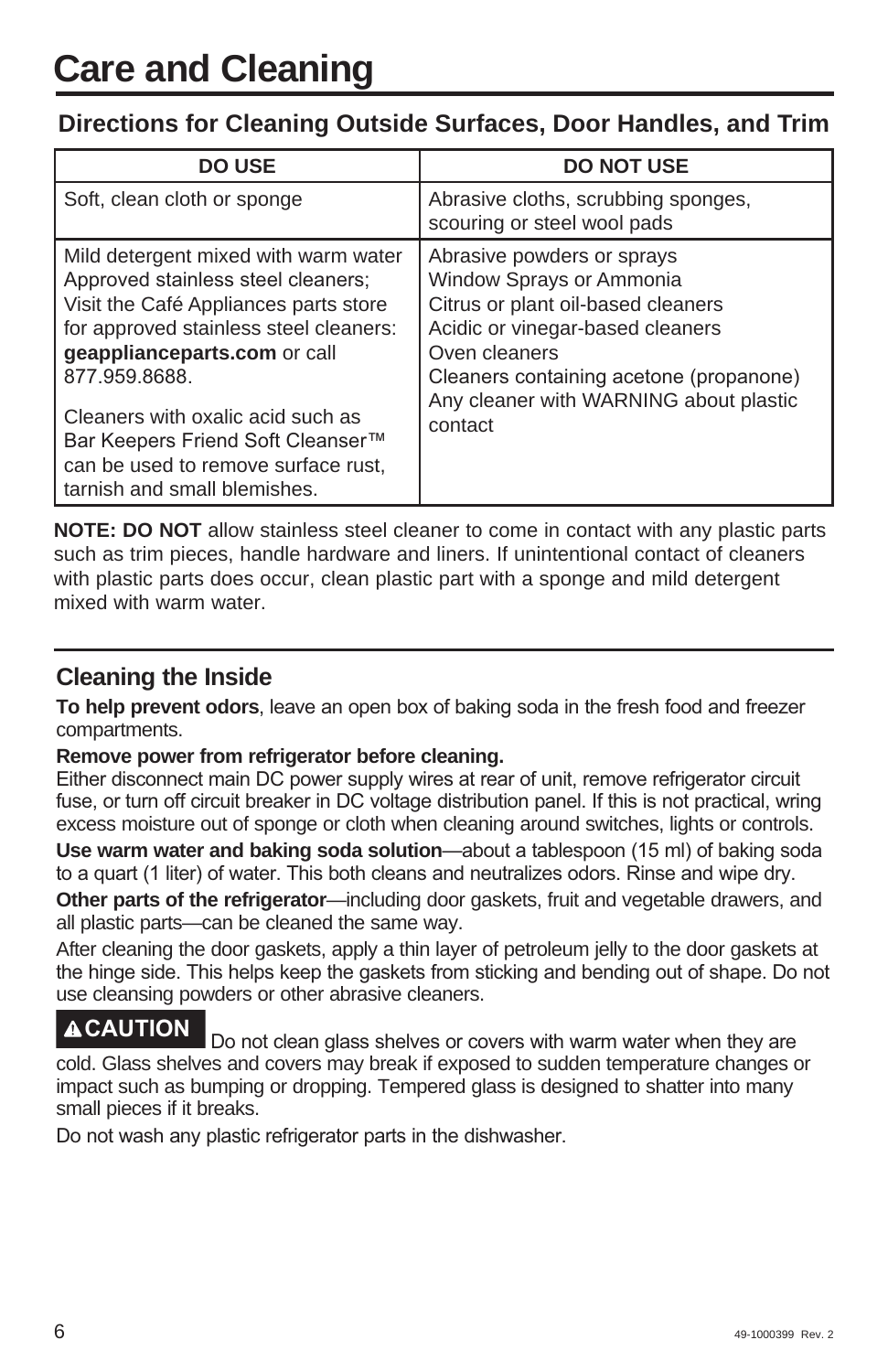# **Care and Cleaning**

## **Replacing LED Lighting**

**AWARNING** Do not change the LED light by yourself. Please contact the after-sales service for replacement. Failure to heed this warning could result in injury or death from electric shock.

## **Defrosting**

Defrost whenever frost on the walls of the freezer compartment become 1/4"thick. **Never use a sharp or metallic instrument to remove frost as it may damage the cooling coils.** (A punctured cooling coil will cause serious problems and void the warranty.) We recommend using a plastic scraper. Do not use any electrical device in defrosting your refrigerator.

#### **To defrost:**

- Remove foods and ice trays from the freezer compartment.
- Set the temperature control dial to OFF.

Defrosting usually takes a few hours. To defrost faster, keep the freezer door open. Also, pouring warm (not hot) water on the frosted part may speed defrosting. Do not use boiling **water**—it may damage plastic parts.

#### **After defrosting:**

- $\blacksquare$  Wipe the freezer compartment with a damp cloth.
- $\blacksquare$  Turn the temperature control to the desired setting and return food and ice trays to the refrigerator.

**NOTE:** If ice buildup is very thick, it may keep the freezer door from opening or closing completely. After defrosting, the door will close easily.

## **Preparing for Storage**

For long storage or absences when refrigerator will not be used, remove food and either disconnect main DC power supply wires at rear of unit, or remove refrigerator circuit fuse or turn off circuit breaker in DC voltage distribution panel. Move the control to the OFF position, and clean the interior with a baking soda solution of one tablespoon (15ml) of baking soda to one quart (1 liter) of water. Leave the door open.

## **Preparing to Move**

Remove food, remove refrigerator circuit fuse or turn off circuit breaker in DC voltage distribution panel, and disconnect main DC power supply wires at rear of unit. Secure all loose items such as shelves and drawers by taping them securely in place to prevent damage.

Be sure the refrigerator stays in an upright position during moving.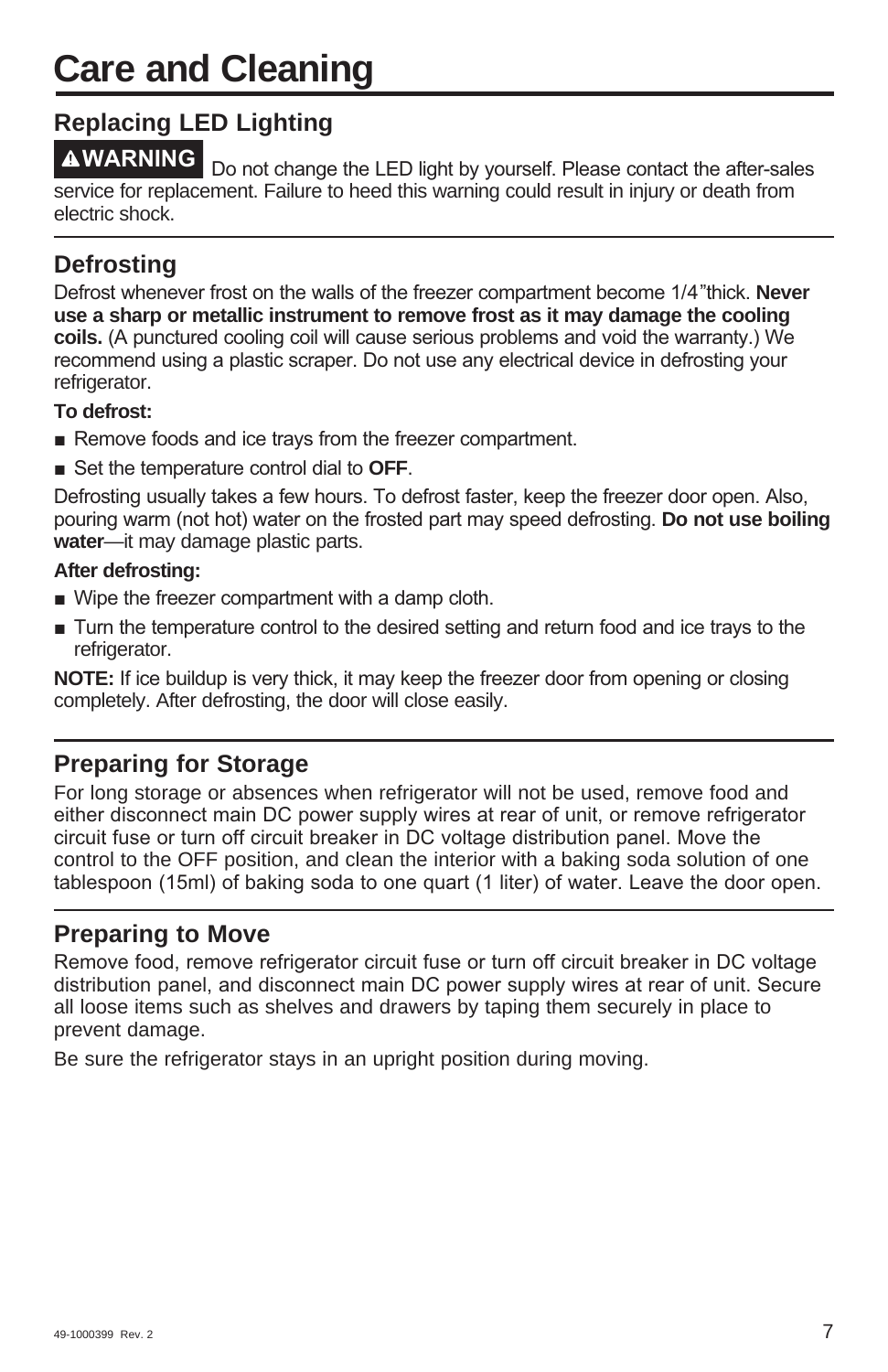# **Read these instructions completely and carefully.**

# **Refrigerator Location and Operating Range**

- Do not install the refrigerator in a location exposed to water (rain, etc.) or direct sunlight.
- Install it on a floor strong enough to support it fully loaded.
- **This refrigerator is designed to function properly in room temperatures ranging from** 55°F (12.7°C) to 110°F (43°C). Operating the refrigerator in room temperatures outside this range will cause inadequate cooling.

# **Clearances**

For proper air circulation, allow the following clearances between the refrigerator and adjacent cabinetry.

**Sides** 1" (25.4 mm) **Top**  $1^{\circ}$  (25.4 mm) **Back** 2" (50.8 mm)

The 1" side and top clearances are not necessary between the refrigerator and the cabinet front trim. The minimum opening size in the cabinet front trim for installing the refrigerator should be  $24$ " (61mm) wide by 60"  $(153mm)$  tall.



# **Leveling Legs**

**Adjustable legs** at the front corners of the refrigerator should be set so the refrigerator is firmly positioned on the floor and the front is raised just enough that the door closes easily when opened about halfway.

**To adjust the leveling legs,** turn the legs **counterclockwise to raise** the refrigerator, **clockwise to lower** it.



Turn counterclockwise to raise, clockwise to lower.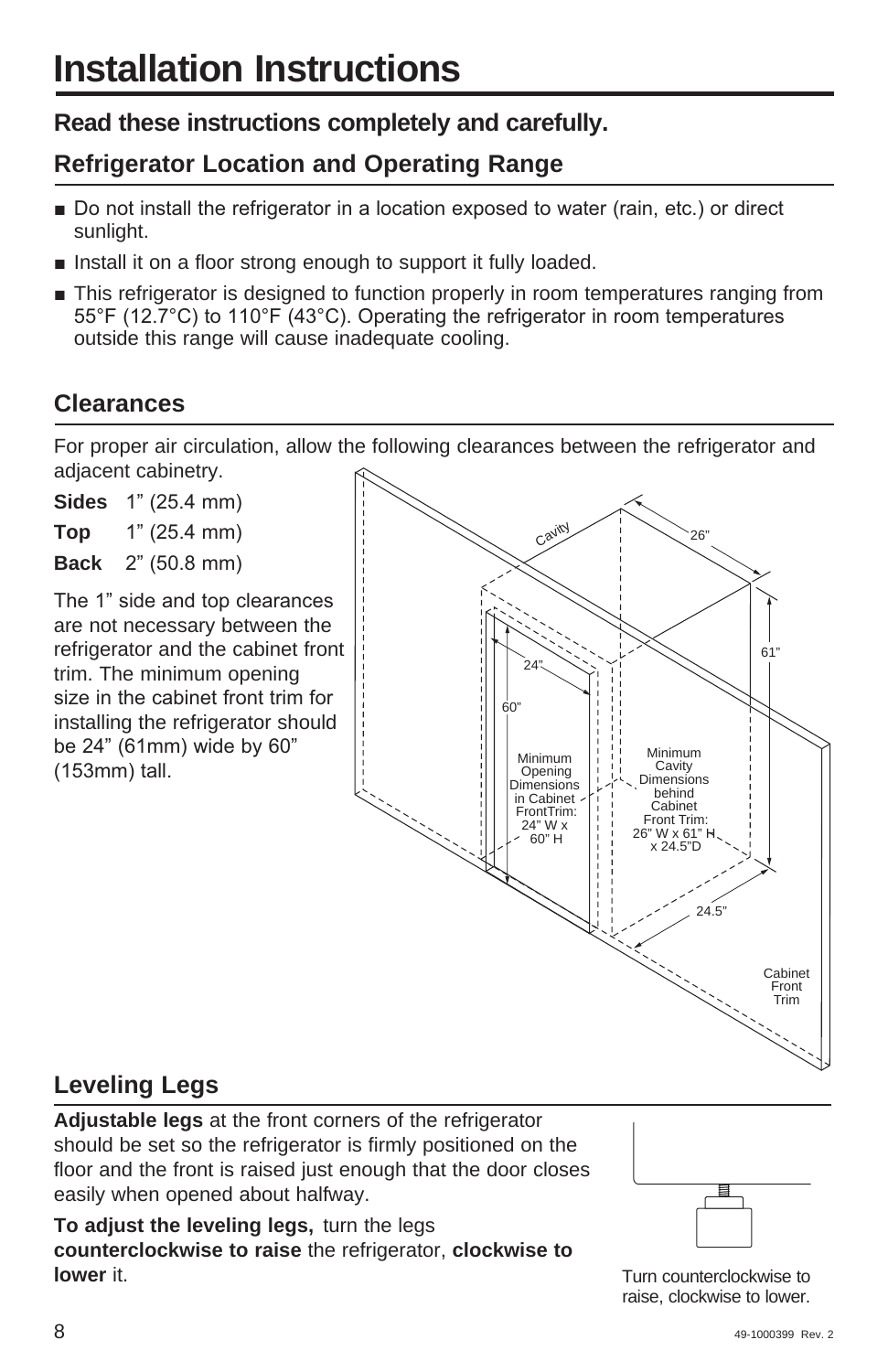# **Installation Instructions**

# **Reverse Door Swing**

**AWARNING** Follow all steps when reversing the door swing. Failure to follow these instructions, leaving off parts, or overtightening screws, can lead to the door falling off and result in injury and property damage.

## **Left/Right Door Opening Method**

This product allows you to reverse the door opening from left to right and back. You can select your preference of door opening by following the procedure to make the change.

## **Tools Required**

Phillips and Flat Head Screwdrivers, Ratchet Wrench with 8 mm and 10 mm sockets.

## **Dismantling**

- 1. Affix refrigerator and freezer door by sticking adhesive tape on both sides to hold doors in place.
- 2. Remove the upper hinge cover by using Phillips head screwdriver. Then remove two screws using ratchet wrench with 10 mm socket. Take out hinge by pulling it vertically and keep it in safe place. Remove the top hinge plug from the opposite side of the cabinet top.
- 3. Remove the adhesive tape on freezer door, lift it and take off the door and carefully put it aside.
- 4. Remove two screws of middle hinge using ratchet wrench with 8 mm socket, and keep them in a safe place.
- 5. Remove the adhesive tape on refrigerator door, lift it and take refrigerator door, and carefully put it aside.
- 6. Remove the doorstoppers from the refrigerator and freezer doors.













7. Insert left side doorstoppers (provided in your packing) on the left side bottom hole of the refrigerator door and on the left side bottom hole of the freezer door. Fasten with screws provided.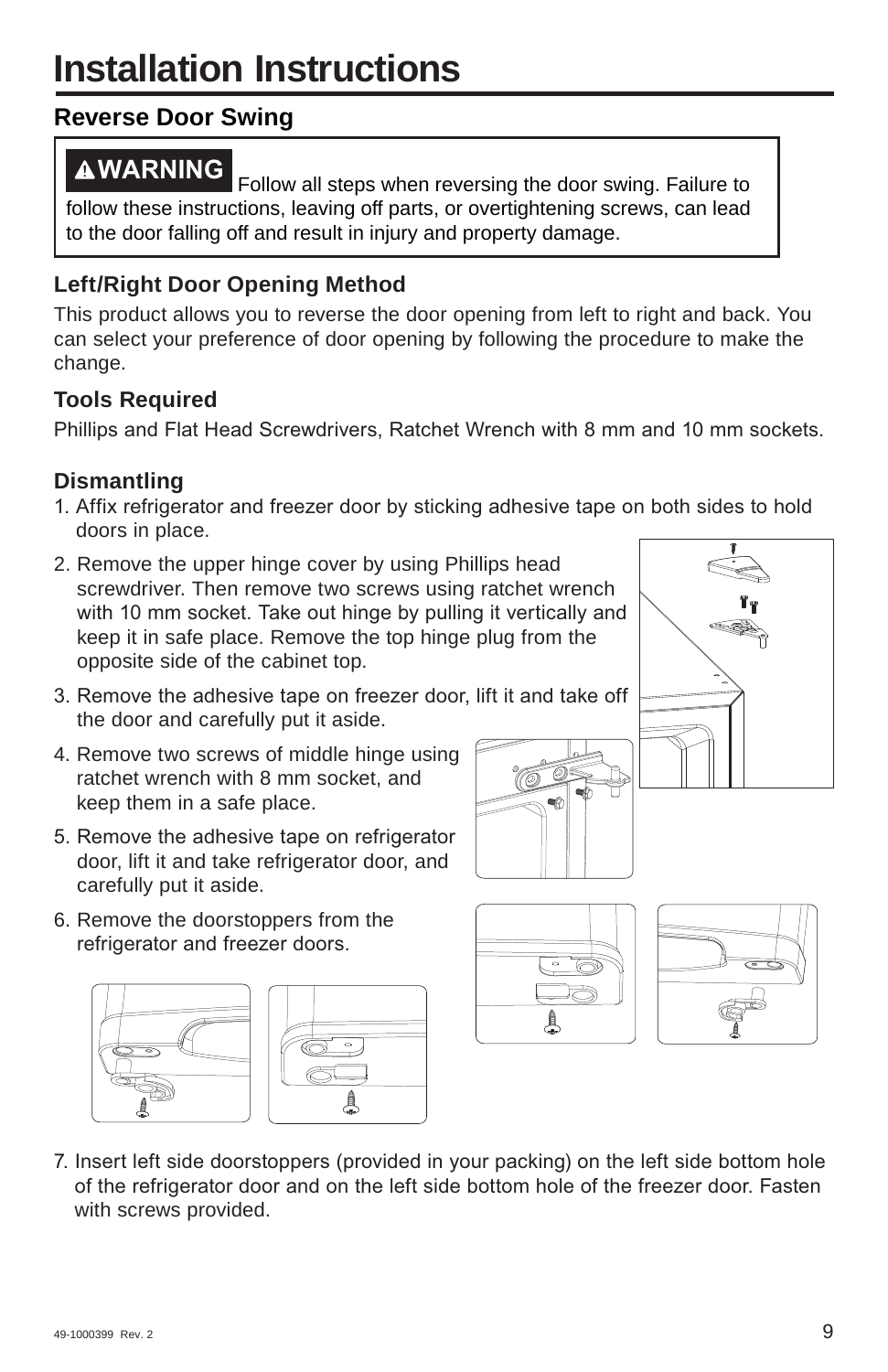# **Reinstallation**

1. Tilt refrigerator on a 45-degree angle to have access to the bottom front.

**CAUTION** Two People Required

2. Remove both left and right front feet from bottom.



3. Remove the screws holding the bottom hinge with 10mm socket.



- 4. Align the holes in the bottom hinge to the corresponding holes on the opposite side of the cabinet. Insert and tighten the screws. Reinstall both front feet.
- 5. To install refrigerator door: Line up the left bottom hole of the refrigerator compartment door over the bottom hinge pin. Move door forward to make it straight and align with middle hinge. Install the middle hinge again, and turn the hinge pin until it completely enters the door body. Secure it with the screws provided.

 **NOTE:** Remove plugs from doorframe and install on other side.

6. To install freezer door: Line up left bottom hole of the door over the middle hinge middle pin. Move door forward to make it straight and align with freezer compartment. Place the hinge cover over the left side of the top hinge, align holes with hole on the refrigerator top and tighten with the screws provided. Insert the top hinge plug into the holes on the cabinet top from which you previously removed the 2 hinge screws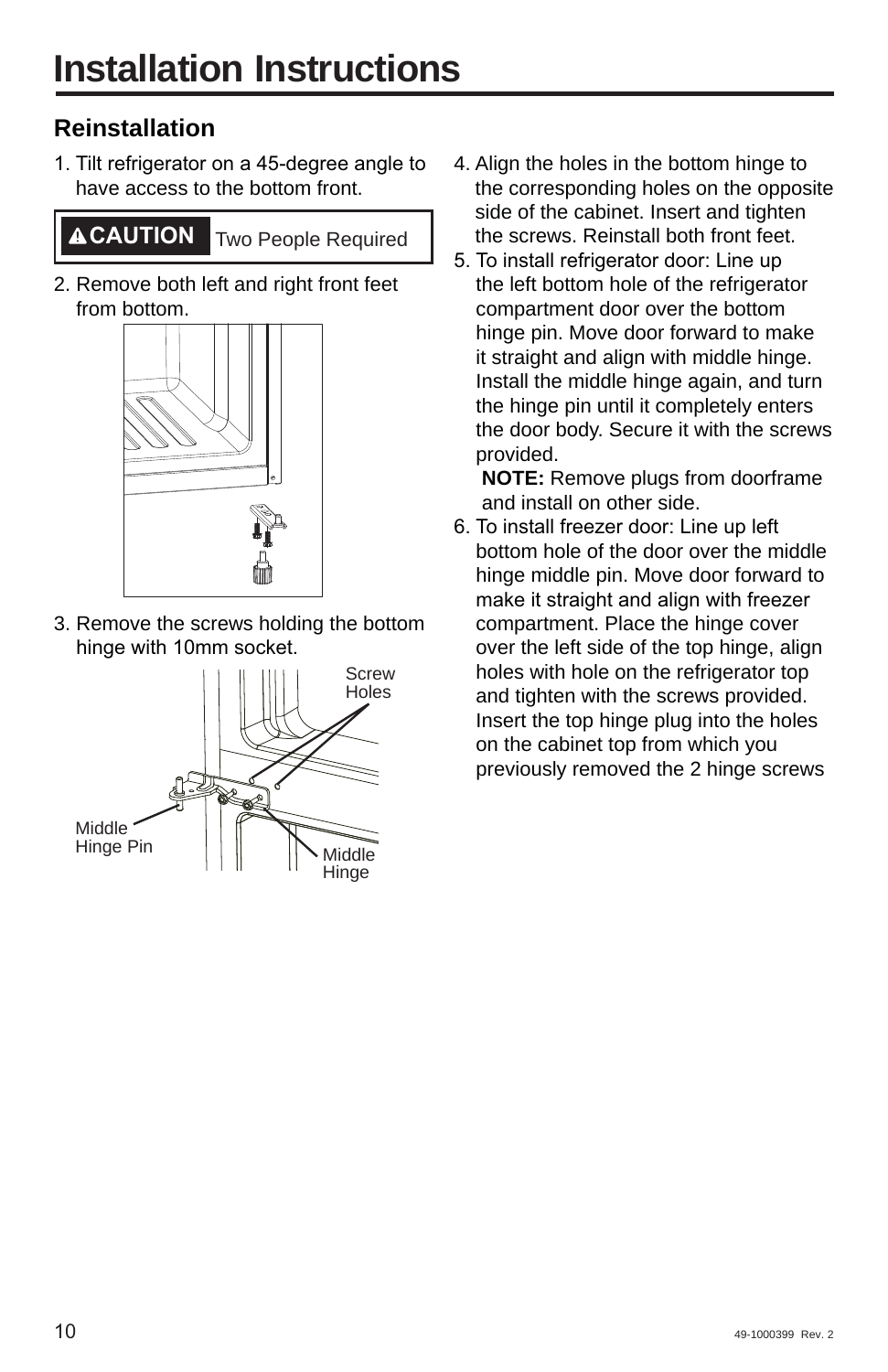# **Floor Brackets (Not provided)**

# **WARNING EXCESSIVE WEIGHT HAZARD**

Use two or more people to move and position the refrigerator for floor bracket installation. Failure to do so can result in back or other injury.

Some RV appliance installations use floor or wall brackets to secure the appliance to the adjacent cabinetry in order to prevent movement during RV transportation. This refrigerator has provisions on the underside bottom surface for attaching floor brackets (not provided).

• To install floor brackets to the refrigerator, place the refrigerator on its back and locate the attachment holes provided, as shown, on the underside of the refrigerator.



- Attached one bracket on each side at these locations using sheet metal screws (not provided). It is recommended that  $#8-16 \times \frac{1}{2}$  sheet metal screws be used.
- Return refrigerator to the upright position. Wait at least 4 hours after returning the refrigerator to the upright position before completing the electrical connections.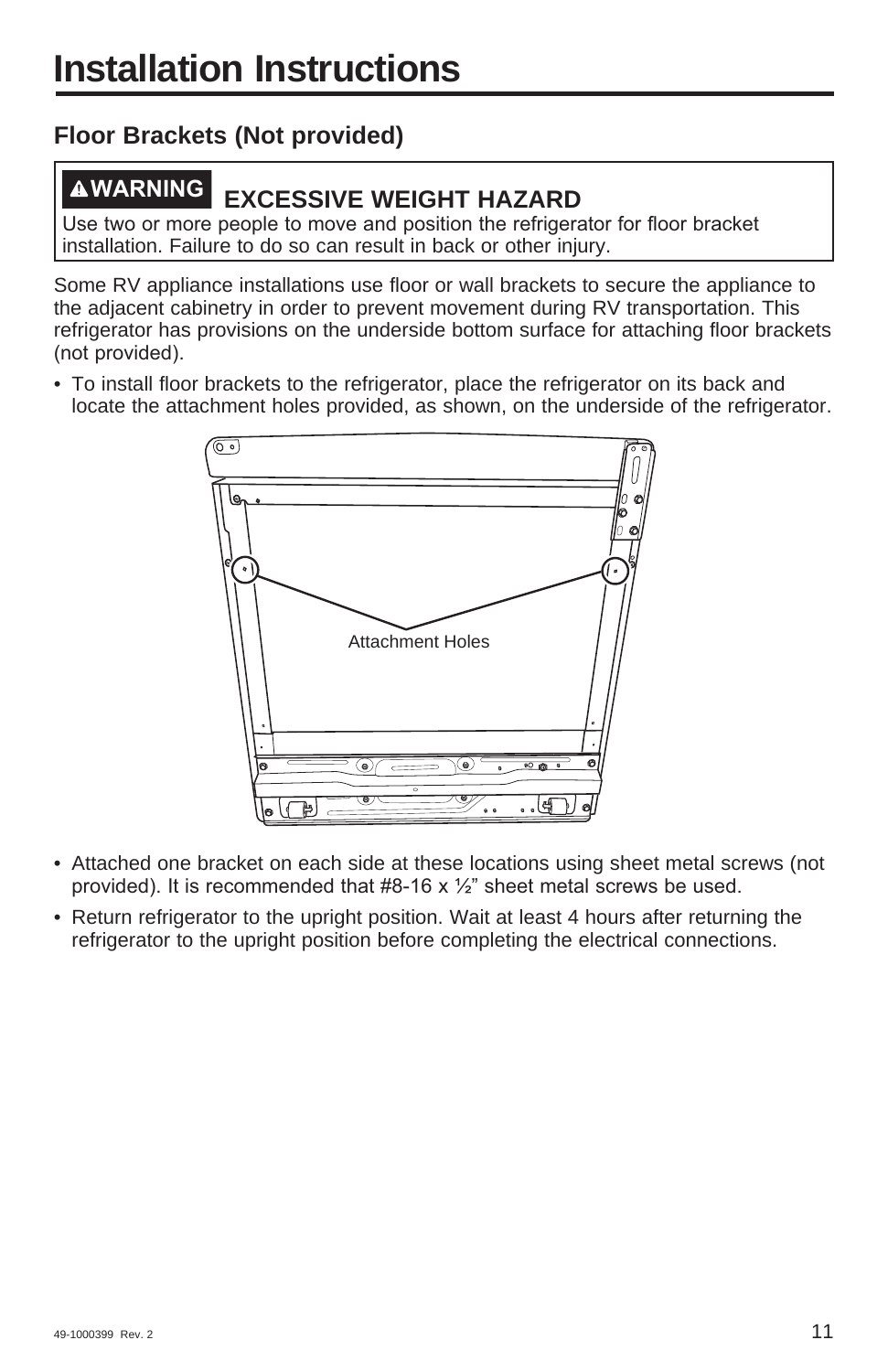## **Electrical Connection**

# **WARNING ELECTRICAL SHOCK HAZARD**

Failure to follow these instructions can result in death,fire, or electric shock.

• Long lengths for DC voltage supply lines combined with small gauge wiring can lead to excessive voltage drop at the refrigerator connection which decreases the cooling performance of the refrigerator, and cause the wires to overheat possibly causing a fire. The below supply wire size is recommended.

| <b>Supply</b><br><b>Wire Size</b> | <b>Maximum Supply</b><br><b>Line Length</b> |
|-----------------------------------|---------------------------------------------|
| 12 AWG                            | 15 FT                                       |
| <b>10 AWG</b>                     | 35 FT                                       |
| 8 AWG                             | 50 FT                                       |

- Before beginning the installation, disconnect power by removing refrigerator circuit fuse or turning off circuit breaker in the DC voltage distribution panel.
- Turn the control knob to the OFF position.
- Locate and remove the seven screws of the lower rear unit cover as indicated using a Phillips screwdriver.



• Locate the power supply connection terminal block on the left side of the compressor compartment.

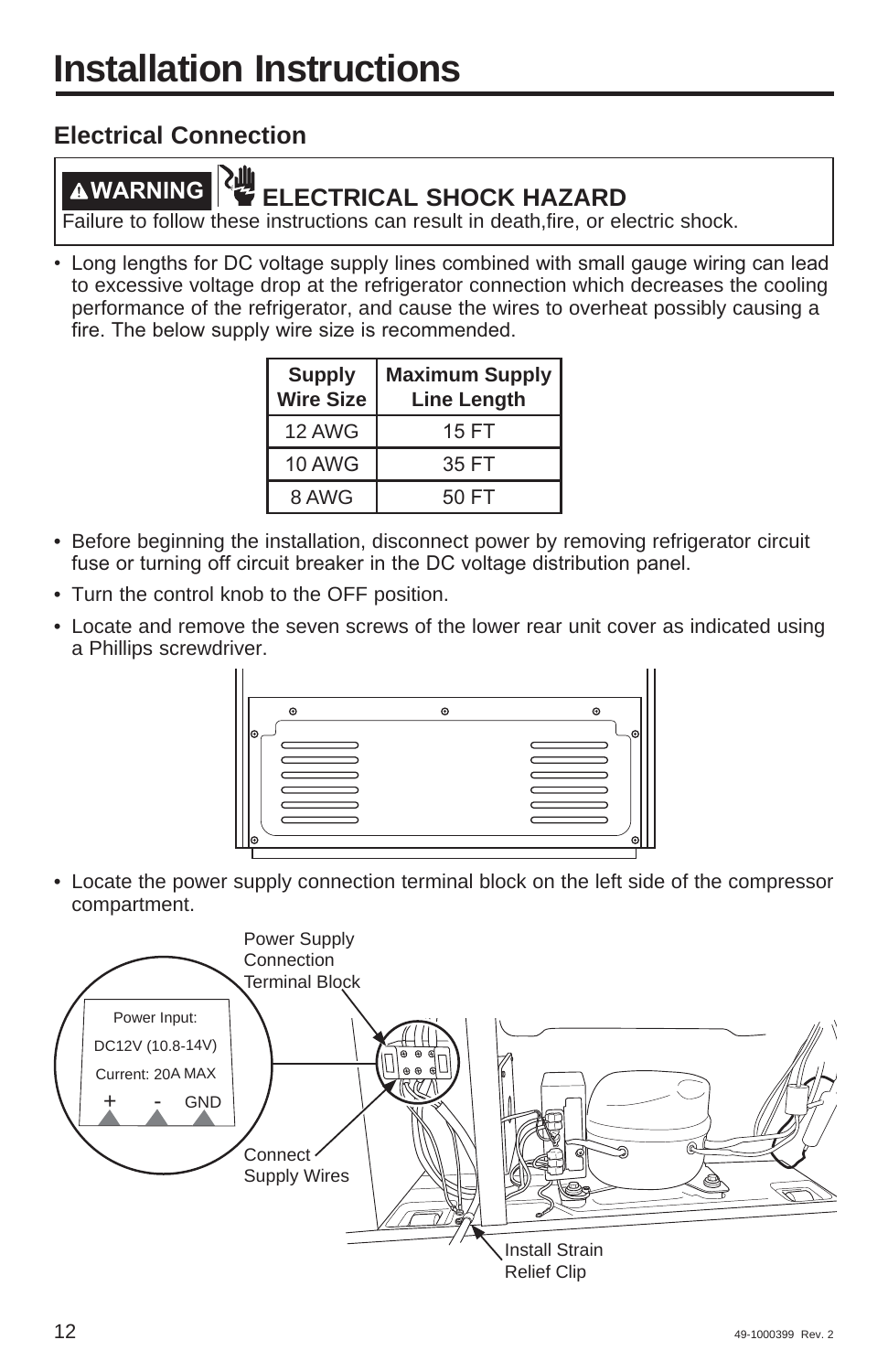# **Electrical Connection (Cont.)**

- Unsnap the clear plastic cover from the terminal block to access terminal screws. Loosen the supply side terminal screws on the lower side of the block with a Phillips screwdriver. Attach supply wires to the appropriate polarity and ground terminals as indicated on label: connect positive wire to terminal marked +, negative wire to terminal marked -, and ground to terminal marked GND. Retighten terminal block screws and replace clear plastic cover.
- A wiring strain relief clip must be installed for the supply wires. From the selection of wire clips provided in the Owner's Manual bag, select the appropriate size clip needed to fit the supply wires used.





- Use the screw also provided in the Owner's Manual bag to mount the strain relief clip at the location shown on the bottom rail of the compressor compartment. The wires must be completely snug after clip is installed with no movement or slippage of the wires within the clip when the wires are tugged.
- Replace the rear unit cover, routing the supply wires through the opening provided.
- Move unit into its final position taking care not to roll over or damage the main power supply line.
- After completing installation, energize the appliance by replacing refrigerator circuit fuse or turning on circuit breaker in the DC voltage distribution panel. Return the control knob to the COLD position.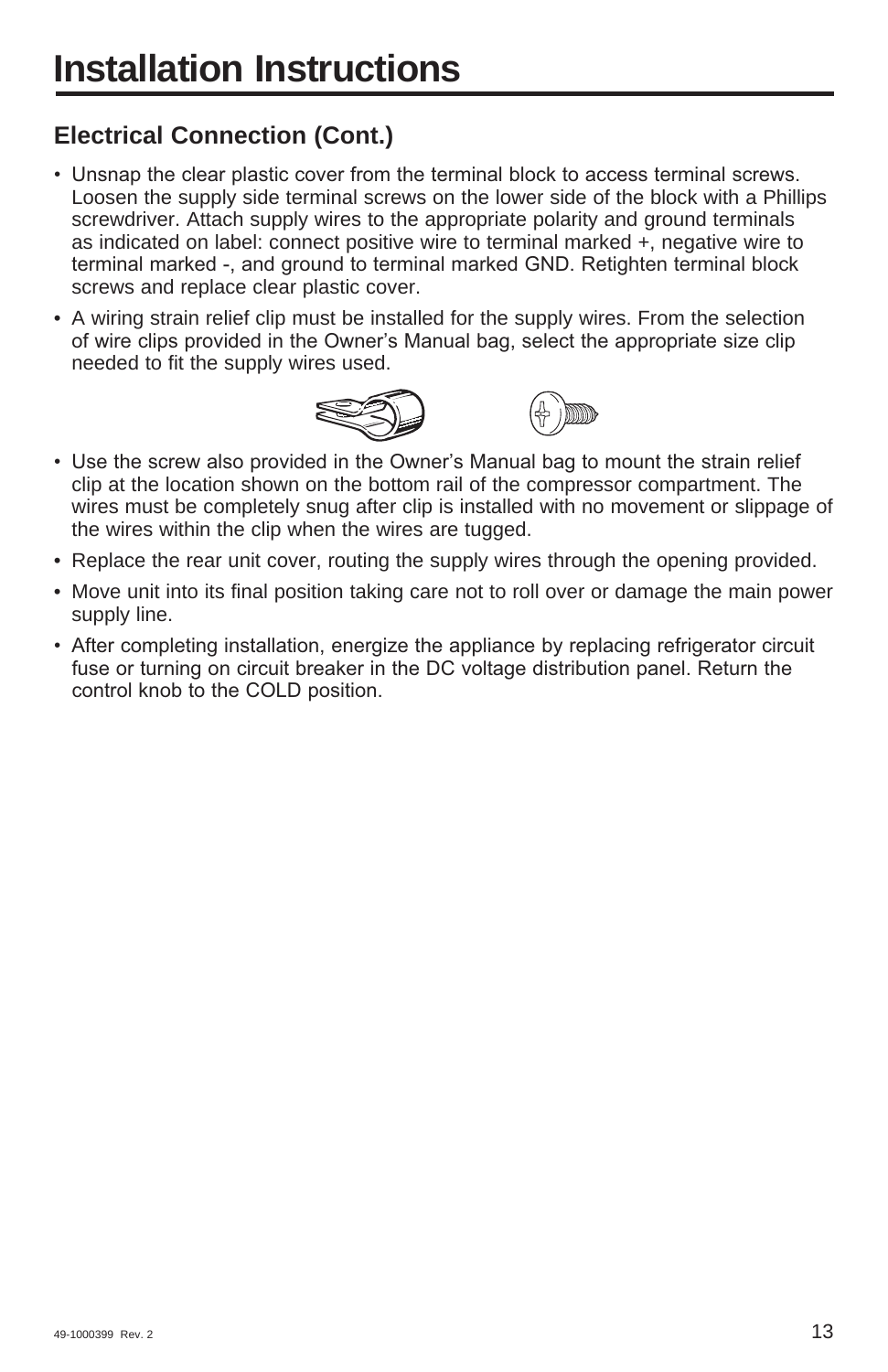#### **Troubleshooting Tips**

Save time and money! Review the chart below first and you may not need to call for service.

| <b>Problem</b>                  | <b>Possible Causes</b>      | <b>What To Do</b>                                    |
|---------------------------------|-----------------------------|------------------------------------------------------|
| <b>Refrigerator does</b>        | Control in OFF position.    | Move the control to a                                |
| not operate                     |                             | temperature setting.                                 |
|                                 | The fuse is blown/circuit   | Replace fuse or reset the                            |
|                                 | breaker is tripped.         | breaker.                                             |
| <b>Vibration or rattling</b>    | Front leveling legs need    | See Leveling Legs.                                   |
| (slight vibration is            | adjusting.                  |                                                      |
| normal)                         |                             |                                                      |
| <b>Motor operates for</b>       | Normal when refrigerator is | Wait 24 hours for the                                |
| long periods or<br>cycles       | first turned on.            | refrigerator to completely cool<br>down.             |
|                                 | Often occurs when large     | This is normal.                                      |
|                                 | amounts of food are placed  |                                                      |
|                                 | in refrigerator.            |                                                      |
|                                 | Door left open.             | Check to see if package is                           |
|                                 |                             | holding door open.                                   |
|                                 | Hot weather or frequent     | This is normal.                                      |
|                                 | door openings.              |                                                      |
|                                 | Temperature control set at  | See About the control.                               |
|                                 | the coldest setting.        |                                                      |
| <b>Refrigerator too</b>         | Temperature control not set | See About the control.                               |
| warm                            | cold enough.                |                                                      |
|                                 | Warm weather or frequent    | Set the temperature control                          |
|                                 | door openings.              | one step colder. See About the                       |
|                                 |                             | control.                                             |
|                                 | Door left open.             | Check to see if package is                           |
|                                 | Foods transmitting odor to  | holding door open.<br>Foods with strong odors should |
| <b>Refrigerator has</b><br>odor | refrigerator.               | be tightly wrapped.                                  |
|                                 |                             | Keep an open box of baking                           |
|                                 |                             | soda in the refrigerator; replace                    |
|                                 |                             | every three months.                                  |
|                                 | Interior needs cleaning.    | See Care and cleaning.                               |
| <b>Moisture forms</b>           | Not unusual during periods  | Wipe surface dry.                                    |
| on outside of                   | of high humidity.           |                                                      |
| refrigerator                    |                             |                                                      |
| <b>Moisture collects</b>        | Too frequent or too long    |                                                      |
| inside (in humid                | door openings               |                                                      |
| weather, air carries            |                             |                                                      |
| moisture into                   |                             |                                                      |
| refrigerator when               |                             |                                                      |
| door is opened)                 |                             |                                                      |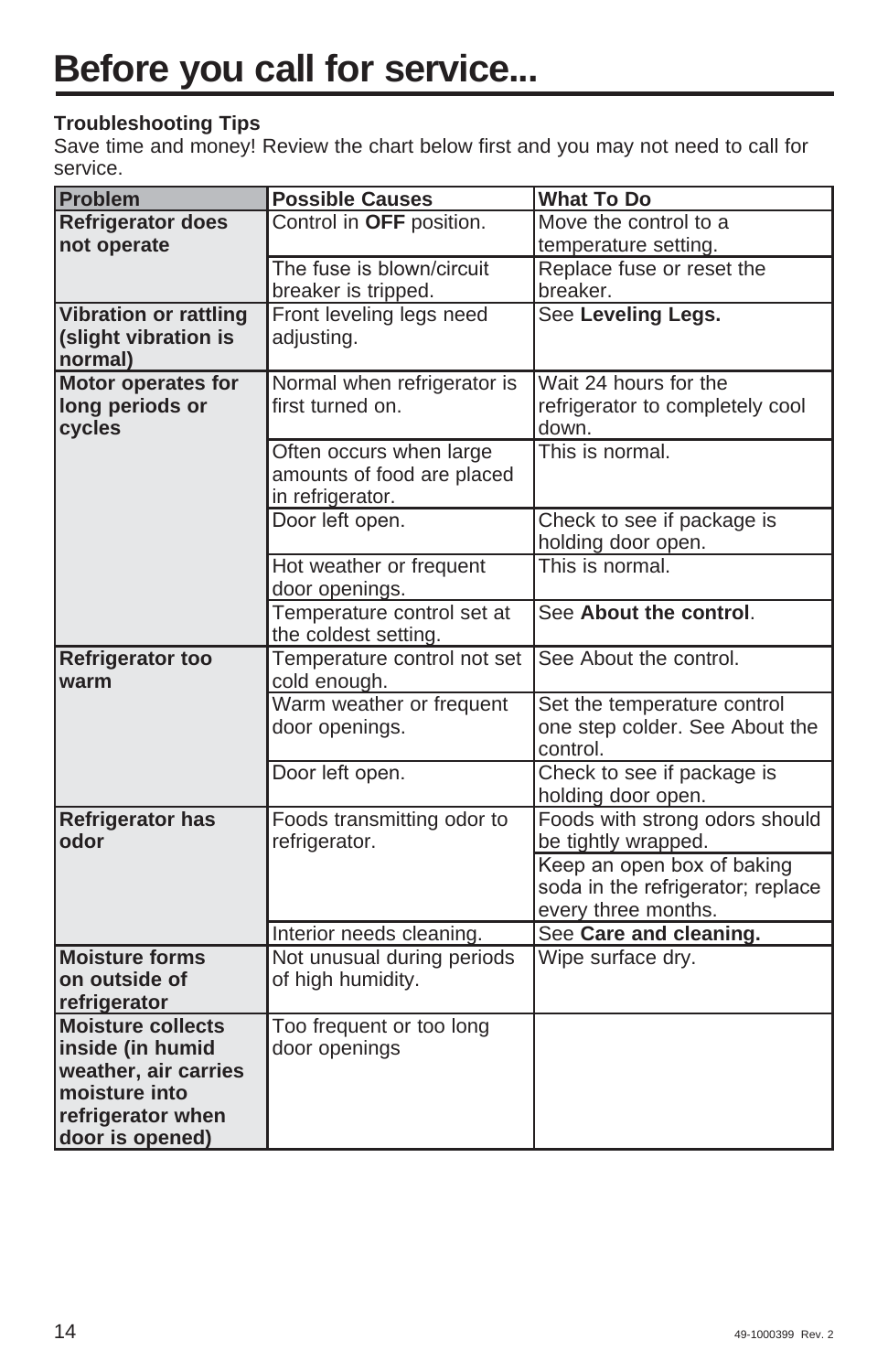# **Refrigerator Limited Warranty**

**For US Customers,** all limited warranty service provided by our Factory Service Centers, or an authorized Customer Care® technician. To schedule service, on-line, 24 hours a day, visit us at GEAppliances.com, or call GEAppliances at 800.GE.CARES (800.432.2737). Please have serial number and model number available when calling for service. In Canada, call 800.561.3344.

Staple your receipt here. Proof of the original purchase date is needed to obtain service under the warranty.

| For the Period of:                                           | <b>GE Appliances Will Replace</b>                                                                                                                                                                                                                     |  |  |
|--------------------------------------------------------------|-------------------------------------------------------------------------------------------------------------------------------------------------------------------------------------------------------------------------------------------------------|--|--|
| <b>One Year</b><br>From the date of the<br>original purchase | Any part of the refrigerator which fails due to a defect in materials<br>or workmanship.<br>During the limited one-year warranty, GE Appliances will also<br>provide, free of charge, all labor and related service to replace<br>the defective part. |  |  |
|                                                              |                                                                                                                                                                                                                                                       |  |  |
| What CE Annliances Will Not Cover                            |                                                                                                                                                                                                                                                       |  |  |

**WHAT GE Appliances W Example 8 Buller** Service trips to your home to teach you **how to use the product.**  $\blacksquare$  Improper installation, delivery or **maintenance. Example 3 Is alleger** of the product if it is abused. **misused, or used for other than the intended purpose or used commercially. E** Loss of food due to spoilage. **Replacement of house fuses or resetting of circuit breakers. • Damage caused after delivery. Replacement of the water filter cartridge. Replacement of the light bulbs, if included, or water filter cartridge, if included, other than as noted above.**  $\blacksquare$  Damage to the product caused by **accident, fire, floods or acts of God. n** Incidental or consequential damage **caused by possible defects with this appliance.**  $\blacksquare$  Product not accessible to provide **required service. Damage to finish, such as surface rust, tarnish, or small blemishes not reported** 

- **if included, due to water pressure that is outside the specified operating range or due to excessive sediment in the water supply.**
- **within 48 hours of delivery. Products which are not defective, broken. or which are working as described in the owner's manual.**

**EXCLUSION OF IMPLIED WARRANTIES—Your sole and exclusive remedy is product repair as provided in this Limited Warranty. Any implied warranties, including the implied warranties of merchantability or fitness for a particular purpose, are limited to one year or the shortest period allowed by law.**

**For US Customers:** This limited warranty is extended to the original purchaser and any succeeding owner for products purchased for home use within the USA. If the product is located in an area where service by a GE Appliances Authorized Servicer is not available, you may be responsible for a trip charge or you may be required to bring the product to an Authorized GE Appliances Service location for service. In Alaska, the limited warranty excludes the cost of shipping or service calls to your home.

Some states do not allow the exclusion or limitation of incidental or consequential damages. This limited warranty gives you specific legal rights, and you may also have other rights which vary from state to state. To know what your legal rights are, consult your local or state consumer affairs office or your state's Attorney General.

#### **Warrantor US: GE Appliances,** *a* **Haier** *company* **Louisville, KY 40225**

**For Customers in Canada:** This limited warranty is extended to the original purchaser and any succeeding owner for products purchased in Canada for home use within Canada. In-home warrant service will be provided in areas where it is available and deemed reasonable by Mabe to provide.

**Warrantor Canada: MC Commercial, Burlington, Ontario, L7R 5B6**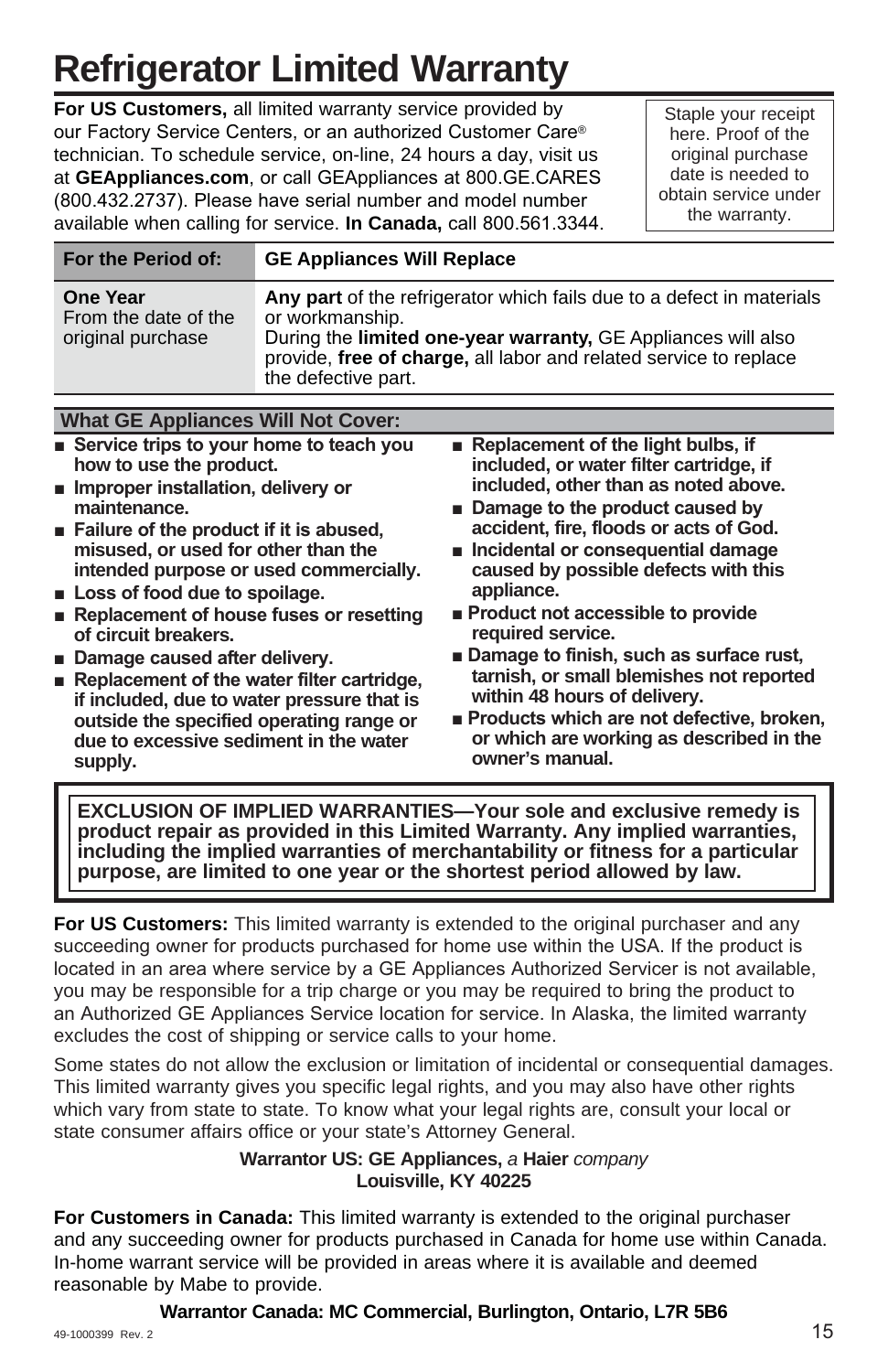# **Consumer Support**

#### **GE Appliances Website**

Have a question or need assistance with your appliance? Try the GE Appliances Website 24 hours a day, any day of the year! You can also shop for more great GE Appliances products and take advantage of all our on-line support services designed for your convenience. In the US: GEAppliances.com In Canada: GEAppliances.ca

#### **Register Your Appliance**

Register your new appliance on-line at your convenience! Timely product registration will allow for enhanced communication and prompt service under the terms of your warranty, should the need arise. You may also mail in the pre-printed registration card included in the packing material.

In the US: GEAppliances.com/register

In Canada: **Prodsupport.mabe.ca/crm/Products/ProductRegistration.aspx**

#### **Schedule Service**

Expert GE Appliances repair service is only one step away from your door. Get on-line and schedule your service at your convenience any day of the year. In the US: GEAppliances.com/service or call 800.432.2737 during normal business hours.

In Canada: GEAppliances.ca/en/support/service-request or call 800.561.3344

#### **Extended Warranties**

Purchase a GE Appliances extended warranty and learn about special discounts that are available while your warranty is still in effect. You can purchase it on-line anytime. GE Appliances Services will still be there after your warranty expires. In the US: GEAppliances.com/extended-warranty or call 800.626.2224 during normal business hours.

In Canada: **GEAppliances.ca/en/support/purchase-extended-warranty** or call 800.290.9029

#### **Remote Connectivity**

For assistance with wireless network connectivity (for models with remote enable), visit our website at GEAppliances.com/connect or call 800.220.6899 in the US only.

#### **Parts and Accessories**

Individuals qualified to service their own appliances can have parts or accessories sent directly to their homes (VISA, MasterCard and Discover cards are accepted). Order on-line today 24 hours every day. In the US: GEApplianceparts.com or by phone at 877.959.8688 during normal business hours.

**Instructions contained in this manual cover procedures to be performed by any user. Other servicing generally should be referred to qualified service personnel. Caution must be exercised, since improper servicing may cause unsafe operation.**

Customers in Canada should consult the yellow pages for the nearest Mabe service center, visit our website at **GEAppliances.ca/en/products/parts-filters-accessories** or call 800.661.1616.

#### **Contact Us**

If you are not satisfied with the service you receive from GE Appliances, contact us on our Website with all the details including your phone number, or write to:

In the US: General Manager, Customer Relations | GE Appliances, Appliance Park | Louisville, KY 40225 **GEAppliances.com/contact**

In Canada: Director, Consumer Relations, Mabe Canada Inc. | Suite 310, 1 Factory Lane | Moncton, N.B. E1C 9M3 **GEAppliances.ca/en/contact-us**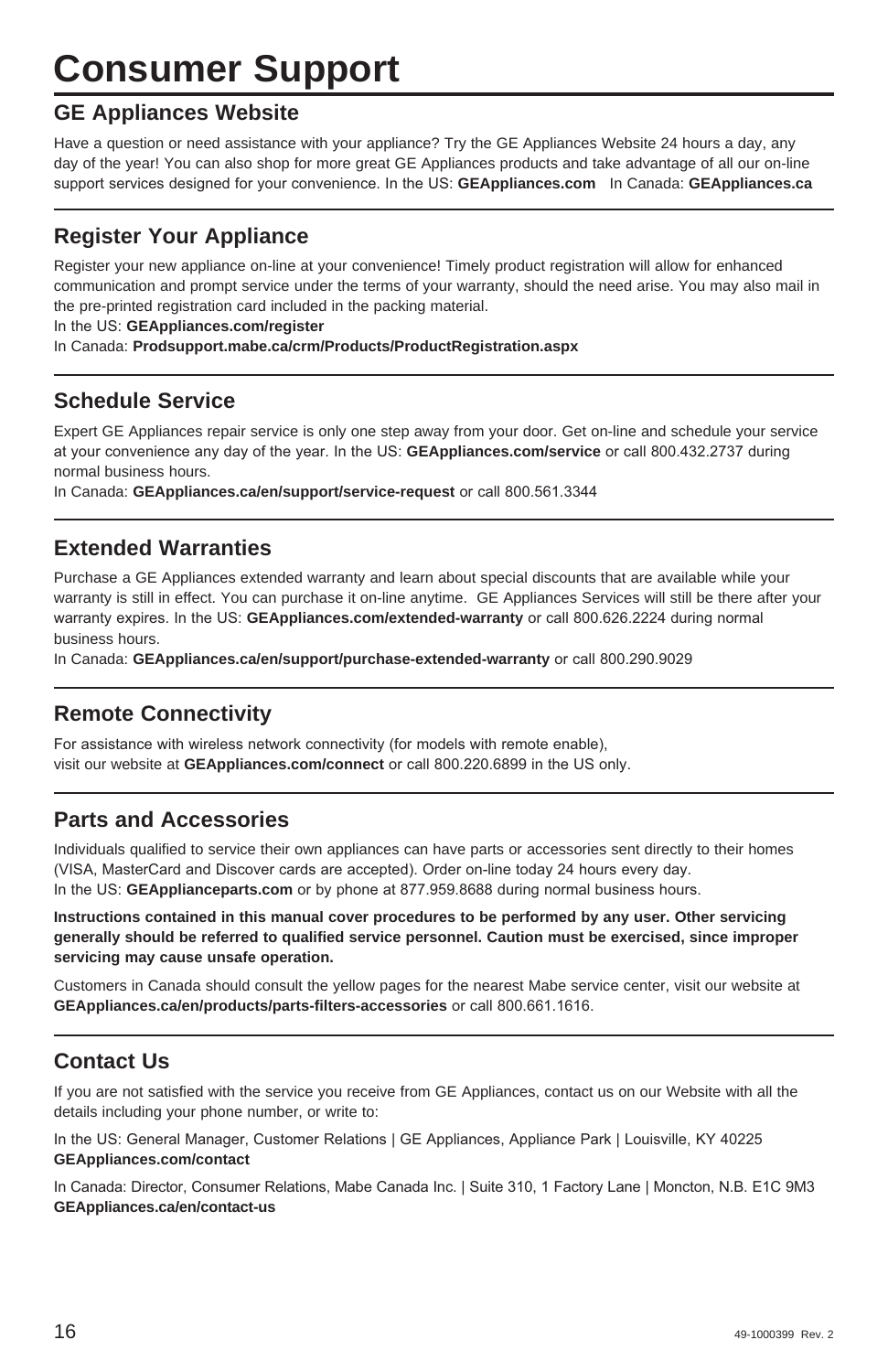**GE APPLIANCES** 



| <b>MESURES DE SÉCURITÉ 3</b> |  |  |
|------------------------------|--|--|
|                              |  |  |

### UTILISATION DE L'APPAREIL

Réglage des commandes . . . . 5 Composants du réfrigérateur . . 5

# ENTRETIEN ET **NETTOYAGE .............6** INSTRUCTIONS

D'INSTALLATION .......8 CONSEILS DE DÉPANNAGE . . . . . . . . . . 14 GARANTIE LIMITÉE . . . . .15

SOUTIEN AU CONSOMMATEUR.......16

### **MANUEL** D'UTILISATION ET D'INSTALLATION

Modèles de GPV10

#### FRANÇAIS

Transcrivez les numéros de modèle et de série ici :

# de modèle \_\_\_\_\_\_\_\_\_\_\_\_\_\_\_\_\_\_\_\_

# de série \_\_\_\_\_\_\_\_\_\_\_\_\_\_\_\_\_\_\_\_\_\_

Ils figurent sur l'étiquette qui se trouve à l'interieur du compartiment réfrigérateur en haute à droite.

GE est une marque déposée de General Electric Company. Fabriqué sous licence de marque.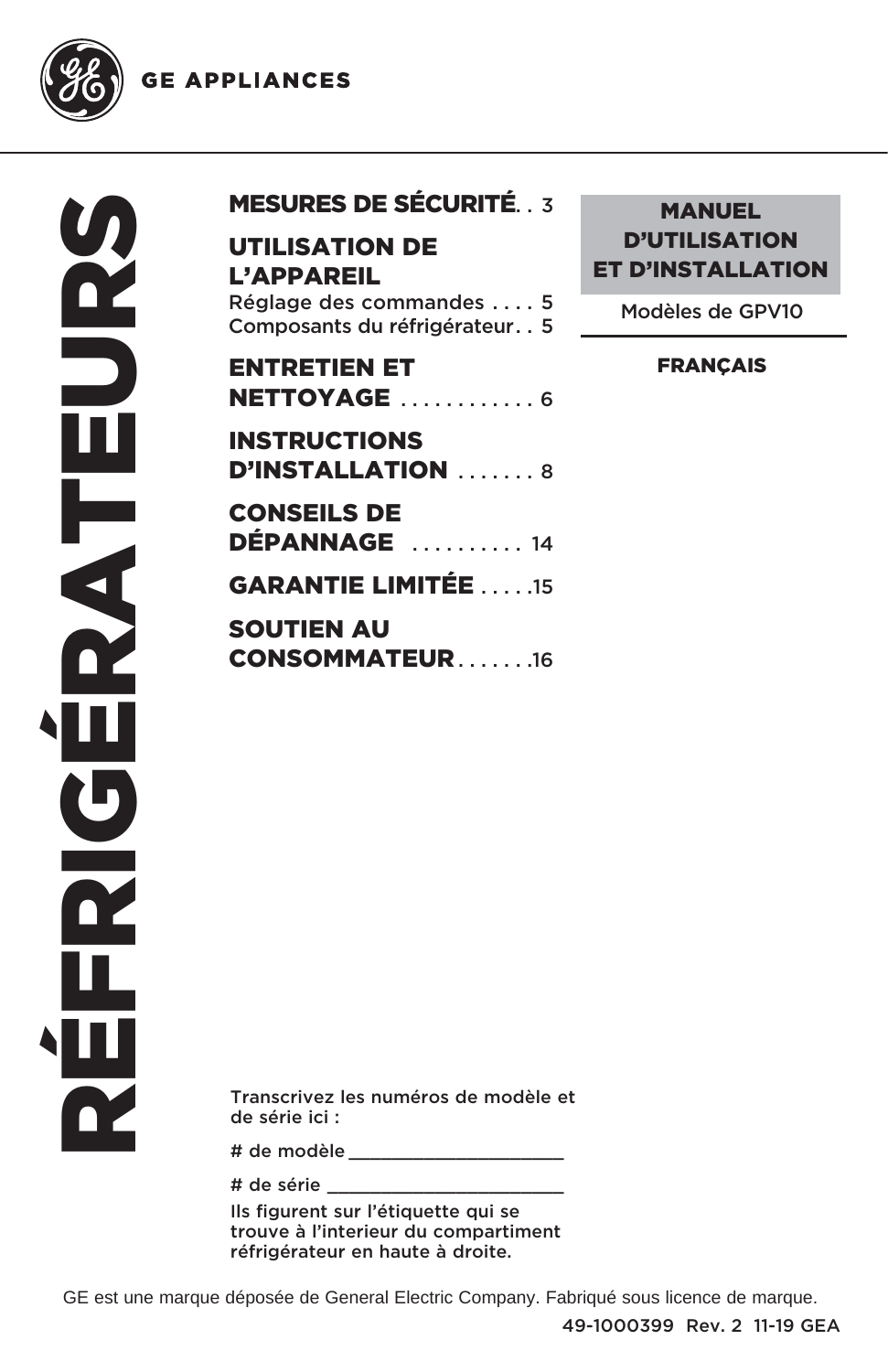# **NOUS VOUS REMERCIONS D'ACCUEILLIR GE APPLIANCES CHEZ VOUS.**

Que vous ayez grandi avec GE Appliances ou qu'il s'agisse de votre première acquisition, nous sommes heureux de vous accueillir dans notre famille.

Nous sommes fiers du savoir-faire, de l'innovation et de l'esthétique qui composent chaque appareil GE Appliances, et nous pensons que vous le serez aussi. Dans cette optique, nous vous rappelons que l'enregistrement de votre électroménager vous assure la communication de renseignements importants sur le produit et la garantie lorsque vous en avez besoin.

Enregistrez votre électroménager GE en ligne dès maintenant. Des sites Web et des numéros de téléphone utiles figurent dans la section Soutien au consommateur de ce manuel d'utilisation.

Vous pouvez aussi poster la fiche de garantie pré-imprimée incluse dans l'emballage.



**GE APPLIANCES**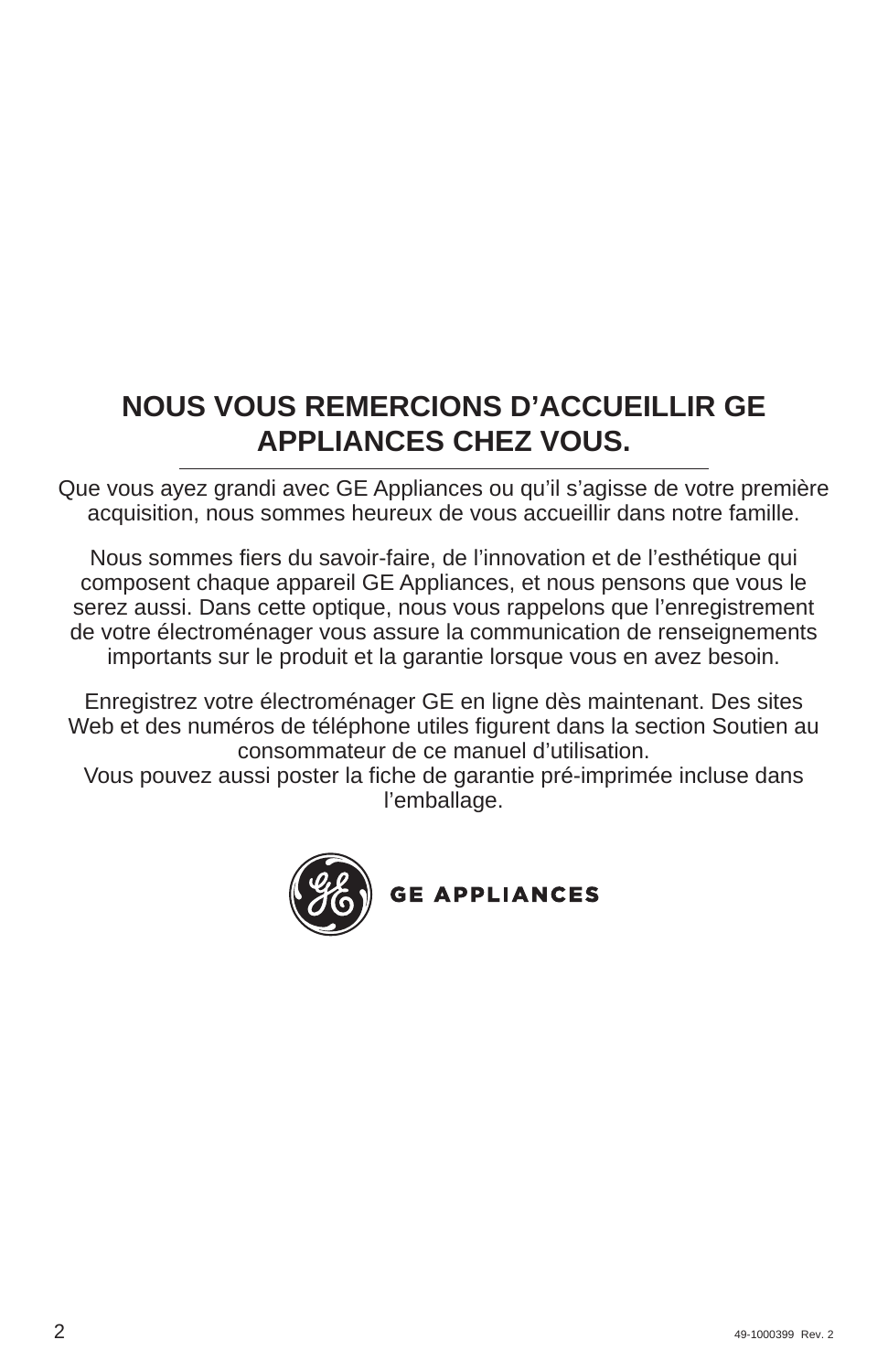# **INSTRUCTIONS IMPORTANTES DE SÉCURITÉ. LISEZ TOUTES LES INSTRUCTIONS AVANT D'UTILISER VOTRE RÉFRIGÉRATEUR.**

**AVERTISSEMENT** Pour réduire le risque d'incendie, d'explosion, de choc électrique ou de blessures lorsque vous utilisez votre réfrigérateur, veuillez suivre ces consignes de sécurité :

- Ce réfrigérateur doit être correctement installé conformément aux instructions d'installation avant toute utilisation.
- Débranchez la source d'alimentation électrique principale du réfrigérateur derrière l'appareil, retirez le fusible du circuit du réfrigérateur ou déclenchez le disjoncteur avant d'effectuer des réparations ou le nettoyage. **Remarque :** L'alimentation du réfrigérateur ne peut être déconnectée par aucune des fonctions sur le panneau de commande. Remarque : Les réparations doivent être effectuées par un professionnel qualifié.
- Remettez toutes les pièces et panneaux en place avant d'utiliser l'appareil.
- Abstenez-vous d'entreposer ou d'utiliser de l'essence ou d'autres vapeurs et liquides inflammables aux alentours de cet électroménager ou d'autres appareils.
- N'entreposez pas dans cet électroménager des substances explosives telles que des bombes aérosols qui contiennent un gaz propulseur.
- N'utilisez pas un cordon de rallonge. Utilisez seulement des fils d'alimentation de pleine longueur et branchés directement entre une source de tension continue ou du panneau de distribution vers le réfrigérateur.
- Afin de prévenir les risques d'asphyxie et d'enfermement des enfants, enlevez les portes des compartiments réfrigérateur et congélateur avant de mettre le réfrigérateur au rebut ou d'en cesser l'usage.
- Afin de prévenir les accidents graves ou la mort, les enfants ne doivent pas se tenir ni jouer dans ou sur l'électroménager.
- Les enfants et les personnes dont les capacités sont réduites sur le plan physique, sensoriel ou mental, ou qui manquent d'expérience ou de connaissances, peuvent utiliser cet électroménager seulement si elles sont surveillées ou ont reçues des consignes de sécurité sur son usage et les risques y sont associés.
- E Cet électroménager est conçu pour une utilisation domestique et applications similaires : salle du personnel dans une usine, un bureau ou d'autres lieux de travail; maison de ferme; clients dans un hôtel, un motel, un gîte touristique et d'autres lieux résidentiels; approvisionnement et applications similaires non reliées au commerce de détail.
- N'appliquez pas de nettoyants corrosifs sur le réfrigérateur. Certains nettoyants endommagent le plastique et peuvent ainsi causer le détachement inopiné de pièces telles que porte ou poignées de porte. Voyez la section Entretien et nettoyage pour des instructions détaillées.

**ATTENTION** Pour réduire le risque de blessures lorsque vous utilisez votre réfrigérateur, veuillez suivre ces consignes de sécurité.

- Ne nettoyez pas les tablettes ou les couvercles en verre avec de l'eau tiède quand ceux-ci sont froids. Les tablettes et couvercles en verre peuvent se casser s'ils sont exposés à des changements soudains de température ou si vous les cognez ou les faites tomber. Le verre trempé est conçu pour se briser en petits morceaux en cas de casse
- **E** Eloignez les doigts des parties du congélateur où l'on peut facilement se pincer : les espaces entre les portes, et entre les portes et les placards sont toujours étroits. Soyez prudent lorsque vous fermez les portes en présence d'enfants.
- Ne touchez pas les surfaces froides du congélateur lorsque vous avez les mains humides ou mouillées. La peau risque d'adhérer à ces surfaces extrêmement froides.
- Ne recongelez pas les aliments surgelés qui ont complètement dégelé.

# **LISEZ ET CONSERVEZ CES INSTRUCTIONS**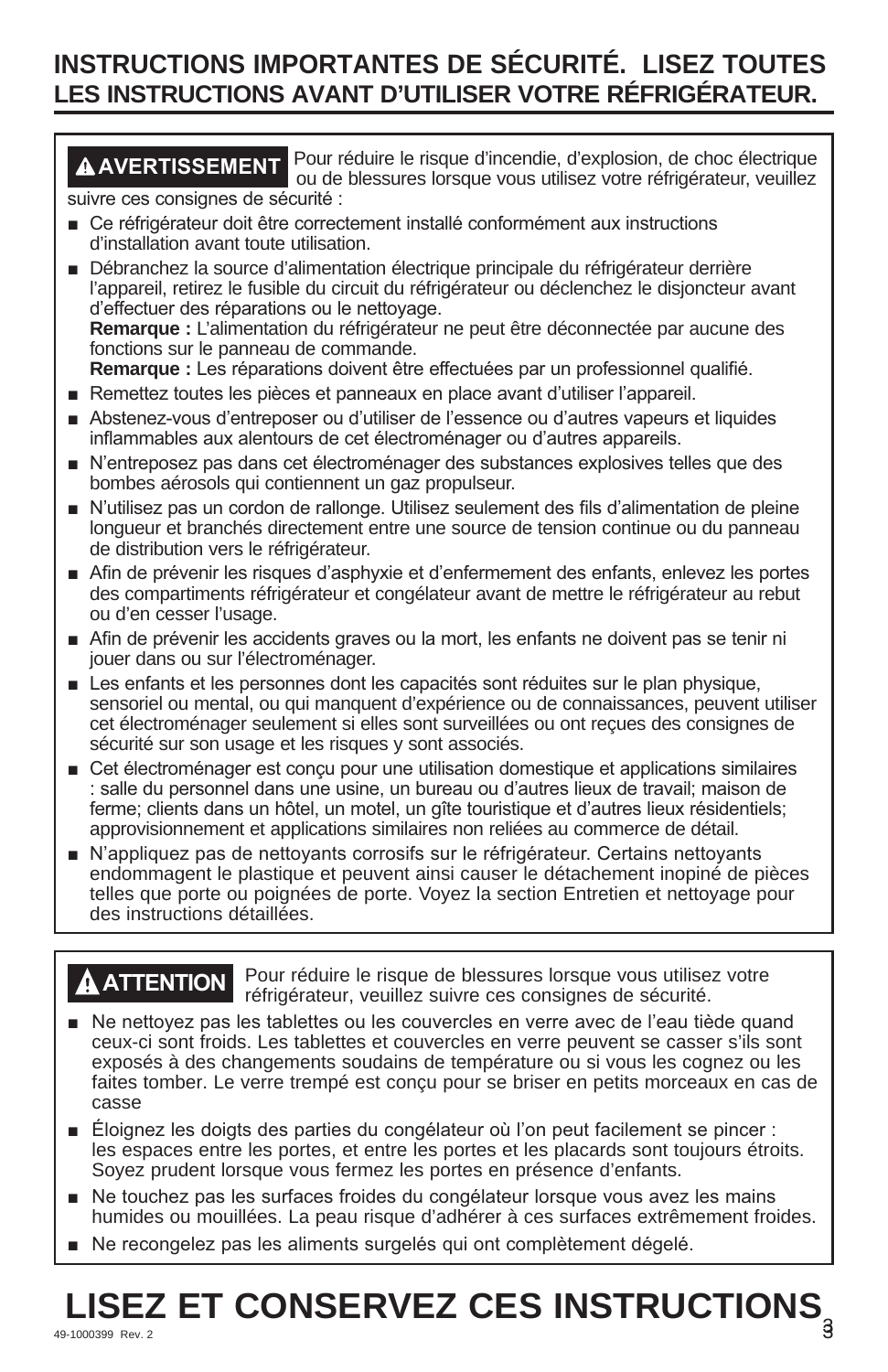# **INSTRUCTIONS IMPORTANTES DE SÉCURITÉ. LISEZ TOUTES LES INSTRUCTIONS AVANT D'UTILISER VOTRE RÉFRIGÉRATEUR.**

# **INSTALLATION**



**AVERTISSEMENT RISQUE D'EXPLOSION** 

Conservez les matériaux et vapeurs inflammables tels que l'essence à l'écart de votre réfrigérateur. Une explosion, un incendie voire la mort pourrait en résulter.

# **BRANCHEMENTS ÉLECTRIQUES**

# **AVERTISSEMENT RISQUE DE CHOC ÉLECTRIQUE**

La désobéissance à ces instructions représente un risque d'incendie, d'électrocution et de mortalité.

#### **Pour des raisons de sécurité, cet appareil doit être correctement mis à la terre.**

Une source d'alimentation électrique avec mise à la terre ayant une intensité 12 VCC etun fusible de 15 à 20 A sont requis. Ceci permet une meilleure performance et prévient la surcharge des circuits de câblage du véhicule récréatif pouvant causer un incendie et une surchauffe des câbles.

Ne branchez pas le réfrigérateur à des circuits de tension alternative ou à la sortie CA d'un onduleur.

Le réfrigérateur doit toujours être branché sur un circuit électrique distinct relié

directement à la source de tension continue principale ou au panneau de distribution.

Cessez immédiatement l'usage si le câble d'alimentation électrique principale est endommagé. Un câble d'alimentation endommagé doit être réparé par un réparateur professionnel et qualifié.

Lorsque vous éloignez votre réfrigérateur du mur, faites attention à ne pas le faire rouler sur le cordon d'alimentation afin de ne pas l'endommager.

# **MISE AU REBUT APPROPRIÉE DE VOTRE ANCIEN RÉFRIGÉRATEUR**

## **AVERTISSEMENT RISQUE DE SUFFOQUER OU D'Y ÊTRE EMPRISONNÉ**

Le non-respect de ces instructions d'élimination peut entraîner la mort ou des blessures graves.

**IMPORTANT:** Les enfants pris au piège ou morts d'asphyxie sont toujours d'actualité. Les réfrigérateurs et congélateurs abandonnés sont toujours aussi dangereux, même si on n'attend que «quelques jours» pour s'en débarrasser. Si vous ne gardez pas votre ancien réfrigérateur ou congélateur, veuillez suivre les directives ci-dessous afin de prévenir les accidents.

Avant de vous débarrasser de votre ancien appareil:

- Démontez les portes du compartiment de réfrigération et du compartiment de congélation.
- Laissez les clayettes en place afin d'empêcher les enfants de grimper à l'intérieur.

#### **Mise au rebut des produits réfrigérants et en mousse :**

Mettez l'électroménager au rebut conformément à la réglementation fédérale et locale. Le inflammable matériel isolant utilisés nécessitent des procédures de mise au rebut spéciales. Communiquez avec les autorités locales pour connaître la façon de mettre votre électroménager au rebut qui soit respectueuse de l'environnement.

### **49-1000399 Rev. 2**  $\overline{49-1000399}$  Rev. 2 **LISEZ ET CONSERVEZ CES INSTRUCTIONS**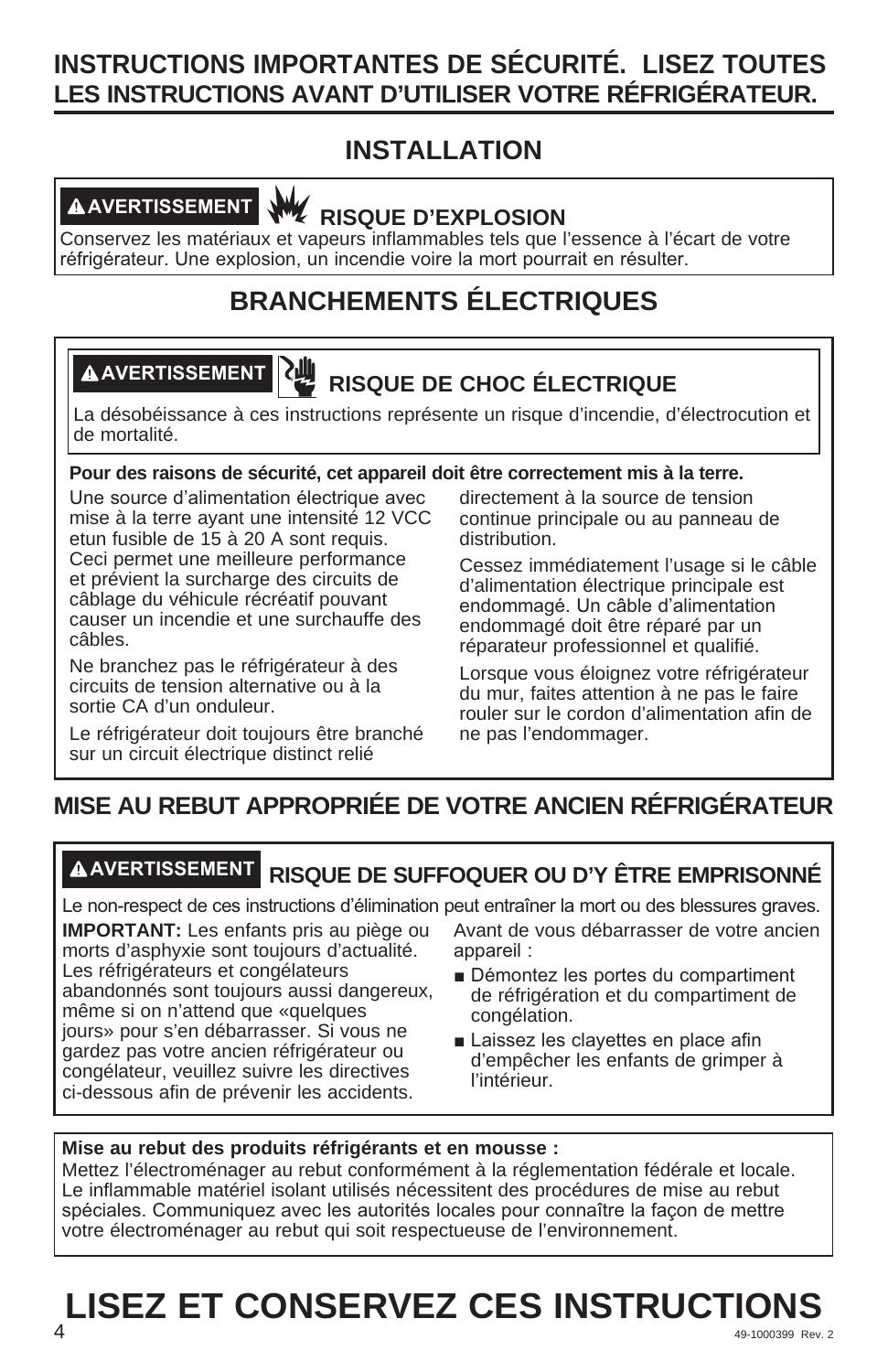# **À propos de la commande du réfrigérateur**



# **Réglage des commandes**

La commande de température maintient la température dans le réfrigérateur. Un réglage sur COOL correspond à la température la plus chaude et sur COLDEST, la plus froide. Réglez la commande sur COLD.

Allouez 24 heures pour que le réfrigérateur atteigne la température désirée.Si vous souhaitez une température plus froide ou plus chaude, tournez le cadran un réglage à la fois. Mettre la commande à OFF (arrêt) met fin au refroidissement mais ne coupe pas l'alimentation électrique au réfrigérateur. Un réglage à une température trop froide peut causer la formation de givre dans le réfrigérateur selon la température de la pièce.

Après un nouveau réglage, allouez 24 heures pour atteindre la température choisie.

# **Composants**

#### **Clayettes**

Pour retirer une clayette, soulevez l'arrière légèrement puis tirez vers l'avant. Tous les modèles sont dotés de clayettes multipositions qui peuvent être placées à différents niveaux.

#### **Balconnets de porte**

Les balconnets de porte procurent un rangement pratique pour les articles fréquemment utilisés. Certains modèles sont dotés de portes suffisamment profondes pour y ranger de grosses bouteilles.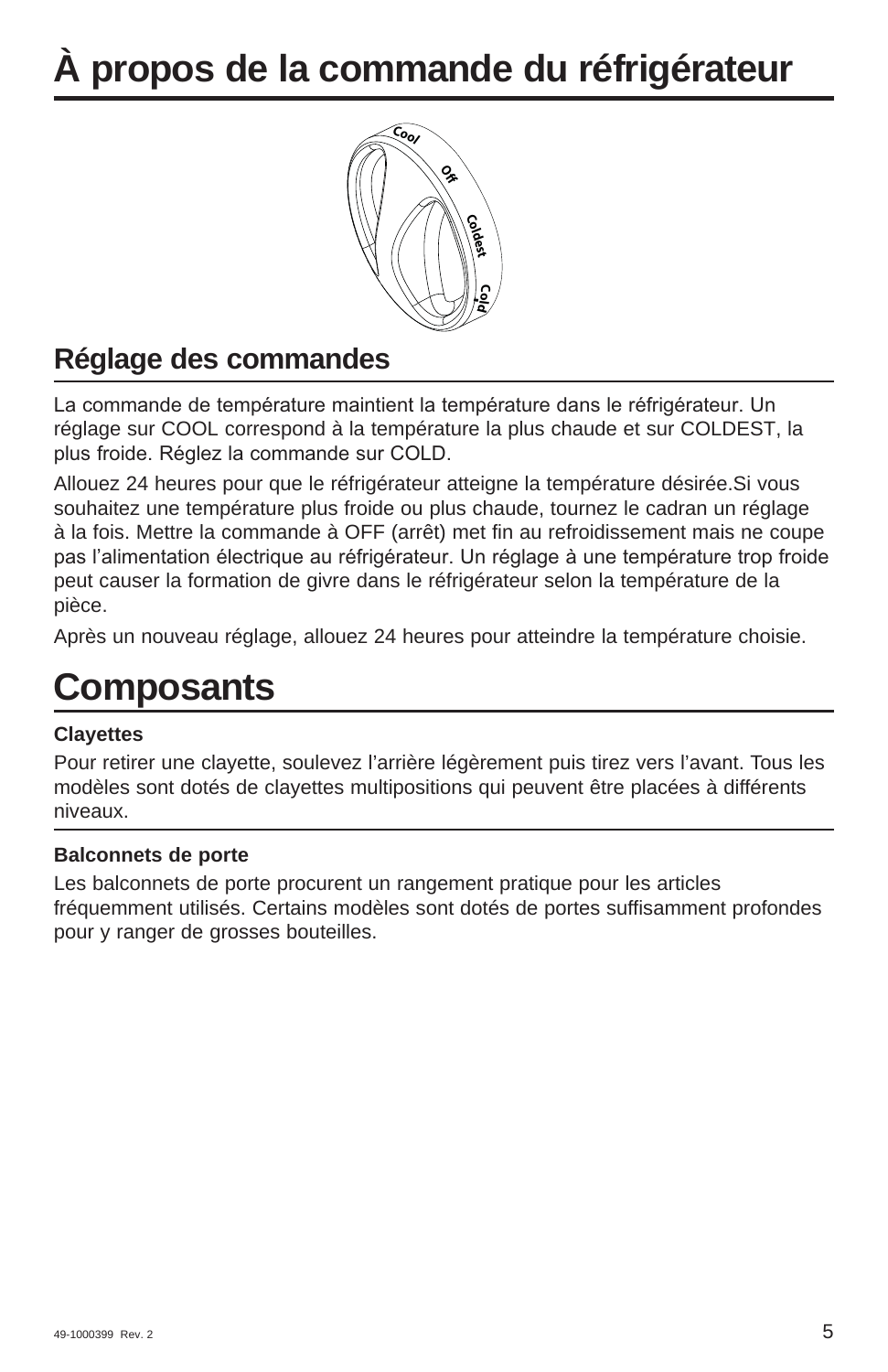#### **Directives pour nettoyer les surfaces extérieures, les poignées de porte et les garnitures**

| <b>UTILISER</b>                                    | <b>NE PAS UTILISER</b>                                                        |
|----------------------------------------------------|-------------------------------------------------------------------------------|
| Linge ou éponge doux et propres                    | Linges abrasifs, éponges à récurer,<br>tampons à récurer ou en laine d'acier. |
| Détergent doux dans eau chaude.                    | Poudres ou vaporisateurs abrasifs.                                            |
| Nettoyants pour acier inoxydable approuvés;        | Vaporisateurs pour fenêtres ou ammoniac.                                      |
| visitez la boutique de pièces Café Appliances pour | Nettoyants à base d'agrumes ou de                                             |
| des nettoyants pour acier inoxydable approuvés     | plantes.                                                                      |
| : GEAppliances.ca/en/products/parts-filters-       | Nettoyants acides ou à base de vinaigre.                                      |
| accessories ou composer le 1.800.661.1616          | Nettoyants pour le four.                                                      |
| On peut utiliser des nettoyants à base d'acide     | Nettoyants qui contiennent de l'acétone                                       |
| oxalique tels que Bar Keepers Friend Soft          | (propanone).                                                                  |
| Cleanser™ pour éliminer la rouille de surface, le  | Tout nettoyant avec AVERTISSEMENT                                             |
| ternissement et les petites taches.                | relatif au contact du plastique.                                              |

**REMARQUE :** Ne laissez PAS un nettoyant pour acier inoxydable venir au contact de pièces en plastique telles que garnitures, quincaillerie de poignée ou doublures. Si un contact non intentionnel d'un nettoyant avec une pièce en plastique survient, nettoyez la pièce en plastique avec une éponge et un détergent doux mélangé dans l'eau chaude.

#### **Nettoyage de l'intérieur**

Pour aider à empêcher les odeurs, laissez une boîte ouverte de bicarbonate de soude dans les compartiments réfrigération et congélation.

#### **Mettez le réfrigérateur hors tension avant de le nettoyer.**

Débranchez soit les câbles d'alimentation de courant continu principale derrière l'appareil ou retirez le fusible du circuit ou déclenchez le disjoncteur de tension continue du panneau de distribution. Si ce n'est pas pratique, enlevez toute humidité au moyen d'une éponge ou d'un chiffon pour nettoyer autour des commutateurs, des lumières ou des réglages.

**Utilisez une solution d'eau chaude et de bicarbonate de soude** 15 ml (soit une cuillère à soupe environ) de bicarbonate de soude dans 1 litre (soit une pinte) d'eau). Cette solution nettoie tout en neutralisant les odeurs. Rincez et séchez en essuyant.

**Les autres pièces du réfrigérateur —** incluant les joints de porte, les bacs à fruits et légumes et toutes les pièces en plastique — peuvent être nettoyées de la même manière.

Après avoir nettoyé les joints de porte, appliquez une mince couche de vaseline sur les joints du côté charnières afin de les empêcher de coller et de se déformer. N'utilisez pas de nettoyants en poudre ni d'autres nettoyants abrasifs.

**ATTENTION** Ne nettoyez pas les tablettes ou couvercles en verre avec de l'eau chaude lorsqu'ils sont froids. Les tablettes et couvercles en verre peuvent se briser s'ils sont exposés à une variation de température soudaine, ou soumis à un impact s'ils sont heurtés ou échappés. S'il se brise, le verre trempé est conçu pour se fracturer en un grand nombre de petits éclats.

Ne lavez aucune pièce en plastique du réfrigérateur au lave-vaisselle.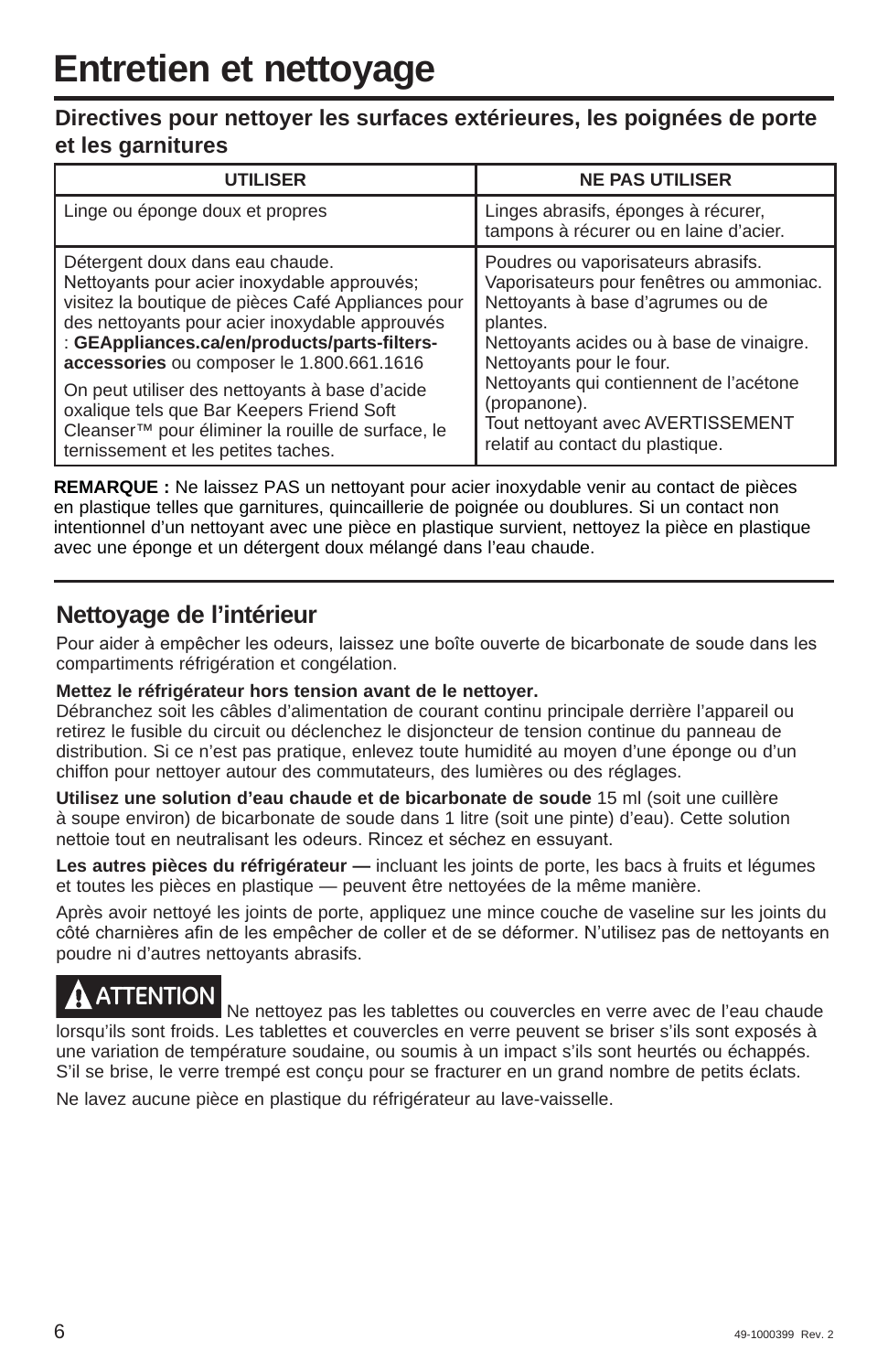# **Entretien et nettoyage**

#### **Remplacement de l'ampoule DEL**

**AVERTISSEMENT** NE PAS changer soi-même la lampe à DEL, mais contacter le service après-vente pour la remplacer. Le non-respect de cet avertissement peut provoquer des blessures ou la mort par choc électrique.

### **Dégivrage**

Procédez au dégivrage dès qu'une épaisseur de givre de 1/4 po (6 mm) se forme sur la paroi du compartiment des plateaux à glaçons. **N'utilisez jamais un instrument coupant ou métallique pour dégager le givre car cela pourrait endommager les serpentins de refroidissement.** (Un serpentin percé causera des problèmes importants et annulera la garantie.) Nous recommandons d'utiliser un grattoir en plastique. N'utilisez aucun appareil électrique pour dégivrer votre réfrigérateur.

#### **Pour dégivrer :**

- Retirez les aliments et les plateaux du compartiment des plateaux à glacons.
- **T** Tournez le cadran de la commande de température à la position OFF (arrêt).

En général, le dégivrage prend quelques heures. Pour procéder plus rapidement, gardez la porte ouverte.Vous pouvez aussi verser de l'eau modérément chaude (non bouillante) sur la zone givrée pour accélérer le processus. **N'utilisez pas d'eau bouillante** car elle peut endommager les pièces en plastique.

#### **Après le dégivrage :**

- Essuyez le compartiment des plateaux à glaçons avec un linge humide.
- Tournez la commande de température sur le réglage désiré et remettez les aliments et les plateaux dans le réfrigérateur.

**NOTE :** Si l'accumulation de givre est très épaisse, l'ouverture ou la fermeture de la porte du compartiment peut être entravée. Après le dégivrage, la porte se maniera facilement.

## **Préparation pour l'entreposage**

En vue d'une longue période d'entreposage ou d'absence sans utiliser le réfrigérateur, retirez les aliments et débranchez soit les câbles d'alimentation en courant continu principale derrière l'appareil, retirez le fusible du circuit ou déclenchez le disjoncteur de tension continue du panneau de distribution. Déplacez la commande à « OFF » (éteint) et nettoyez l'intérieur avec une solution de 15 ml (1 c. à table) de bicarbonate de soude mélangé à 1 litre (4 tasses) d'eau. Laissez la porte ouverte.

### **Préparation de déménagement**

Retirez les aliments, retirez le fusible du circuit du réfrigérateur ou déclenchez le disjoncteur de tension continue du panneau de distribution, débranchez les câbles d'alimentation de courant continu principale derrière l'appareil. Immobilisez tous les articles amovibles, comme les tablettes et les tiroirs, en apposant du ruban pour les maintenir fermement en place et prévenir le bris. Assurez-vous que le réfrigérateur restera en position verticale pendant le déplacement.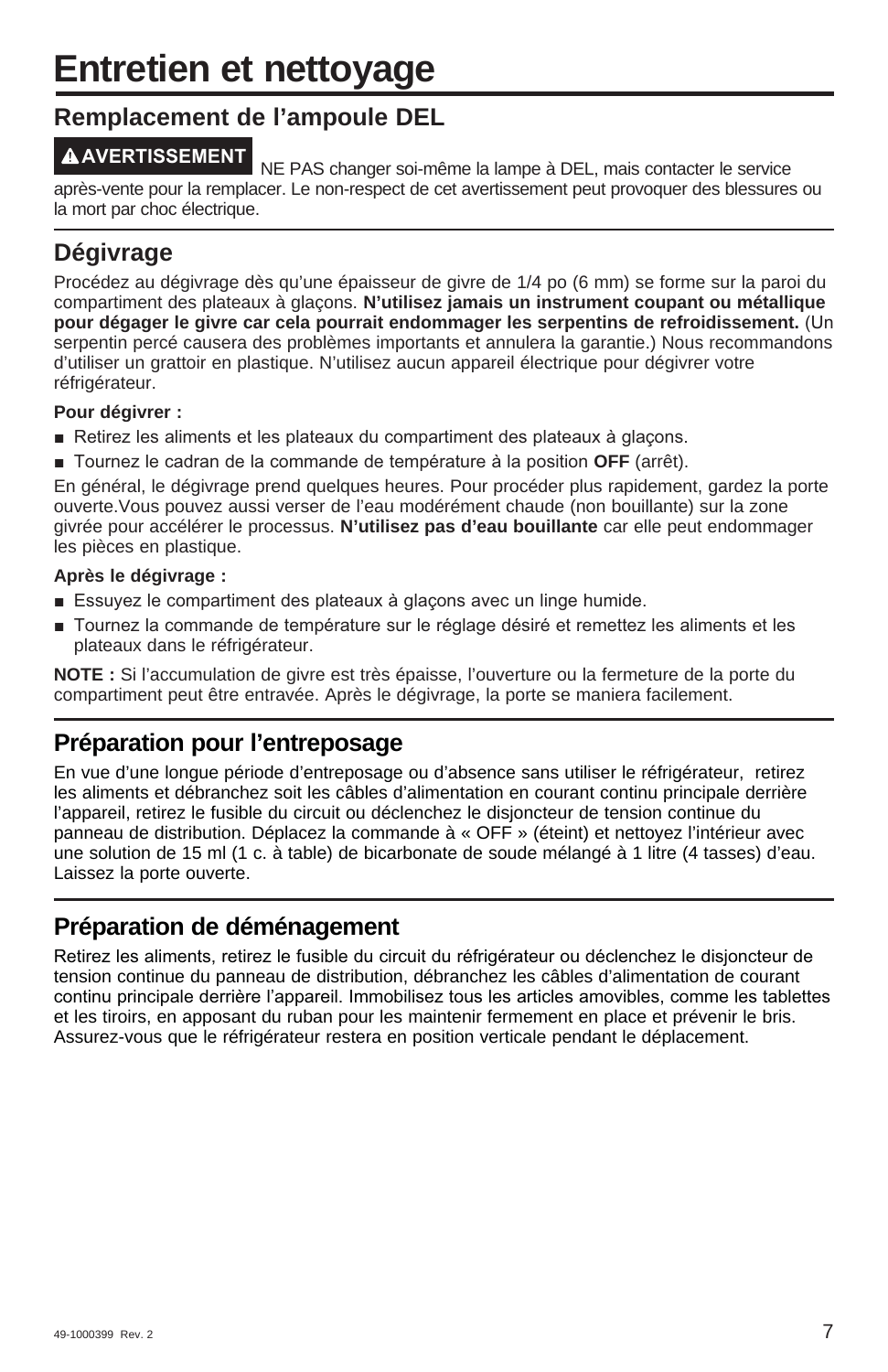## **Veuillez lire toutes les directives attentivement.**

# **Emplacement et plage de fonctionnement du réfrigérateur**

- N'installez pas le réfrigérateur dans un endroit exposé à l'eau (pluie, etc.) ou directement aux rayons solaires.
- n Installez le réfrigérateur sur un plancher suffisamment solide pour le supporter à pleine charge.
- Ce réfrigérateur est concu pour fonctionner correctement dans une plage de températures ambiantes allant de 55 °F (12,7 °C) à 110 °F (43 °C). Utiliser le réfrigérateur à des températures ambiantes hors de cette plage peut causer un refroidissement incorrect.

# **Dégagements**

Pour une circulation d'air appropriée, allouez les dégagements suivants entre le réfrigérateur et les armoires environnantes.

**Côtés** 1" (25.4 mm)

**Dessus** 1" (25.4 mm)

**Arrière** 2" (50.8 mm)

Le dégagement de 1 po sur les côtés et le dessus ne sont pas nécessaires entre le réfrigérateur et la garniture d'armoire frontale. L'ouverture minimale pour la garniture d'armoire frontale doit être de 24 po (61 mm) de large par 60 po (153 mm) de haut.



## **PIEDS DE NIVELLEMENT**

**Les pieds ajustables** dans les coins avant du réfrigérateur doivent être ajustés de façon que le réfrigérateur repose solidement contre le plancher; il faut aussi que l'avant soit légèrement plus haut afin que les portes se ferment aisément lorsqu'elles sont ouvertes à mi-course.

**Pour ajuster les pieds,** tournez-les dans le sens des aiguilles d'une montre pour abaisser le réfrigérateur, et dans le sens inverse pour le soulever.



Tournez dans le sens des aiguilles pour abaisser, dans le sens inverse pour soulever.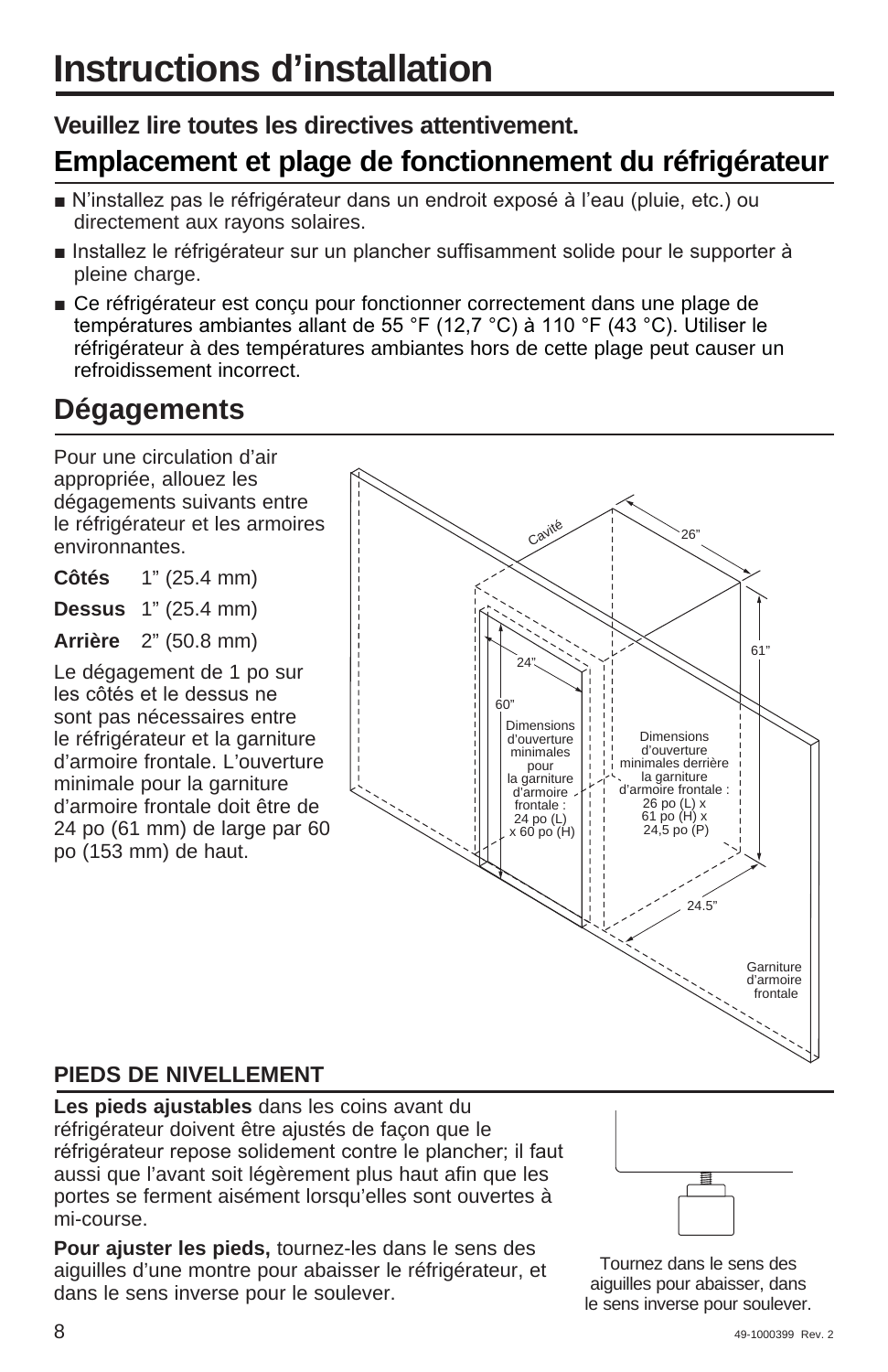# **Inversion des Portes**

**AVERTISSEMENT** Suivez toutes les étapes lors du changement d'ouverture de la porte. La porte risque de tomber en plus de causer des blessures ou des dommages si vous ne respectez pas ces instructions, oubliez des pièces ou effectuez un serrage excessif des vis.

### **Méthode d'ouverture de la porte gauche/droite**

Ce produit permet l'ouverture de la porte de gauche à droite et vis-et-versa. Vous pouvez choisir selon votre préférence en suivant la procédure suivante pour effectuer le changement.

### **Outils nécéssaires**

Un tournevis cruciforme et un à tête plate, une clé à cliquet avec des douilles de 8mm et 10mm.

#### **Démontage**

- 1. Fixer les portes réfrigérateur et congélateur en collant du ruban adhésif des deux côtés pour tenir les portes en place.
- 2. Retirez le couvercle de charnière supérieure à l'aide d'un tournevis à tête cruciforme. Puis retirez deux vis à l'aide d'une clé à cliquet avec douille de 10 mm. Retirer la charnière en tirant à la verticale et la garder en lieu sur. Ôter le bouchon de charnière supérieur du côté opposé sur le dessus de la carrosserie.
- 3. Ôter le ruban adhésif sur la porte du congélateur, retirer la porte en la levant, et la déposer délicatement.
- 4. Ôter les deux vis de charnière centrale à l'aide d'une clé à cliquet avec douille 8 mm, puis les garder dans un endroit sûr.
- 5. Ôter le ruban adhésif sur la porte du réfrigérateur, retirer la porte en la levant, et la déposer délicatement
- 6. Ôter les arrêts sur la porte du réfrigérateur et du congélateur.











7. Insérer les arrêts de porte de gauche (fournis dans l'emballage) dans le trou en bas à gauche de la porte du réfrigérateur et le trou en bas à gauche du congélateur. Fixer à l'aide des vis fournies.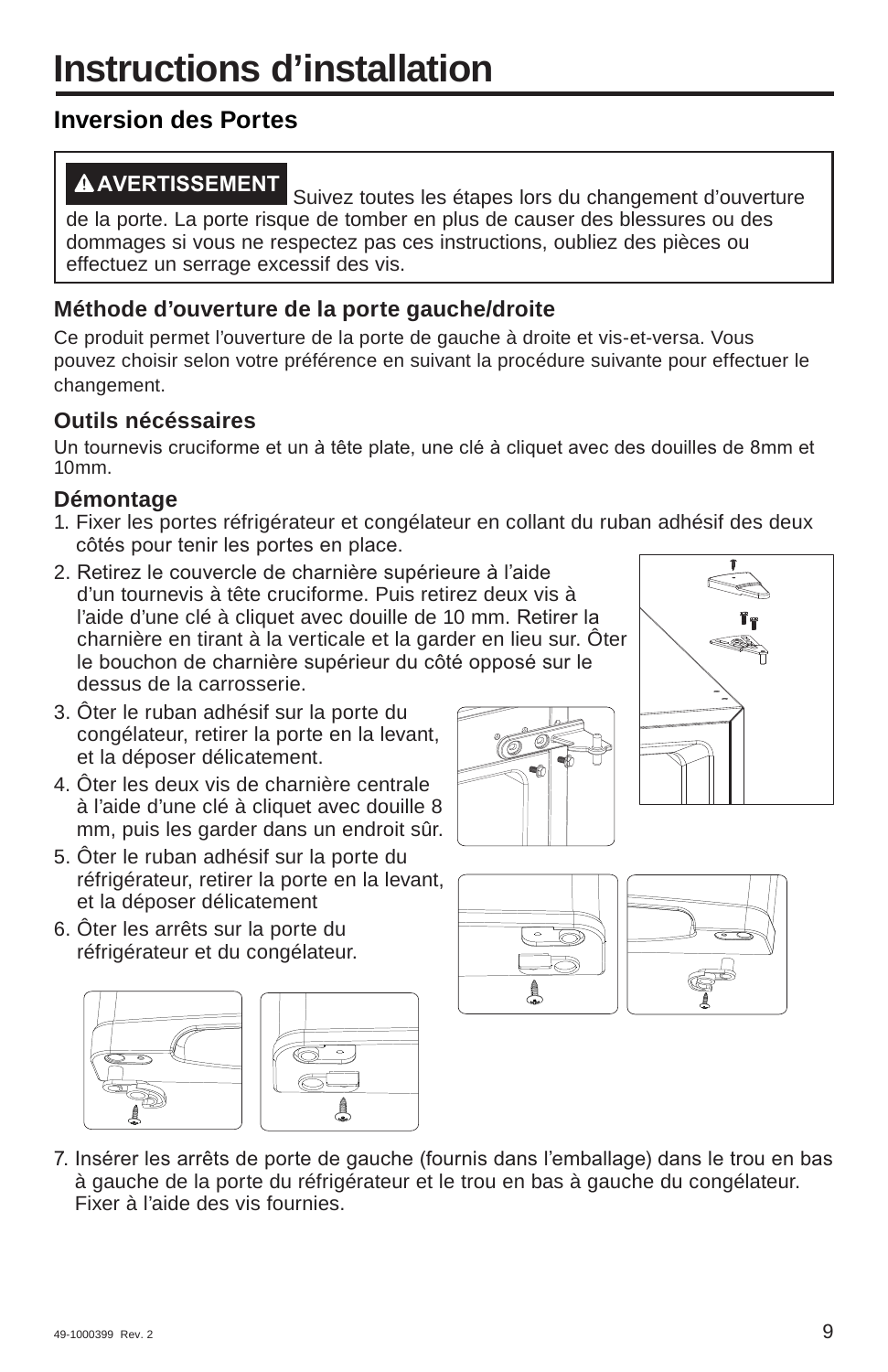# **Réinstallation**

1. Incliner le réfrigérateur d'un angle de 45 degrés pour avoir accès à l'avant inférieur.

# **ATTENTION** Deux personnes sont nécessaires

2. Enlever les pieds avant gauche et droit dans le bas.



3. Retirez les vis qui fixent la charnière inférieure à l'aide d'une douille 10 mm.



- 4. Aligner les trous de la charnière inférieure sur les trous correspondants du côté opposé de la carrosserie. Insérer et serrer les vis. Réinstaller les deux pieds avant.
- 5. Pour installer la porte réfrigérateur : Aligner le trou inférieur gauche de la porte du compartiment réfrigérateur audessus de l'axe de charnière inférieure. Déplacer la porte vers l'avant pour la redresser et l'aligner sur la charnière centrale. Installer la charnière centrale de nouveau, et tourner l'axe de charnière jusqu'à ce qu'il entre complètement dans le corps de la porte. Fixer la charnière à l'aide des vis fournies. **REMARQUE :** Retirer les bouchons du cadre de porte et les installer de l'autre côté.
- 6. Pour installer la porte congélateur : Aligner le trou inférieur gauche de la porte au-dessus de l'axe intermédiaire de la charnière centrale. Déplacer la porte vers l'avant pour la redresser et l'aligner sur le compartiment congélateur. Placer le couvercle de charnière au-dessus du côté gauche de la charnière supérieure, aligner les trous sur le trou dans le haut du réfrigérateur et fixer à l'aide des vis fournies. Insérer le bouchon de charnière supérieure dans les trous sur le dessus de carrosserie desquels vous avez précédemment ôté les 2 vis de charnière.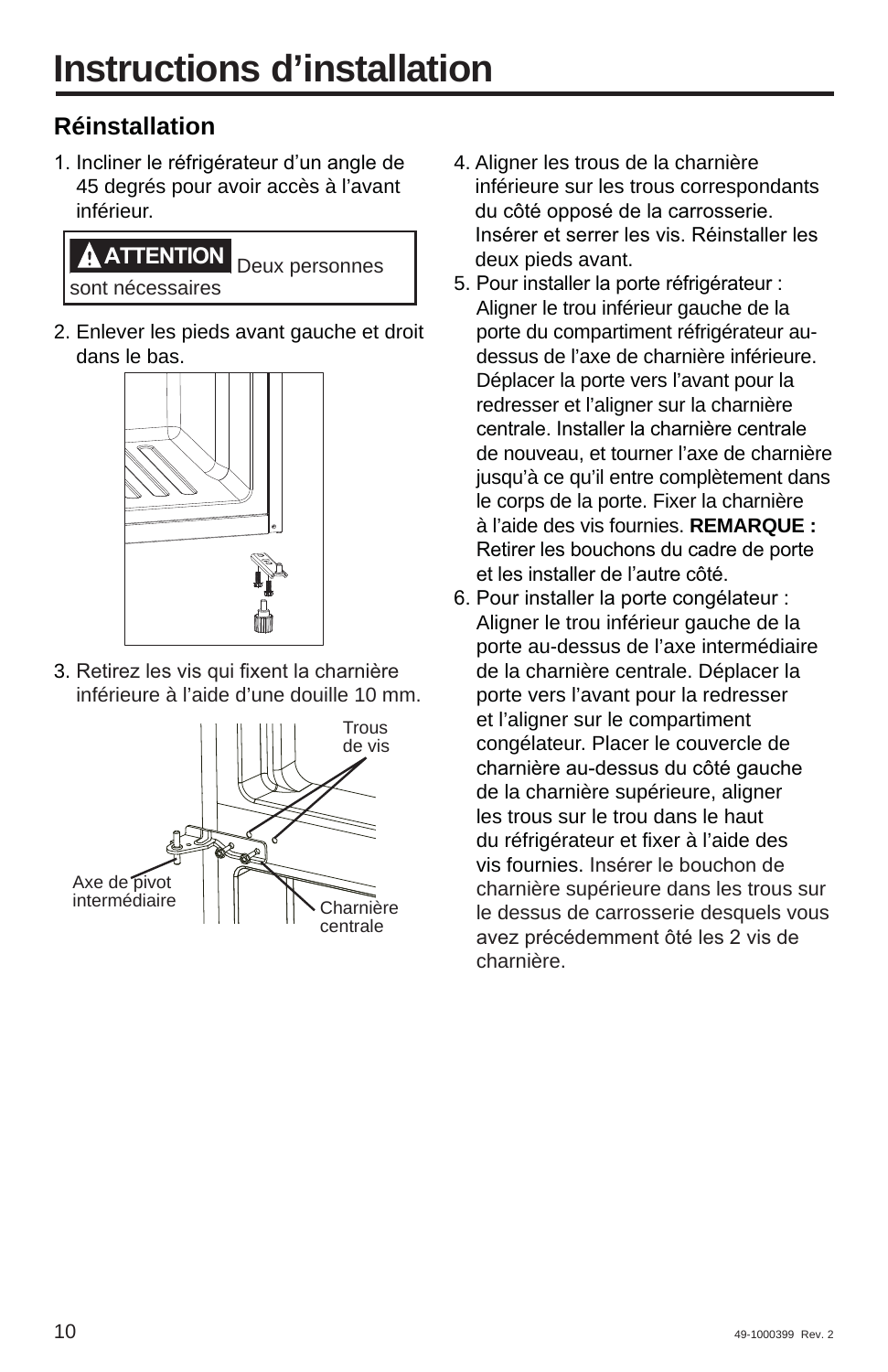## **Supports de plancher (non fournis)**

# **AVERTISSEMENT RISQUE CONCERNANT LE POIDS EXCESSIF**

Deux personnes ou plus déplaceront et positionneront le réfrigérateur en vue de l'installation des supports de plancher. Une installation effectuée par une seule personne risque de causer des blessures au dos et d'autres blessures.

Certaines installations d'appareils pour véhicule récréatif requièrent l'utilisation de supports de plancher ou muraux pour fixer l'appareil à l'armoire adjacente pour éviter tout mouvement pendant le déplacement du véhicule récréatif. Une surface sous le réfrigérateur permet de fixer les supports de plancher (non fournis).

- Pour installer les supports de plancher au réfrigérateur, déposez le réfrigérateur sur son dos et repérez les trous de fixation des supports, comme montré, sous le réfrigérateur.
- Fixez un support de chaque côté à ces endroits en utilisant des vis à tôle (non fournies). Nous recommandons d'utiliser des vis à tôle no 8 - 16 x 13 mm (1/2 po).



Relevez le réfrigérateur à la verticale. Attendez au moins quatre (4) heures après le redressement du réfrigérateur avant de terminer les raccords électriques.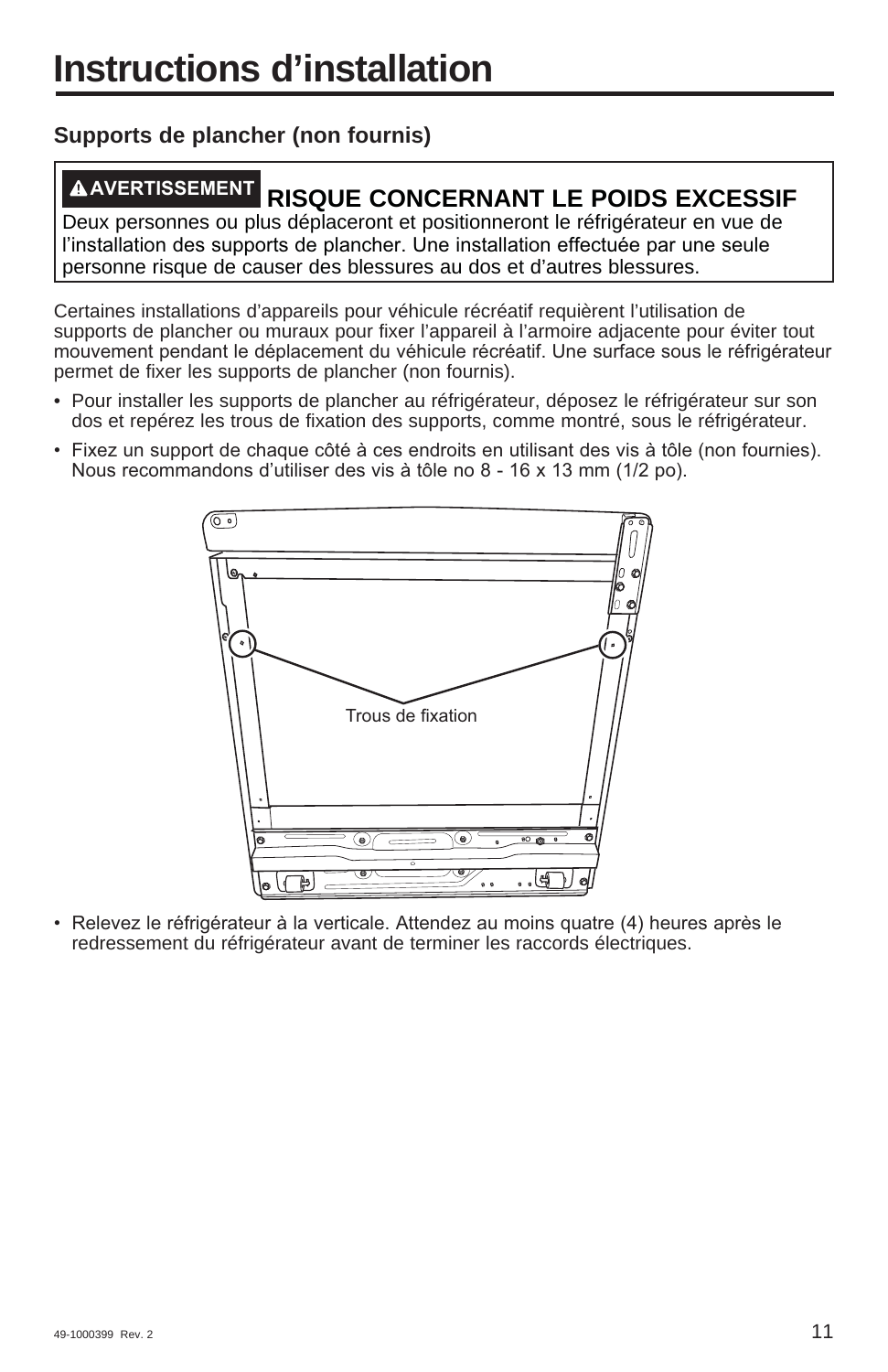### **Raccords électriques**

# **AVERTISSEMENT RISQUE DE CHOC ÉLECTRIQUE**

La désobéissance à ces instructions représente un risque d'incendie, d'électrocution et de mortalité.

• De longs câbles d'alimentation en tension continue combinés à un câblage de faible calibre représentent un risque de baisse de tension excessive au raccord du réfrigérateur, une réduction de la performance de refroidissement du réfrigérateur et être la cause d'une surchauffe conduisant à un incendie. Le calibre de câble d'alimentation ci-dessous est recommandé.

| Calibre américain du<br>câble d'alimentation | Longueur maximum du<br>câble d'alimentation |
|----------------------------------------------|---------------------------------------------|
| 12 AWG                                       | 4,6 m (15 pi)                               |
| 10 AWG                                       | 10,7 m (35 pi)                              |
| 8 AWG                                        | 15,2 m (50 pi)                              |

- Avant de commencer l'installation, mettez l'alimentation électrique du réfrigérateur hors tension en retirant le fusible du circuit du réfrigérateur ou en déclenchant le disjoncteur de tension continue du panneau de distribution.
- Tournez la commande à la position « OFF » (éteint).



- Repérez et retirez les sept (7) vis du panneau inférieur derrière l'appareil comme requis en utilisant un tournevis à tête cruciforme.
- Repérez le raccord d'alimentation électrique à la plaque à bornes sur le côté droit du compartiment du compresseur.

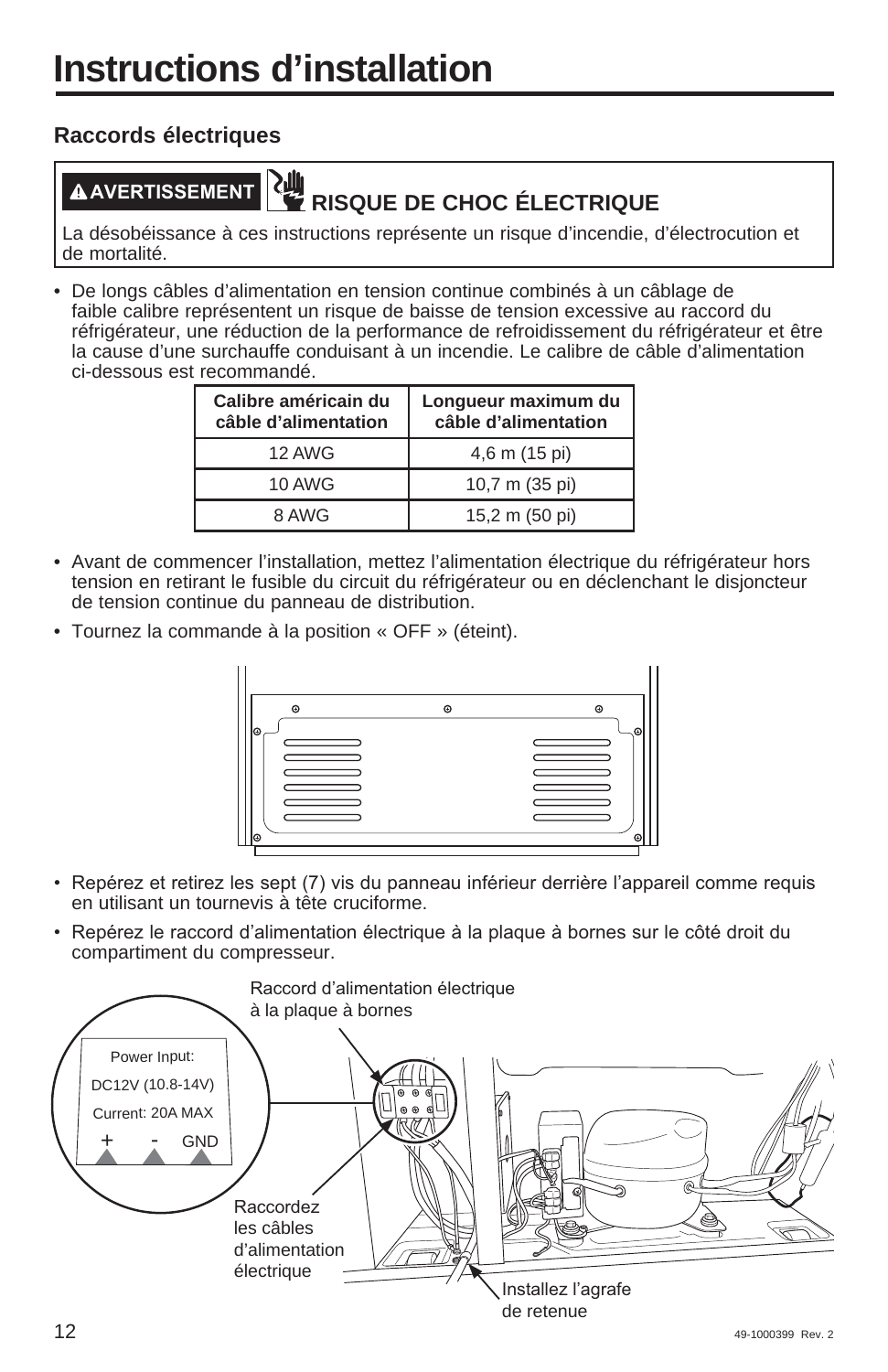# **Raccord électrique (suite)**

- Déclenchez le couvercle de plastique transparent de la plaque à bornes pour accéder aux vis de bornes. Desserrez les vis de la borne d'alimentation électrique sur le côté inférieur de la plaque avec un tournevis à tête cruciforme. Raccordez les câbles d'alimentation aux bornes de polarité et de mise à la terre appropriées comme indiqué sur l'étiquette : raccordez le câble positif à la borne marquée d'un  $\kappa + \kappa$ , le câble négatif à la borne marquée d'un « - » et à la borne de mise à la terre marquée « GND ». Serrez les vis de la plaque à bornes et réinstallez le couvercle en plastique transparent.
- Une agrafe de retenue doit être installée aux câbles d'alimentation électrique. Parmi le choix de fixations fournies dans le sac du manuel d'utilisation, choisissez l'agrafe de dimension appropriée et adaptée aux câbles d'alimentation électrique utilisés.





- Utilisez aussi la vis fournie dans le sac du manuel d'utilisation pour monter l'agrafe de retenue à l'endroit indiqué au bas du rail du compartiment du compresseur. Les câbles doivent être complètement ajustés après l'installation de l'agrafe et les câbles tendus ne doivent pas se déplacer ou glisser sur l'agrafe.
- Réinstallez le panneau arrière de l'appareil et acheminez les câbles d'alimentation par l'ouverture disponible.
- Déplacez l'appareil vers son emplacement final en prenant soin de ne pas le faire rouler sur le cordon d'alimentation afin de ne pas l'endommager
- • Une fois l'installation terminée, mettez l'appareil en marche en réinstallant le fusible du circuit du réfrigérateur ou en déclenchant de disjoncteur d'alimentation de tension continue du panneau de distribution. Remettez la commande à la position « COLD » (froid).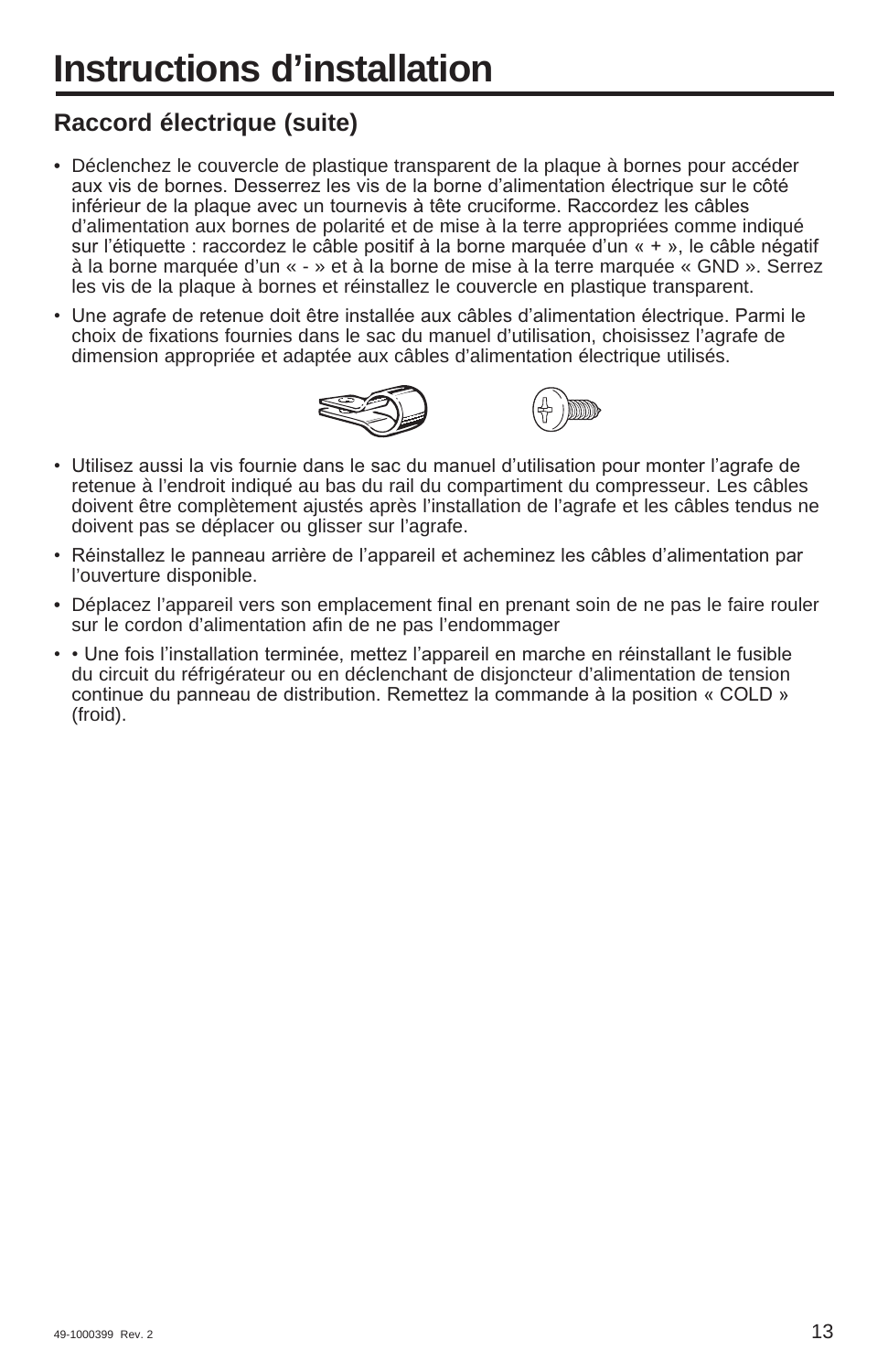# **Avant d'appeler un réparateur...**

#### **Conseils de dépannage**

Économisez du temps et de l'argent! Consultez d'abord les tableaux qui suivent et vous pourrez peut-être éviter de faire appel à un réparateur.

| Problème                                                                      | <b>Causes possibles</b>                                                             | <b>Correctifs</b>                                                                 |
|-------------------------------------------------------------------------------|-------------------------------------------------------------------------------------|-----------------------------------------------------------------------------------|
| Le réfrigérateur ne<br>fonctionne pas                                         | Commande à la position OFF<br>(arrêt).                                              | Déplacez la commande sur un réglage<br>de température.                            |
|                                                                               | Le fusible est grillé/le disjoncteur<br>est déclenché.                              | Remplacez le fusible ou réarmez le<br>disjoncteur.                                |
| <b>Vibration ou bruit</b><br>métallique (une légère<br>vibration est normale) | Il faut ajuster les pieds de<br>nivellement avant.                                  | Voir la section Pieds de nivellement.                                             |
| Le moteur fonctionne<br>pendant de longues                                    | Ceci est normal lors de la première<br>mise en marche du réfrigérateur.             | Attendez 24 heures pour que le<br>réfrigérateur refroidisse complètement.         |
| périodes                                                                      | Une grande quantité d'aliments a<br>été mise au réfrigérateur.                      | C'est normal.                                                                     |
|                                                                               | Porte laissée ouverte.                                                              | Vérifiez qu'il n'y a pas un paquet qui<br>empêche la porte de fermer.             |
|                                                                               | Temps chaud ou ouverture<br>fréquente des portes.                                   | C'est normal.                                                                     |
|                                                                               | Les commandes de température<br>ont été réglées à la température la<br>plus froide. | Consultez Les commandes.                                                          |
| Température trop élevée<br>dans le réfrigérateur                              | La commande de température n'a<br>pas été réglée à une température<br>assez basse.  | Consultez Les commandes.                                                          |
|                                                                               | Temps chaud ou ouverture<br>fréquente des portes.                                   | Abaissez la commande de température<br>d'une position Consultez Les<br>commandes. |
|                                                                               | Porte laissée ouverte.                                                              | Vérifiez qu'il n'y a pas un paquet qui<br>empêche la porte de fermer.             |
| Odeur dans le<br>réfrigérateur                                                | Des aliments ont transmis leur<br>odeur au réfrigérateur.                           | Les aliments à odeur forte doivent être<br>emballés hermétiquement.               |
|                                                                               |                                                                                     | Gardez une boîte ouverte de<br>bicarbonate de soude dans le<br>réfrigérateur.     |
|                                                                               | L'intérieur doit être nettoyé.                                                      | Voir la section Entretien et nettoyage.                                           |
| De la condensation                                                            | Cela n'est pas inhabituel pendant                                                   | Essuyez bien la surface extérieure.                                               |
| s'accumule à l'extérieur                                                      | les périodes de forte humidité.                                                     |                                                                                   |
| De la condensation                                                            | Les portes sont ouvertes trop                                                       |                                                                                   |
| s'accumule à l'intérieur                                                      | fréquemment ou pendant trop                                                         |                                                                                   |
| (par temps humide,                                                            | longtemps.                                                                          |                                                                                   |
| l'ouverture des<br>porteslaisse entrer de                                     |                                                                                     |                                                                                   |
| l'humidité)                                                                   |                                                                                     |                                                                                   |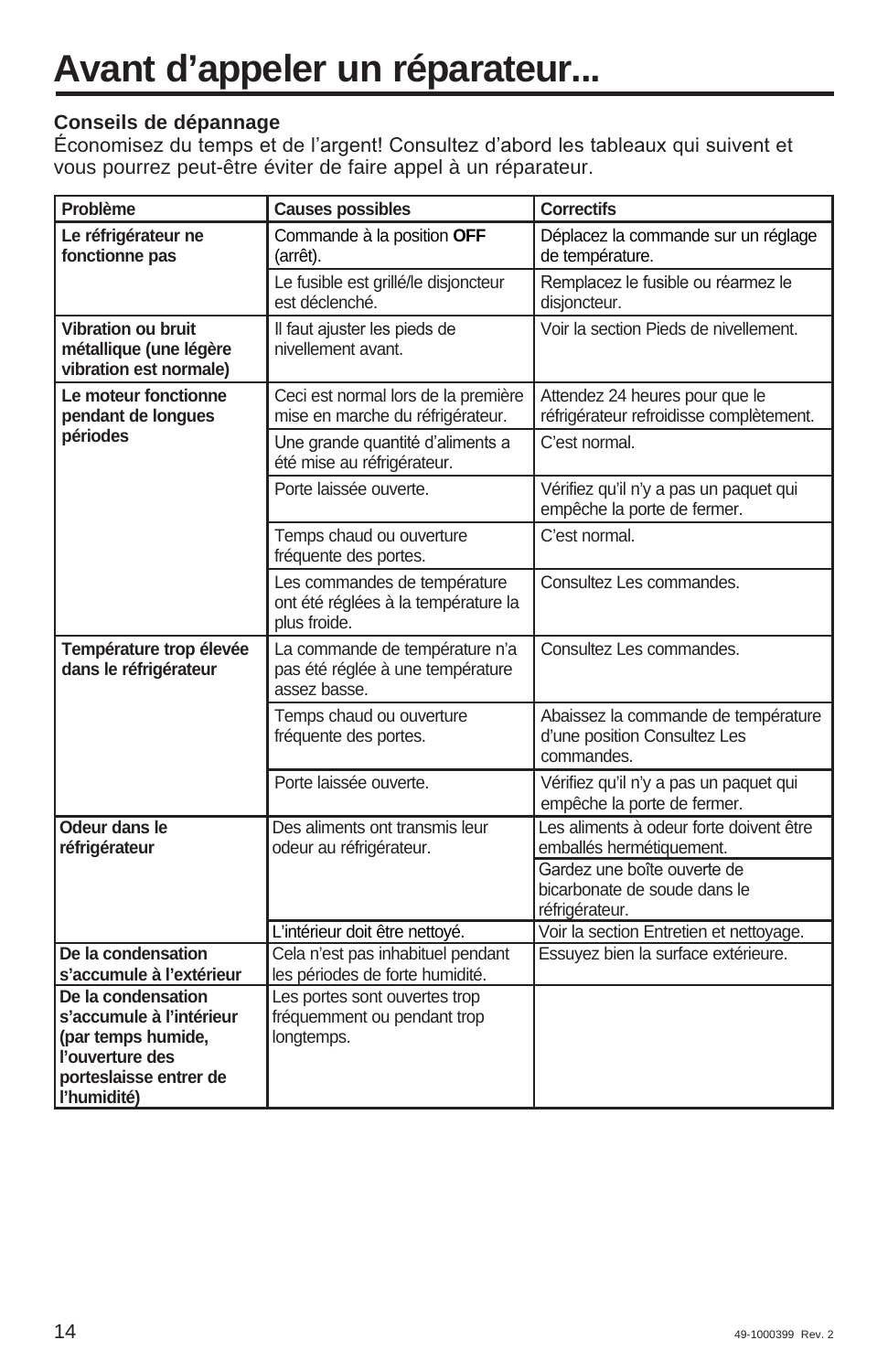# **Garantie limitée du réfrigérateur**

**Pour les clients des États-Unis,** toutes les réparations en vertu de la garantie sont fournis par nos Centre de Service d'Usine ou par un technicien autorisé Customer Care®. Pour prévoir une réparation, consultez notre site **GEAppliances.com** ou appelez le 800. GE. CARE5 (800. 432. 2737). Veuillez avoir votre numéro de série et votre numéro de modèle à portée de main lorsque vous appelez pour obtenir un service. Au Canada, appelez le 800.561.3344.

Agrafez votre facture ici. Pour bénéficier du service de réparation sous garantie, une preuve de la date d'achat initial est nécessaire.

| Pendant la période de :                                                                                                                                                                                                                                                                                                                                                                                                                                                                                                                                                                                                                                                                                                                                  | <b>GE Appliances remplacera</b>                                                                                                                                                                                                                                                                    |                                                                                                                                                                                                                                                                                                                                                                                                                                                                                                                                                                                                                                                                                                                |  |
|----------------------------------------------------------------------------------------------------------------------------------------------------------------------------------------------------------------------------------------------------------------------------------------------------------------------------------------------------------------------------------------------------------------------------------------------------------------------------------------------------------------------------------------------------------------------------------------------------------------------------------------------------------------------------------------------------------------------------------------------------------|----------------------------------------------------------------------------------------------------------------------------------------------------------------------------------------------------------------------------------------------------------------------------------------------------|----------------------------------------------------------------------------------------------------------------------------------------------------------------------------------------------------------------------------------------------------------------------------------------------------------------------------------------------------------------------------------------------------------------------------------------------------------------------------------------------------------------------------------------------------------------------------------------------------------------------------------------------------------------------------------------------------------------|--|
| Un An<br>A compter de la date<br>d'achat initial                                                                                                                                                                                                                                                                                                                                                                                                                                                                                                                                                                                                                                                                                                         | Toute pièce du réfrigérateur qui s'avère défectueuse en raison<br>d'un défaut de matériau ou de fabrication. Pendant la validité de la<br>présente garantie limitée d'un an, GE Appliances fournira également<br>gratuitement la main d'oeuvre et le service pour réparer la pièce<br>défectueuse. |                                                                                                                                                                                                                                                                                                                                                                                                                                                                                                                                                                                                                                                                                                                |  |
| Ce qui n'est pas couvert :                                                                                                                                                                                                                                                                                                                                                                                                                                                                                                                                                                                                                                                                                                                               |                                                                                                                                                                                                                                                                                                    |                                                                                                                                                                                                                                                                                                                                                                                                                                                                                                                                                                                                                                                                                                                |  |
| ■ Les déplacements à votre domicile pour<br>vous expliquer l'utilisation de ce produit<br>Une installation, livraison ou maintenance<br>défectueuse.<br>■ Une panne du produit par abus d'utilisation,<br>par mauvaise utilisation, par modification ou<br>s'il a été utilisé dans un but autre que celui<br>pour lequel il a été fabriqué.<br>Détérioration des aliments.<br>Le remplacement des fusibles ou le<br>réenclenchement du disjoncteur du<br>domicile.<br>Les dommages causés après la livraison.<br>Le remplacement de la cartouche filtrante,<br>si incluse, à cause d'une pression d'eau<br>en dehors de la gamme de fonctionnement<br>recommandée ou à cause d'une<br>concentration excessive de sédiments dans<br>l'eau d'alimentation. |                                                                                                                                                                                                                                                                                                    | ■ Le remplacement des ampoules, si incluses,<br>ou la cartouche filtrante, si incluse, et<br>dans des conditions autres que celles<br>susmentionnées.<br>Tout dommage causé par accident,<br>٠<br>incendie, inondation ou une catastrophe<br>naturelle<br>■ Tout dommage fortuit ou indirect causé par<br>des défauts éventuels de cet appareil.<br>Le service s'il est impossible d'avoir accès<br>au produit.<br>■ Tout dommage au fini de l'appareil doit<br>être signalé auprès du magasin où a été<br>effectué l'achat dans les 48 heures suivant<br>la livraison de l'appareil.<br>Les produits n'étant pas défectueux, brisés<br>ou qui fonctionnent selon la description du<br>manuel du propriétaire. |  |

**EXCLUSION DES GARANTIES TACITES - Votre recours exclusif est l'échange du produit suivant les modalités de la Garantie Limitée. Toutes garanties tacites, y compris les garanties de valeurs marchandes ou d'adéquation à des fins particulières, sont limitées à une durée d'un an ou à la durée la plus courte autorisée par la loi.**

**Pour les clients des États-Unis :** Cette garantie limitée est étendue à l'acheteur d'origine et aux propriétaires suivants pour tout produit acheté pour une utilisation domestique aux États-Unis. Si le produit est installé dans une région où ne se trouve aucun réparateur autorisé GE Appliances, vous devrez peut-être assumer les frais de transport ou apporter l'appareil à un centre de service autorisé GE Appliances. En Alaska, cette garantie limitée exclut le coût d'expédition ou de dépannage à votre domicile.

Certains états n'acceptent pas d'exclusion ou de limites aux dommages indirects consécutifs. Certains droits particuliers vous sont dévolus en vertu de la présente garantie limitée et peuvent s'accompagner d'autres droits qui varient selon votre lieu de résidence. Pour connaître vos droits juridiques, veuillez consulter le bureau local ou le bureau d'état des affaires aux consommateurs ou le Procureur Général de votre état.

#### **Garant : États-Unis : GE Appliances,** *a* **Haier** *company*  **Louisville, KY 40225**

**Pour les clients des Canada:** Cette garantie limitée est étendue à l'acheteur d'origine et aux propriétaires suivants pour tout produit acheté aux Canada pour une utilisation domestique au Canada. Le service à domicile en vertu de la garantie sera fourni dans les régions où il est disponible et où Mabe estime raisonnable de le fournir.

**Garant Canada : MC Commercial, Burlington, Ontario, L7R 5B6**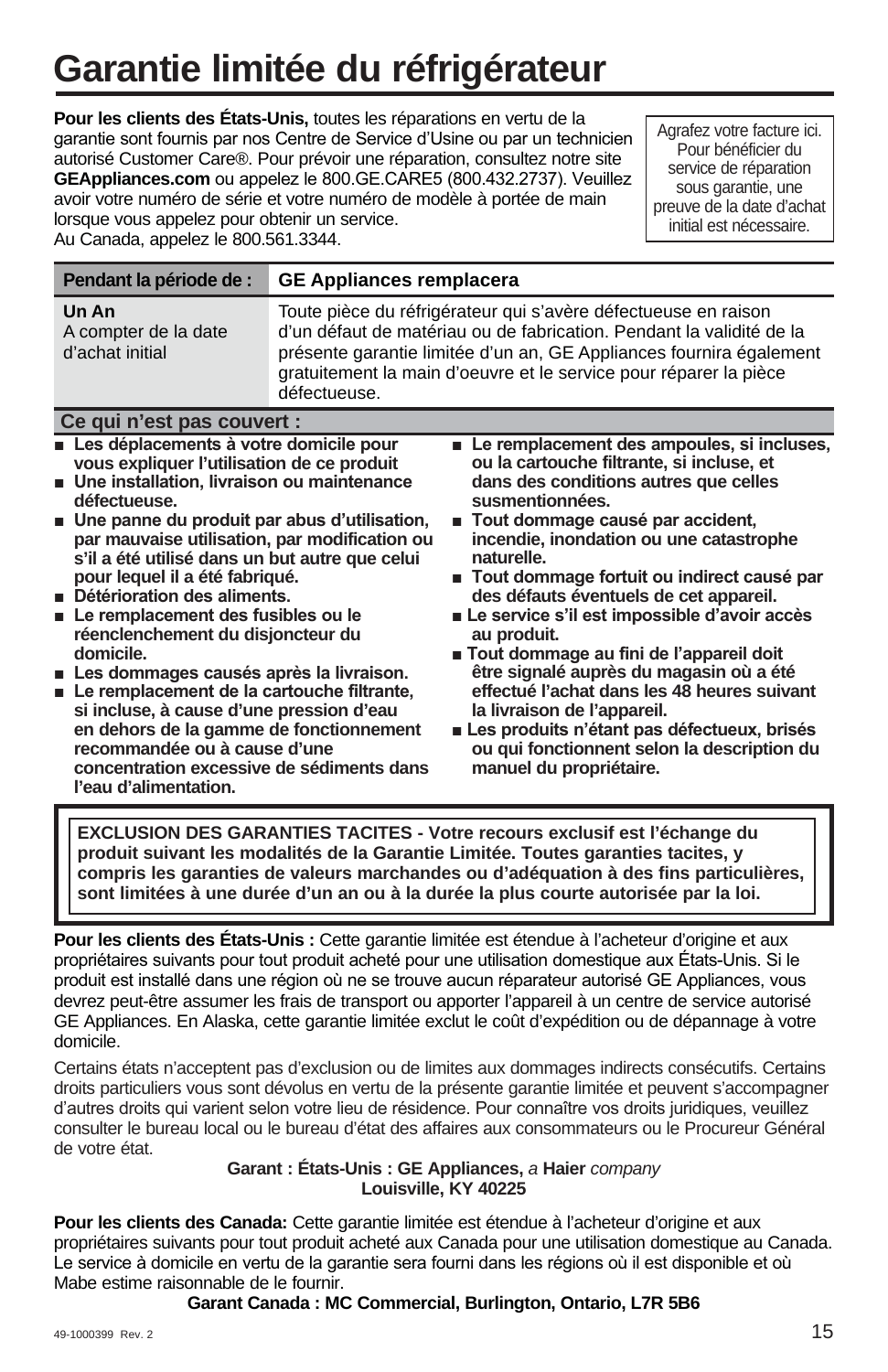# **Soutien au consommateur**

#### **Site Web de GE Appliances**

Vous avez une question ou vous avez besoin d'aide pour votre appareil électroménager? Visitez le site Web de GE Appliances 24 heures par jour, tous les jours de l'année! Vous pouvez aussi y trouver d'autres formidables produits GE Appliances et tirer avantage de tous nos services d'assistance en ligne. Aux États-Unis : GEAppliances.com Au Canada: GEAppliances.ca

#### **Enregistrez votre électroménager**

Enregistrez votre nouvel appareil en ligne au moment qui vous convient le mieux! L'enregistrement de votre produit dans les délais prescrits permet une meilleure communication et un service rapide, selon les modalités de votre garantie, si besoin est. Vous pouvez également envoyer par courrier la carte d'enregistrement pré-imprimée qui se trouve dans l'emballage de votre appareil.

#### Aux États-Unis : GEAppliances.com/register

Au Canada: Prodsupport.mabe.ca/crm/Products/ProductRegistration.aspx

#### **Service de réparation**

Un service de réparation expert GE Appliances se trouve à quelques pas de chez vous. Rendez-vous sur notre site et programmez, à votre convenance, une visite de réparation à n'importe quel jour de l'année.

Aux États-Unis : GEAppliances.com/service ou composez le 800.432.2737 durant les heures normales de bureau.

Au Canada : GEAppliances.ca/en/support/service-request ou composez le 800.561.3344

#### **Prolongation de garantie**

Procurez-vous une prolongation de garantie GE Appliances et informez-vous des rabais spéciaux en vigueur pendant la durée de votre garantie. Vous pouvez vous la procurer en ligne en tout temps. Les services GE Appliances seront toujours disponibles après l'expiration de la garantie. Aux États-Unis :

**GEAppliances.com/extended-warrant** ou composez le 800.626.2224 durant les heures normales de bureau.

Au Canada: GEAppliances.ca/en/support/purchase-extended-warranty ou composez le 800.290.9029

#### **Connectivité à distance**

Pour de l'assistance concernant la connectivité au réseau sans fil (pour les modèles équipés de cette fonction), visitez notre site Web au GEAppliances.com/connect ou composez le 800.220.6899 aux États-Unis seulement.

#### **Pièces et accessoires**

Les personnes ayant les compétences requises pour réparer elles-mêmes leurs appareils peuvent recevoir directement à la maison des pièces ou accessoires (les cartes VISA, MasterCard et Discover sont acceptées). Commandez en ligne 24 heures par jour.

Aux États-Unis : GEApplianceparts.com ou par téléphone au 877.959.8688 durant les heures normales de bureau.

**Les instructions contenues dans le présent manuel comportent des procédures que tout utilisateur peut effectuer. Les autres types de réparation doivent généralement être confiés à un technicien qualifié. Usez de prudence : une réparation ou un entretien mal effectués peuvent rendre l'utilisation de l'appareil dangereuse.**

Les consommateurs au Canada doivent consulter les pages jaunes pour connaître le centre de service Mabe le plus proche, visiter notre site Web au **GEAppliances.ca/en/products/parts-filters-accessories** ou composer le 1.800.661.1616.

#### **Communiquez avec nous**

Si vous n'êtes pas satisfait du service après-vente de GE Appliances, communiquez avec nous depuis notre site Web en fournissant tous les détails dont votre numéro de téléphone, ou écrivez à :

Aux États-Unis : General Manager, Customer Relations | GE Appliances, Appliance Park | Louisville, KY 40225 **GEAppliances.com/contact**

Au Canada: Director, Consumer Relations, Mabe Canada Inc. | Suite 310, 1 Factory Lane | Moncton, N.B. E1C 9M3 **GEAppliances.ca/en/contact-us**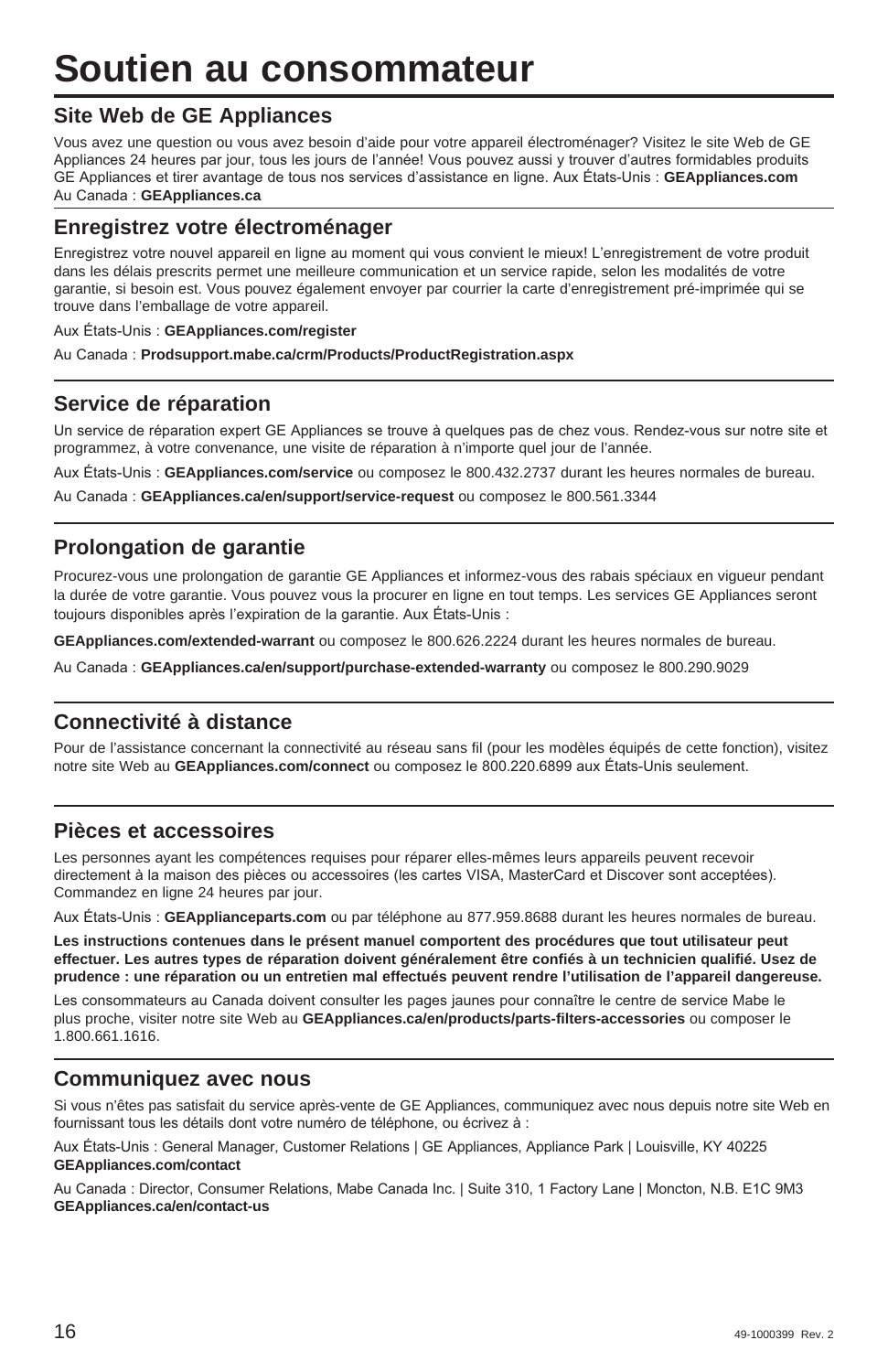**GE APPLIANCES** 



| <b>INFORMACIÓN DE</b><br><b>SEGURIDAD</b> 3                                                                                                                    |  |
|----------------------------------------------------------------------------------------------------------------------------------------------------------------|--|
| <b>INSTRUCCIONES DE</b><br><b>FUNCIONAMIENTO</b><br>Configuraciones de los<br>$Controles \ldots \ldots \ldots \ldots \ldots 5$<br>Funciones del Refrigerador 5 |  |
| <b>CUIDADO Y LIMPIEZA.6</b>                                                                                                                                    |  |
| <b>INSTRUCCIONES DE</b>                                                                                                                                        |  |
| <b>INSTALACIÓN</b> 8                                                                                                                                           |  |
| <b>CONSEJOS PARA</b><br>LA SOLUCIÓN<br>DE PROBLEMA  14                                                                                                         |  |
| <b>GARANTÍA LIMITADA15</b>                                                                                                                                     |  |
| <b>SOPORTE AL CLIENTE16</b>                                                                                                                                    |  |

### MANUAL DEL PROPIETARIO E INSTALACIÓN

Modelos de GPV10

**ESPAÑOL** 

Escriba los números de modelo y de serie aquí:

Nº de Modelo **\_\_\_\_\_\_\_\_\_** 

Nº de Serie \_\_\_\_\_\_\_\_\_\_\_\_\_\_\_\_\_\_\_\_\_

Busque estos números en una etiqueta del lado izquierdo, cerca de la parte intermedia del compartimiento del refrigerador.

GE es una marca registrada de General Electric Company. Fabricado bajo licencia de marca.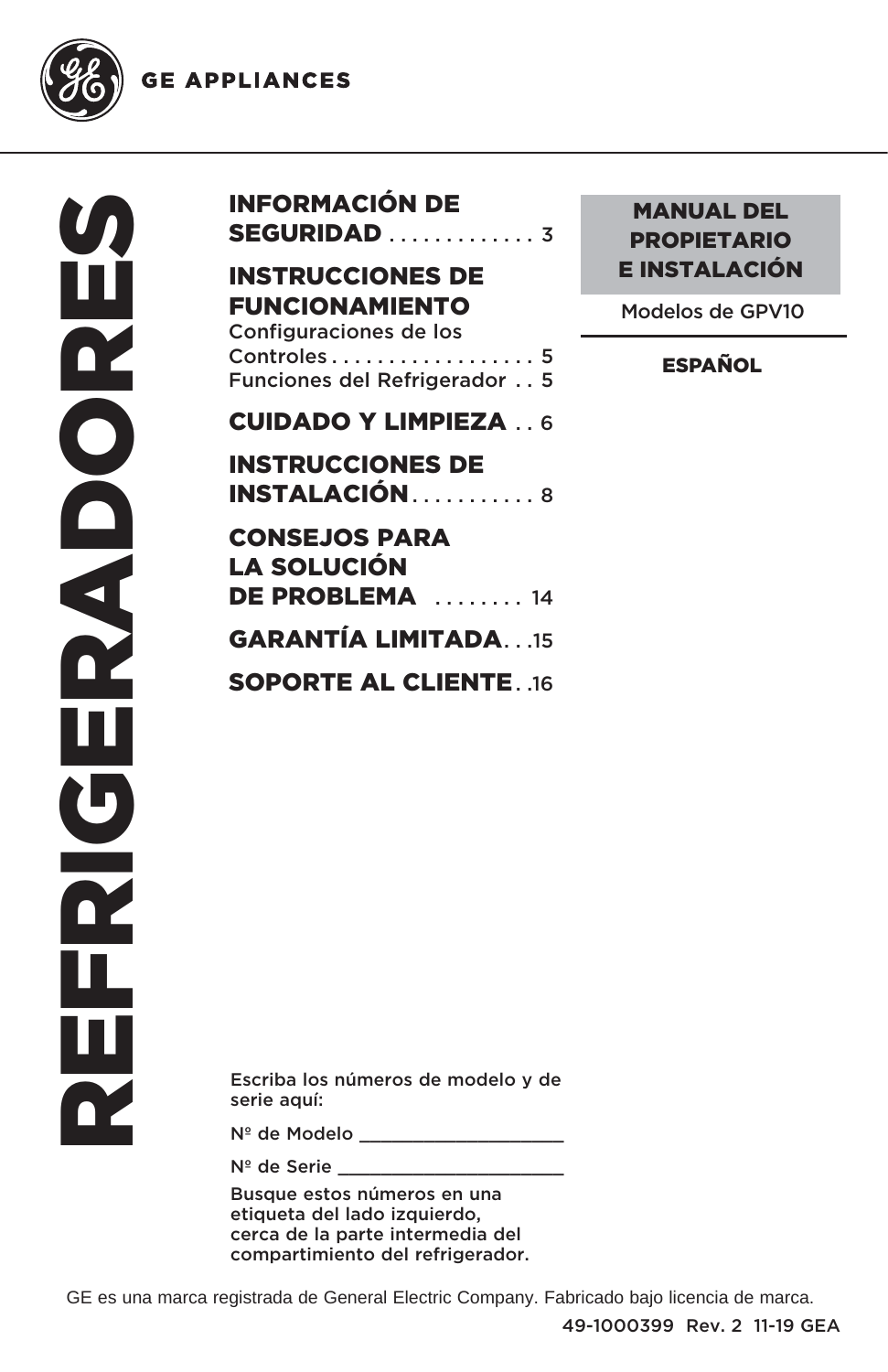# **GRACIAS POR HACER QUE GE APPLIANCES SEA PARTE DE SU HOGAR.**

Ya sea que haya crecido usando GE Appliances, o que ésta es su primera vez, nos complace tenerlo en la familia.

Sentimos orgullo por el nivel de arte, innovación y diseño de cada uno de los electrodomésticos de GE Appliances, y creemos que usted también. Entre otras cosas, el registro de su electrodoméstico asegura que podamos entregarle información importante del producto y detalles de la garantía cuando los necesite.

Registre su electrodoméstico GE ahora a través de Internet. Sitios Web y números telefónicos útiles están disponibles en la sección de Soporte para el Consumidor de este Manual del Propietario. También puede enviar una carta en la tarjeta de inscripción preimpresa que se incluye con el material embalado.



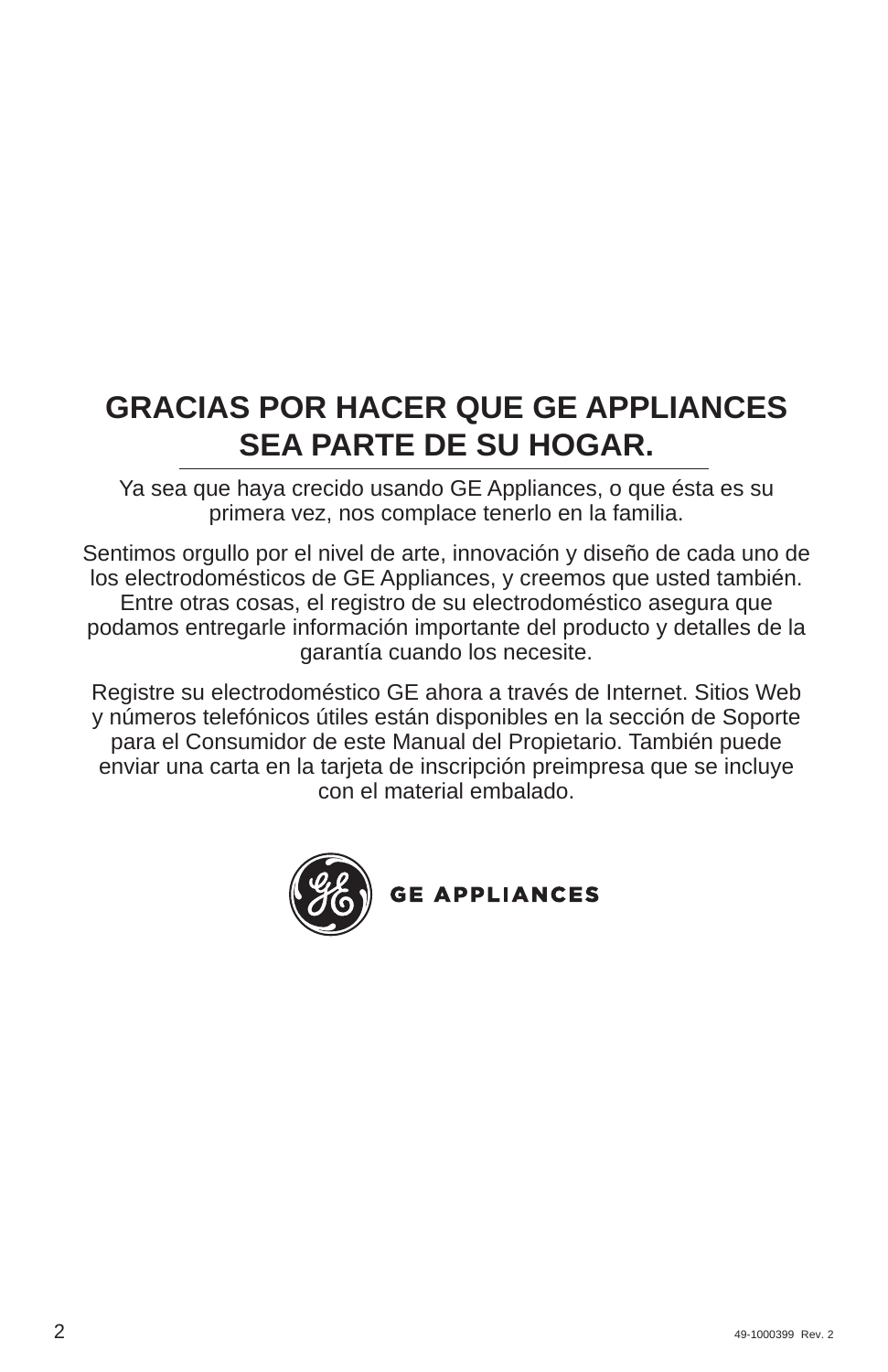# **INFORMACIÓN IMPORTANTE DE SEGURIDAD LEA TODAS LAS INSTRUCCIONES ANTES DE USAR**

### **ADVERTENCIA** A fin de reducir el riesgo de incendio, explosión,

escargas eléctricas o lesiones al usar su refrigerador, siga estas precauciones básicas de seguridad:

- E Este refrigerador se deberá instalar y ubicar adecuadamente de acuerdo con las Instrucciones de Instalación antes de ser usado.
- **Desconecte el refrigerador del suministro de energía principal desde la parte trasera de la** unidad, retire el fusible del circuito del refrigerador, o apague el disyuntor antes de realizar reparaciones o limpiezas.

**NOTA:** La corriente que va al refrigerador no puede ser desconectada por ninguna configuración del panel de control.

NOTA: Las reparaciones deberán ser realizadas por un Profesional del Servicio Técnico calificado.

- Reemplace todas las piezas y paneles antes del uso.
- No guarde ni use gasolina u otros vapores inflamables y líquidos cerca de este u otros electrodomésticos.
- No guarde sustancias explosivas tales como latas de aerosoles con propelentes inflamables en este electrodoméstico.
- No use un prolongador. Use sólo cables de suministro continuo directamente entre la fuente de voltaje de CC o el panel de distribución y el refrigerador.
- A fin de evitar riesgos de que los niños sufran asfixia o queden atrapados, retire las puertas de comidas frescas y del freezer de cualquier refrigerador antes de deshacerse o dejar de usar el mismo.
- Para evitar lesiones graves o la muerte, los niños no se deberán parar sobre ni jugar en o con el electrodoméstico.
- **Los niños y las personas con capacidad física, sensorial o mental reducida o con falta de** experiencia y conocimiento podrán usar este electrodoméstico sólo si son supervisados o les fueron dadas instrucciones sobre un uso seguro y entienden los riesgos involucrados.
- E Este electrodoméstico fue diseñado para uso hogareño y para aplicaciones similares tales como: áreas de personal de cocina en tiendas, oficinas y otros espacios laborales; casas de campo; por clientes en hoteles, moteles, hostales y otros espacios residenciales, catering y aplicaciones no minoristas similares.
- No aplique limpiadores ásperos sobre el refrigerador. Ciertos limpiadores dañarán el plástico, lo cual podrá hacer que ciertas piezas tales como la puerta o las manijas de las puertas se separen de forma inesperada. Para acceder a instrucciones detalladas, lea la sección de Cuidado y Limpieza.

**APRECAUCIÓN** A fin de reducir el riesgo de lesiones al usar el refrigerador, siga estas precauciones básicas.

- No limpie estantes de vidrio ni tapas con agua caliente cuando estén fríos. Los estantes de vidrio y las tapas se pueden romper si son expuestos a cambios de temperatura repentinos o impactos, tales como sacudones o caídas. El vidrio templado está diseñado para destruirse en pequeñas piezas en caso de rotura.
- A Mantenga los dedos fuera de los espacios de "riesgo de lastimaduras"; los despejes entre las puertas y entre las puertas y el gabinete son necesariamente pequeños. Tenga el cuidado de cerrar las puertas cuando los niños se encuentren en el área.
- No toque las superficies frías del compartimiento del freezer cuando las manos estén húmedas o mojadas, ya que la piel se podrá adherir a estas superficies extremadamente frías.
- No vuelva a congelar comidas que hayan estado totalmente congeladas en forma previa.

# **LEA Y GUARDE ESTAS INSTRUCCIONES**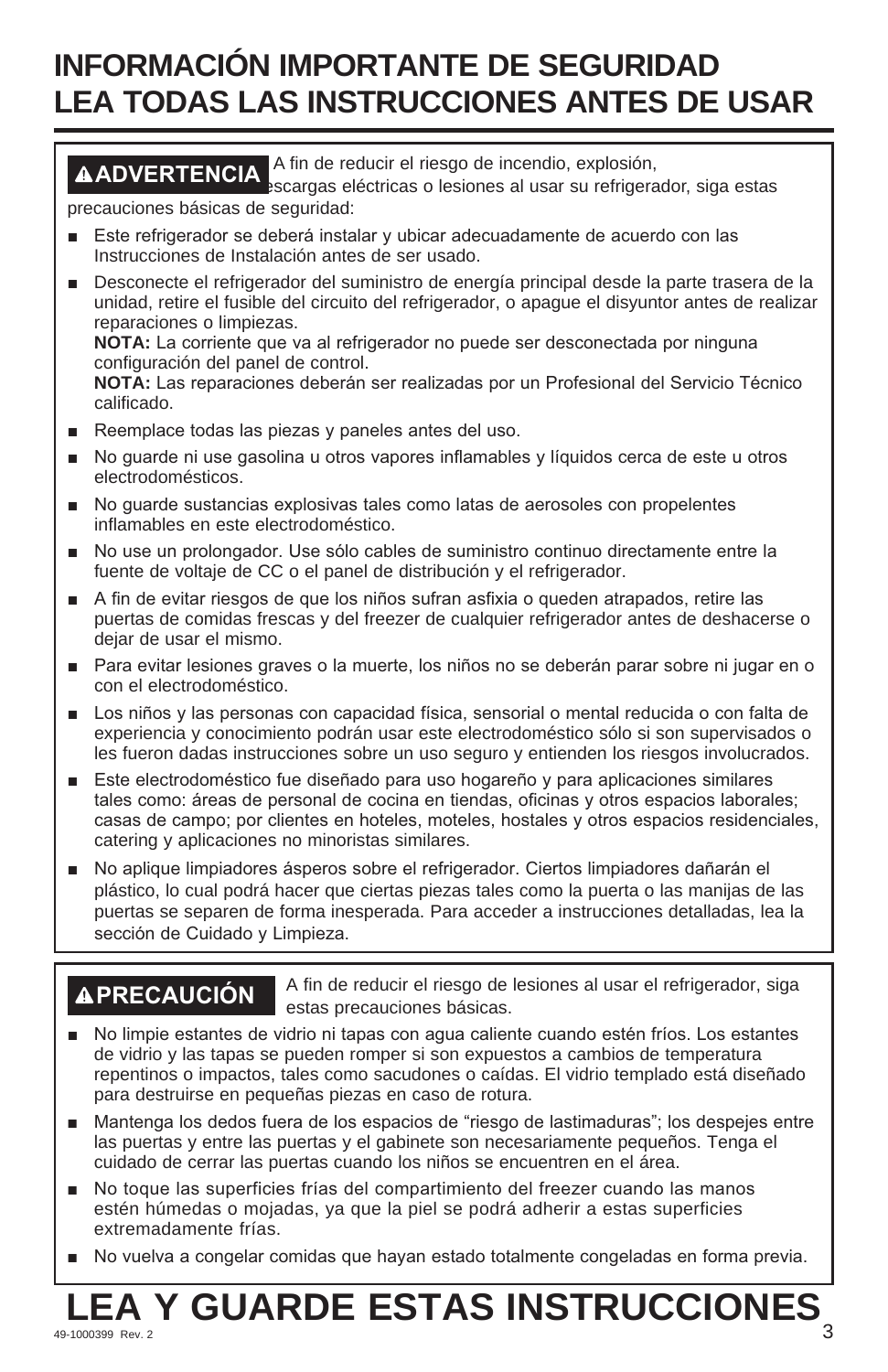# **INFORMACIÓN IMPORTANTE DE SEGURIDAD LEA TODAS LAS INSTRUCCIONES ANTES DE USAR**

## **INSTALACIÓN**

# **ADVERTENCIA RIESGO DE EXPLOSIÓN**

Mantenga cualquier material y vapores inflamables, tales como gasolina, alejados del refrigerador. Si no se cumple con esto se podrá producir una explosión, incendio o la muerte.

# **CONEXIÓN DE LA ELECTRICIDAD**

# **ADVERTENCIA RIESGO DE DESCARGA ELÉCTRICA**

Si no se siguen estas instrucciones se podrá producir a muerte, incendios o descargas eléctricas.

#### **Para su seguridad personal, este electrodoméstico debe estar adecuadamente conectado a tierra.**

Se requiere un suministro eléctrico con fusible y conexión a tierra de 12 voltios de CC y 15 -20 amperes. Esto brinda el mejor funcionamiento y además evita la sobrecarga de los circuitos del cableado RV, lo cual podría ocasionar riesgos de incendio debido al recalentamiento de cables.

No conecte el refrigerador a circuitos de voltaje de CA ni a la salida de CA del inversor.

El refrigerador siempre deberá estar conectado a su propia derivación eléctrica individual que conduzca directamente a la fuente principal de voltaje con CC o al panel de distribución.

De forma inmediata, interrumpa el uso si la línea de suministro de corriente fue dañada. Si la línea de suministro está dañada, deberá ser reparada por un profesional calificado del servicio técnico.

Al alejar el refrigerador de la pared, se deberá tener cuidado de que no ruede sobre ni dañe el cable de corriente.

## **FORMA ADECUADA DE DESCARTAR SU ANTIGUO REFRIGERADOR**

# **ADVERTENCIA PELIGRO DE SUFFOCATION Y ENTRAPMENT**

El incumplimiento de estas instrucciones de eliminación puede causar la muerte o lesiones graves.

**IMPORTANTE:** Que un niño quede atrapado o que sufra una asfixia no son problemas del pasado. Los refrigeradores antiguos o abandonados aún son peligrosos, incluso aunque se conserven por "sólo unos pocos días". Si se deshará de su antiguo refrigerador, siga las siguientes instrucciones a fin de evitar accidentes.

#### **Antes de descartar su antiguo aparato:**

- Retire las puertas de comidas frescas y del freezer.
- Deje los estantes en su lugar de modo que los niños no puedan trepar dentro con facilidad.

#### **Cómo Eliminar Refrigerantes y Gomaespumas:**

Descarte el electrodoméstico de acuerdo con las Regulaciones Federales y Locales. El material aislante inflamable usados requieren procedimientos de descarte especiales. Comuníquese con las autoridades locales para descartar su electrodoméstico de forma ambiental mente segura.

## **49-1000399 Rev. 2**  $\overline{49-1000399}$  Rev. 2 **LEA Y GUARDE ESTAS INSTRUCCIONES**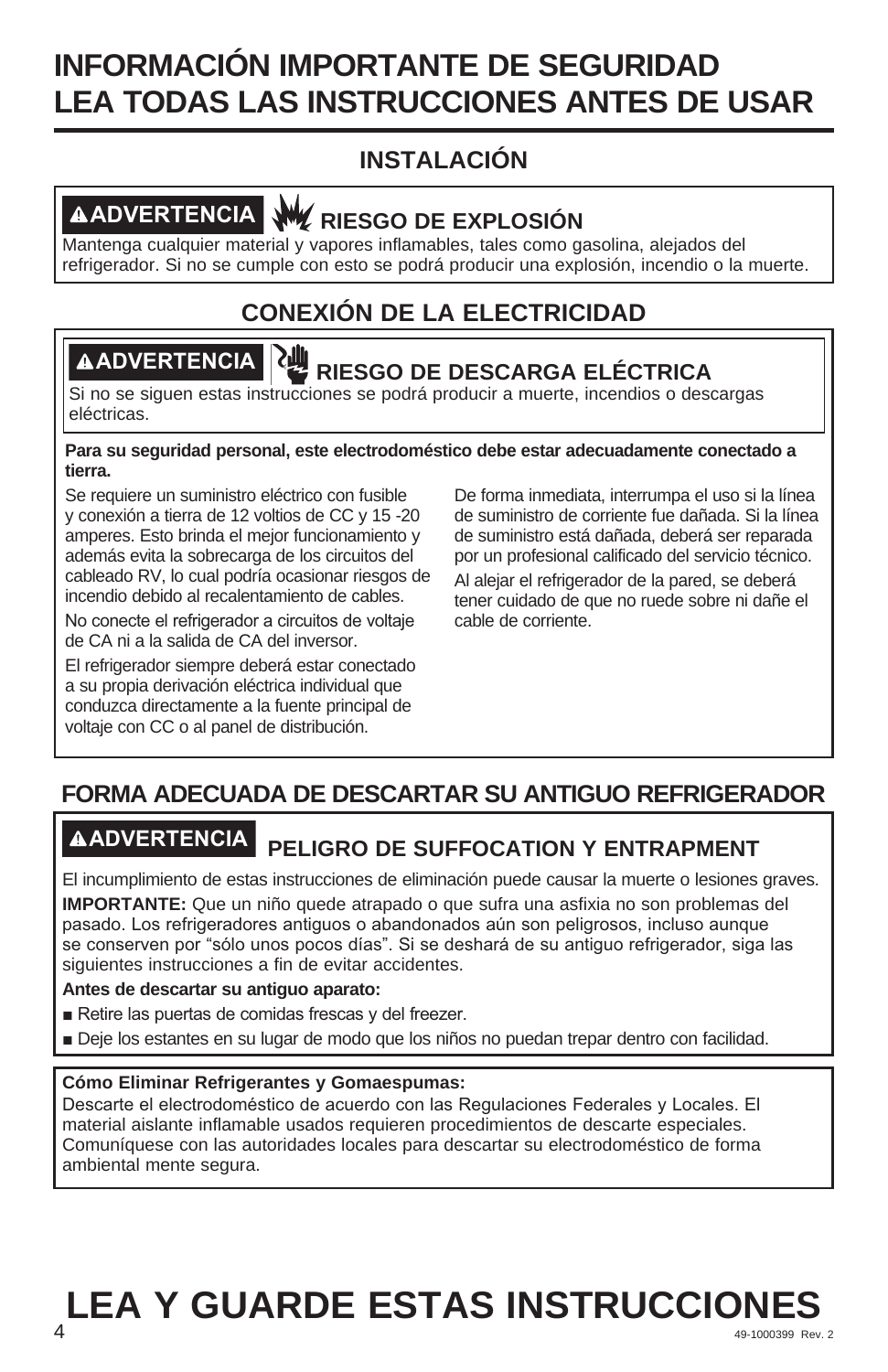# **Acerca del control del refrigerador**



# **Configuraciones de los Controles**

El control de temperatura mantiene la temperatura del refrigerador. Al ubicar el control en COOL se ajusta la configuración más caliente. Al ubicar el control en COLDEST se ajusta la configuración más fría. Configure el control en COLD.

Espere 24 horas hasta que el refrigerador alcance la temperatura deseada.Si desea una temperatura más fría o más caliente, mueva el dial de a una configuración por vez. Mover el control a OFF (Apagado) detiene el enfriamiento, pero no apaga el encendido del refrigerador. Configurar el control demasiado alto podría hacer que el refrigerador se congele, dependiendo de la temperatura del ambiente.

Luego de cambiar el control, espere 24 horas hasta que el refrigerador alcance la temperatura que configuró.

# **Funciones**

#### **Estantes**

Para retirar un estante, levante la parte trasera suavemente y empuje hacia usted. Algunos modelos cuentan con estantes con posiciones múltiples, los cuales se pueden ubicar en diferentes niveles.

#### **Estantes de la Puerta**

Los estantes de la puerta brindan un nivel de almacenamiento conveniente para productos de uso frecuente. Algunos modelos cuentan con puertas con la profundidad suficiente como para guardar botellas grandes.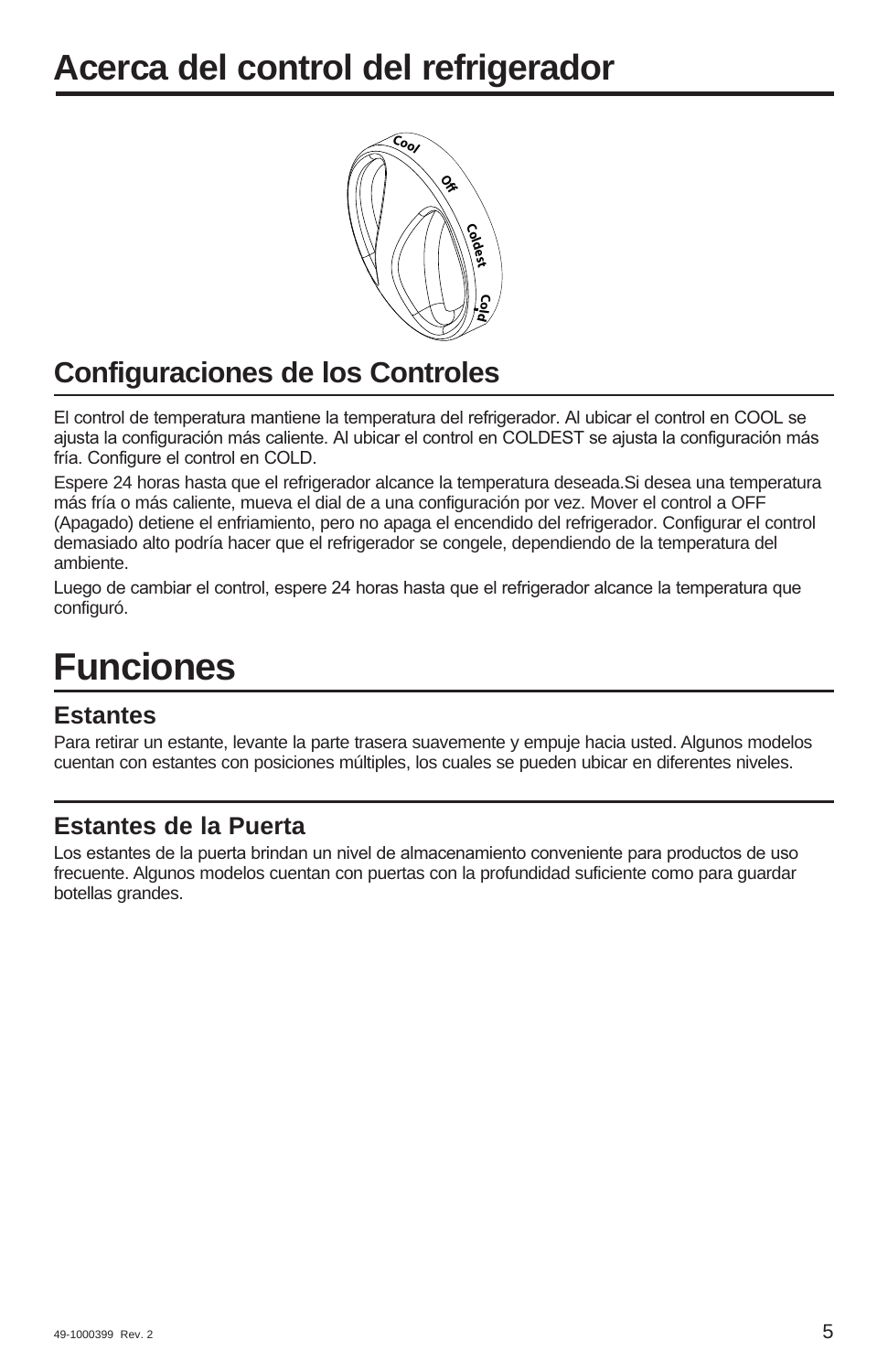#### Instrucciones para la Limpieza de Superficies Exteriores, Manijas de **Puertas y Bordes**

| <b>USE</b>                                                                                                                                                                                                                                                                                                                                                                                                                                                       | <b>NO USE</b>                                                                                                                                                                                                                                                                                                          |
|------------------------------------------------------------------------------------------------------------------------------------------------------------------------------------------------------------------------------------------------------------------------------------------------------------------------------------------------------------------------------------------------------------------------------------------------------------------|------------------------------------------------------------------------------------------------------------------------------------------------------------------------------------------------------------------------------------------------------------------------------------------------------------------------|
| Telas suaves y limpias o esponjas                                                                                                                                                                                                                                                                                                                                                                                                                                | Telas abrasivas, esponjas de fregar, almohadillas<br>de estropajo o de lana de acero                                                                                                                                                                                                                                   |
| Detergente suave mezclado con agua<br>caliente<br>Limpiadores de acero inoxidable aprobados.<br>Visite la tienda de piezas de Café Appliances<br>para acceder a limpiares de acero inoxidable<br>aprobados: GEApplianceparts.com o de<br>forma telefónica al 877.959.8688<br>Los limpiadores con ácido oxálico tales como<br>Bar Keepers Friend Soft Cleanser™ podrán<br>ser usados para eliminar el óxido, deslustres<br>y pequeñas manchas de las superficies. | Polvos o rociadores abrasivos<br>Rociadores de Ventana o Amoníaco<br>Limpiadores a base de cítrico o aceite vegetal<br>Limpiadores ácidos o a base de vinagre<br>Limpiadores de horno<br>Limpiadores que contengan acetona<br>(propanona)<br>Cualquier limpiador con ADVERTENCIAS sobre<br>el contacto con el plástico |

**NOTA:** NO permita que el limpiador de acero inoxidable entre en contacto con cualquier parte plástica tal como partes de bordes, materiales de manijas y cobertores. Si se produce un contacto no intencional de los limpiadores con las partes plásticas, limpie estas últimas con una esponja y un detergente suave mezclado con agua caliente.

### **Limpieza de la Parte Interior**

Para ayudar a prevenir olores, deje una

caja abierta de bicarbonato de sodio en los compartimentos de alimentos frescos y del congelador.

#### **Corte la corriente del refrigerador antes de realizar la limpieza.**

Desconecte los cables principales de suministro de corriente continua en la parte trasera de la unidad, retire el fusible del circuito del refrigerador o apague el disyuntor desde el panel de distribución de voltaje con CC. Si esto no resulta práctico, seque la humedad excesiva con una esponja o paño cuando limpie alrededor de los interruptores, luces o controles.

**Utilice una solución de agua tibia con bicarbonato de sodio—**alrededor de una cucharada (15 ml) de bicarbonato de sodio y un cuarto de galón (1 litro) de agua. Esta solución limpia y neutraliza los olores. Enjuague y seque con un paño.

**Otras piezas del refrigerador—i**ncluyendo juntas de las puertas, cajones para frutas y vegetales y todas las piezas plásticas—pueden limpiarse de la misma manera.

Después de limpiar las juntas de la puerta, aplique una fina capa de vaselina a las juntas sobre el lado de la bisagra. Esto ayuda a que las juntas no se peguen y que no se deformen. No utilice polvos limpiadores u otros limpiadores abrasivos.

**A PRECAUCIÓN**<br>No limpie estantes de vidrio ni tapas con aqua caliente cuando estén fríos. Los estantes de vidrio y las tapas se pueden romper si son expuestos a cambios de temperatura repentinos o impactos tales como sacudones o caídas. El vidrio templado está diseñado para destruirse en pequeñas piezas en caso de rotura.

No lave ninguna parte plástica del refrigerador en la lavadora de platos.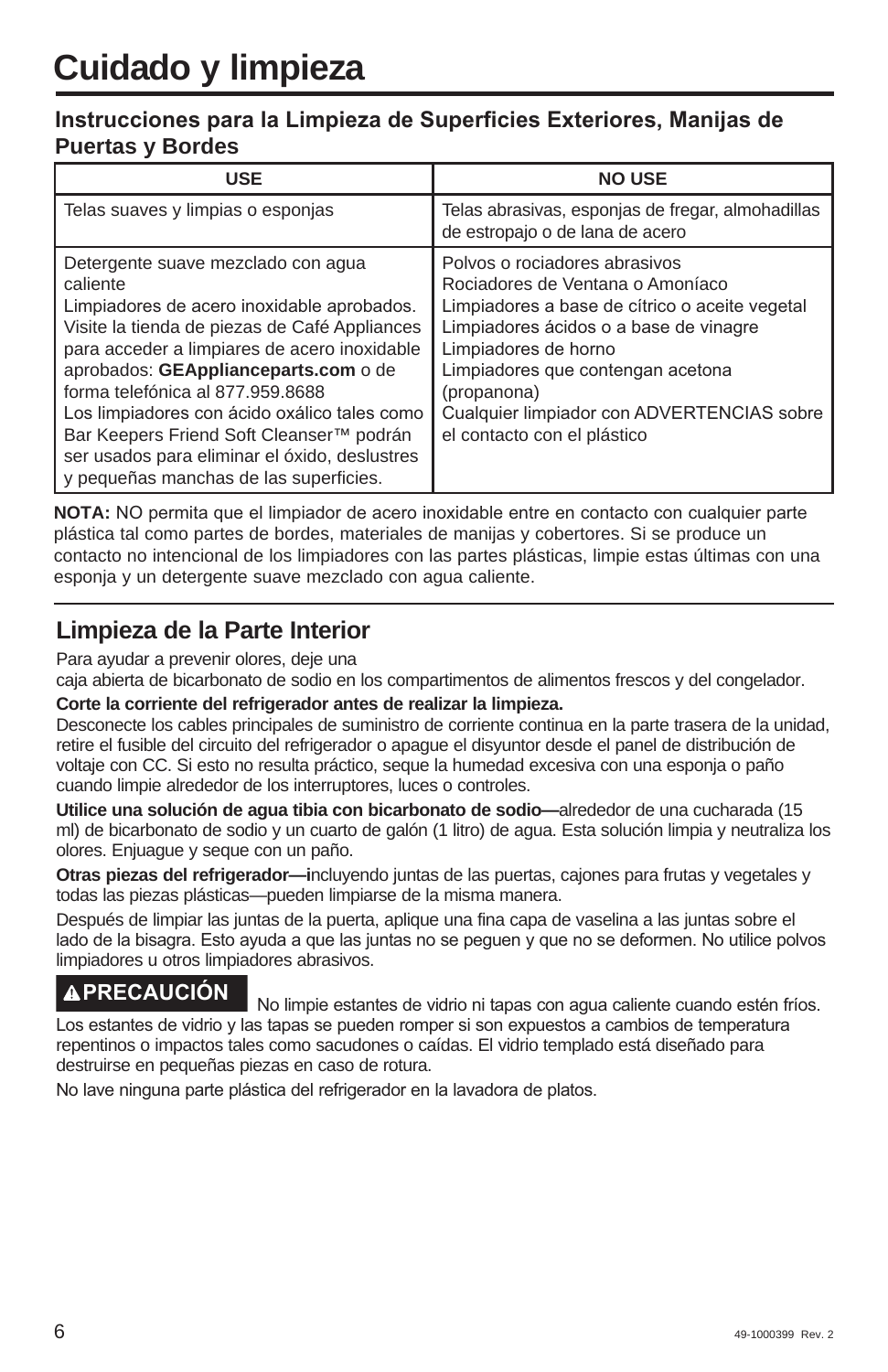# **Cuidado y limpieza**

#### **Reemplazo de la Luz LED**

**AADVERTENCIA**<br>NO cambie usted mismo la luz LED; póngase en contacto con el servicio posventa para el reemplazo. No prestar atención a esta advertencia podría resultar en lesiones o la muerte a causa de un choque eléctrico.

### **Cómo Descongelar**

Realice la descongelación cuando la escarcha en la pared del compartimiento de la bandeja de hielo llegue a tener 1/4" de grosor. **Nunca use un instrumento punteagudo o metálico para retirar la escarcha, ya que podrá dañar las bobinas de enfriamiento.** (Si una bobina de enfriamiento es perforada, esto ocasionará graves problemas y anulará la garantía). Recomendamos el uso de una espátula de plástico. No use ningún dispositivo eléctrico para descongelar su refrigerador.

#### **Para descongelar:**

- Retire las comidas y las bandejas de hielo del compartimiento de la bandeja de hielo.
- Gonfigure el dial del control de temperatura en la posición OFF (Apagado).

La descongelación lleva normalmente algunas horas. Para descongelar con mayor rapidez, mantenga la puerta abierta. Además, verter agua tibia (no caliente) en la parte con escarcha podrá acelerar la descongelación. No use agua hirviendo - esto podrá dañar las partes plásticas.

#### **Luego de descongelar:**

- Limpie el compartimiento de la bandeja de hielo con una tela húmeda
- Gire el control de temperatura a la configuración deseada y regrese la comida y las bandejas de hielo al refrigerador.

**NOTA:** Si la acumulación de hielo es muy gruesa, esto podrá impedir que la puerta del compartimiento de la bandeja de hielo se cierre o abra completamente. Luego de descongelar, la puerta se abrirá y cerrará con facilidad.

### **Preparación para el Almacenamiento**

En casos de almacenamiento prolongado o ausencias donde el refrigerador no será usado, retire la comida y desconecte los cables principales de suministro de corriente continua en la parte trasera de la unidad, o retire el fusible del circuito del refrigerador o apague el disyuntor desde el panel de distribución de voltaje de CC. Mueva el control a la posición OFF (Apagado), y limpie el interior con una solución de bicarbonato de sodio, con una relación de una cuchara sopera (15ml) de bicarbonato de sodio por un cuarto de galón (1 litro) de agua. Deje la puerta abierta.

#### **Preparación para una Mudanza**

Retire la comida, retire el fusible del circuito del refrigerador o apague el disyuntor desde el panel de distribución de voltaje de CC, y desconecte los cables principales de corriente continua en la parte trasera de la unidad. Asegure todos los ítems tales como estantes y cajones, pegando los mismos de forma segura en sus respectivos lugares a fin de evitar daños.

Asegúrese de que el refrigerador permanezca en una posición erguida durante el movimiento.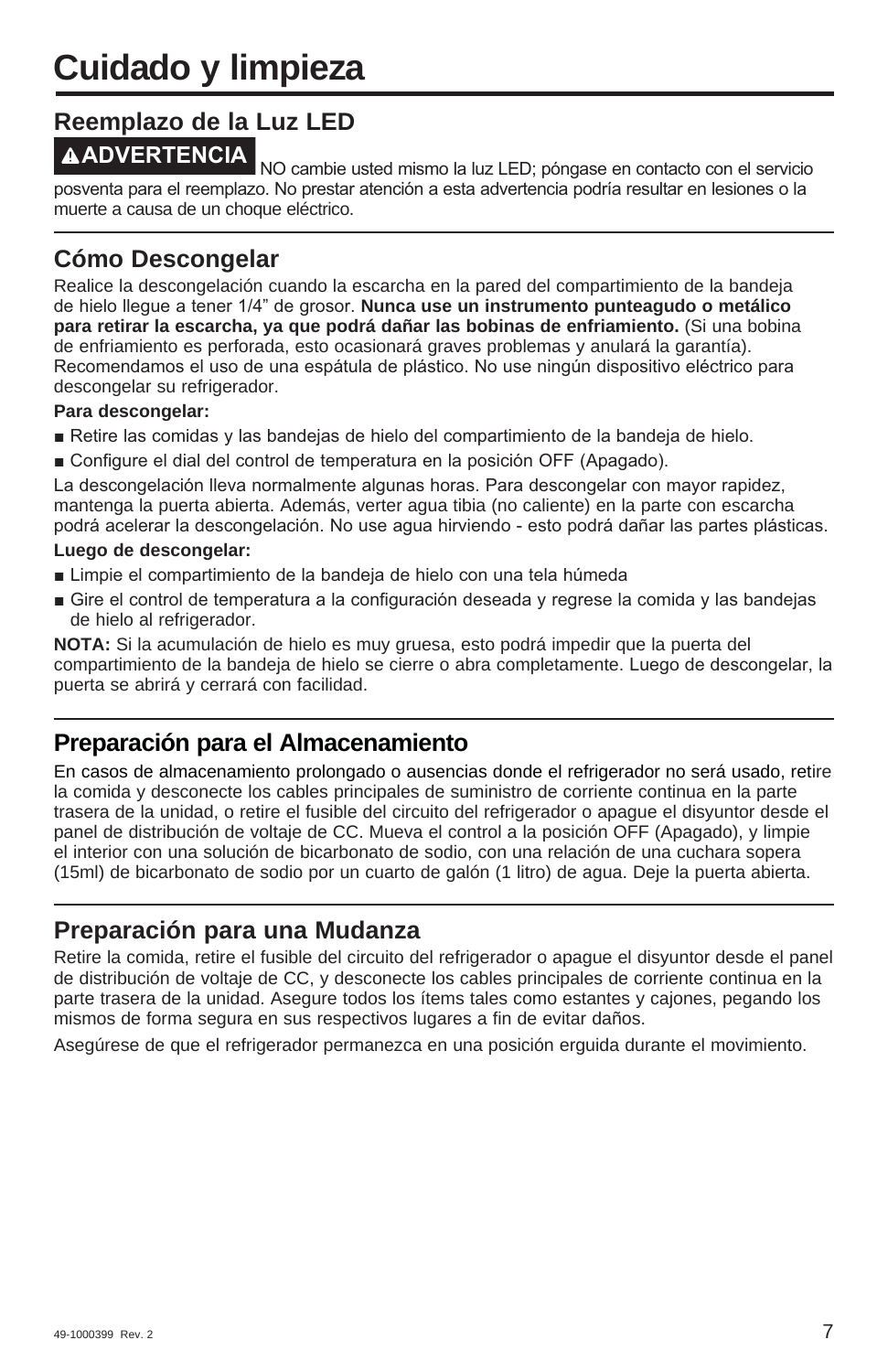# **Instrucciones de Instalación**

# **Lea estas instrucciones en su totalidad y atentamente. Ubicación del Refrigerador y Rango de Operación**

- No instale el refrigerador en una ubicación expuesta al agua (lluvia, etc.) o en contacto directo con la luz solar.
- Instale el refrigerador en un piso lo suficientemente fuerte como para soportarlo completamente cargado.
- Este refrigerador fue diseñado para funcionar de forma apropiada a una temperatura ambiente desde 55°F (12.7°C) hasta 110°F (43°C). Utilizar el refrigerador en ambientes con temperaturas fuera de este rango hará que la refrigeración sea inadecuada.

# **Espacio Necesario**

Retirez les vis qui fixent la charnière inférieure à l'aide d'une douille 10 mm.

**Costados** 1" (25.4 mm) **Parte superior** 1" (25.4 mm)

**Parte trasera** 2" (50.8 mm)

Los espacios lateral y superior de 1" no son necesarios entre el refrigerador y el marco frontal del gabinete. El tamaño de apertura mínima del marco frontal del gabinete para la instalación del refrigerador deberá ser de 24" (61 mm) de ancho por 60" (153 mm) de alto.



## **PATAS NIVELADORAS**

**Las patas niveladoras** en las esquinas frontales del refrigerador se deberían configurar de modo que éste quede posicionado de manera firme sobre el suelo, y que el frente quede elevado lo suficiente como para que la puerta se cierre con facilidad cuando se abra aproximadamente hasta la mitad.

Para ajustar las patas niveladoras, gire las mismas en dirección contraria a las agujas del reloj para levantar el refrigerador, y en dirección de las agujas del reloj para bajarlas.



 $8^{49-1000399}$  Rev. 2 Gire en dirección de las agujas del reloj para subir, y en dirección contraria a las agujas del reloj para bajar.<br>49-1000399 Rev. 2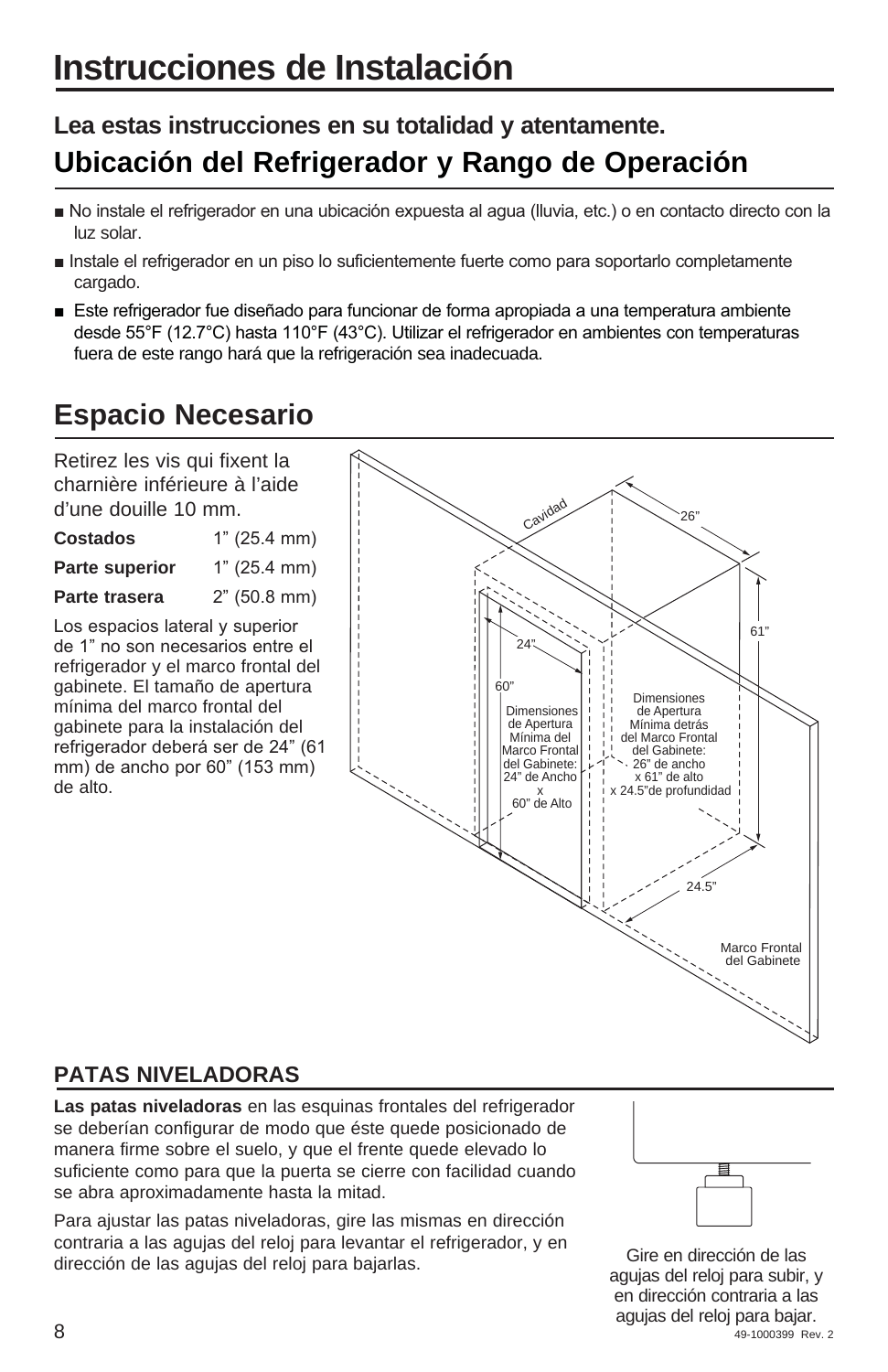## **Apertura Inversa de la Puerta**

**ADVERTENCIA** Siga todos los pasos al invertir la dirección de apertura de la puerta. Si no se siguen estas instrucciones, dejando piezas sin uso o ajustando tornillos en exceso, esto podrá hacer que la puerta se caiga y producir lesiones y daños sobre la propiedad.

#### **Método de apertura de la puerta hacia izquierda/derecha**

Este producto le permite dar vuelta la apertura de la puerta de la izquierda hacia la derecha y al revés. Puede seleccionar su preferencia de apertura de la puerta siguiendo el procedimiento para realizar el cambio.

#### **Herramientas necesarias**

Destornilladores con punta Phillips y plana, llave de trinquete con encastres de 8mm y 10mm.

### **Desarmado**

1. Pegue la puerta del refrigerador y la del congelador con cinta adhesiva en ambos lados para sostenerlas en su lugar.

16

2. Retire la tapa de la bisagra superior usando el destornillador con cabeza Phillips. Luego retire los dos tornillos utilizando la llave de trinquete con un encastre de 10 mm. Quite la bisagra jalándola verticalmente, y guárdela en un lugar seguro. Retire la tapa de la bisagra superior desde el lado opuesto de la parte superior del gabinete.



- 3. Retire la cinta adhesiva de la puerta del congelador, levante la puerta y sáquela. Con cuidado, póngala a un lado.
- 4. Quite los dos tornillos de la bisagra central utilizando una llave de trinquete con un encastre de 8mm. Retire la cinta adhesiva de la puerta del refrigerador, levante la puerta y quite la bisagra superior, consérvelas en un lugar seguro.
- 5. Retire la cinta adhesiva de la puerta del refrigerador, levante la puerta y sáquela. Con cuidado, póngala a un lado.
- 6. Quite los topes de la puerta del refrigerador y puertas del congelador.





7. Inserte los topes de puerta del lado izquierdo (provistos en su embalaje) en el agujero inferior del lado izquierdo de la puerta del refrigerador y en el agujero inferior del lado izquierdo de la puerta del congelador. Ajústelos con los tornillos provistos.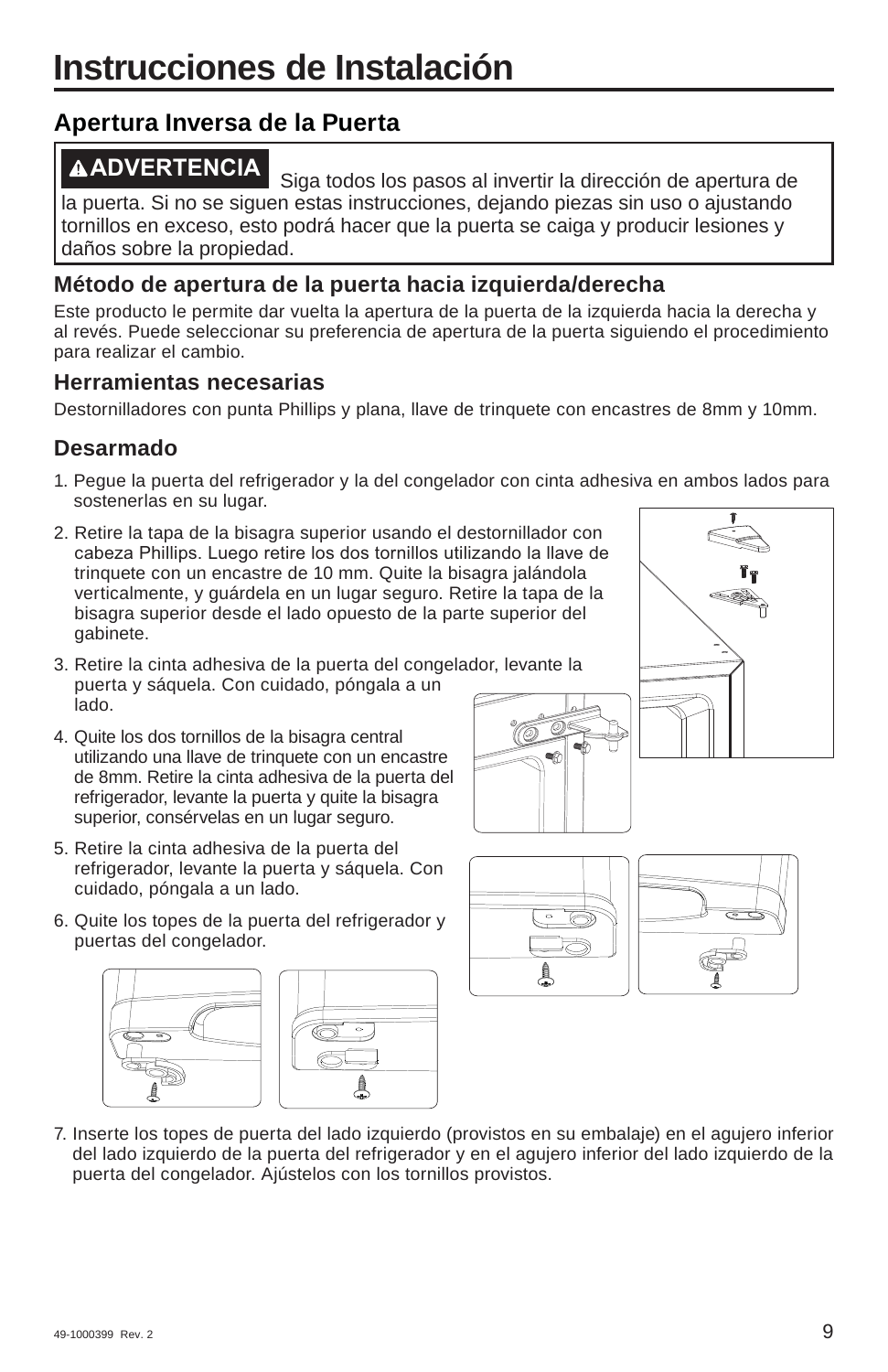# **REINSTALACIÓN**

1. Incline el refrigerador en un ángulo de 45 grados, para tener acceso a la parte frontal inferior.



2. Retire el pie frontal izquierdo y el derecho de la parte inferior.



3. Retire los tornillos que sostienen la bisagra inferior con un encastre de 10 mm.



- 4. Alinee los agujeros de la bisagra inferior con los agujeros correspondientes, del lado opuesto del gabinete. Inserte y ajuste los tornillos. Reinstale ambos pies frontales.
- 5. Para instalar la puerta del refrigerador: alinee el aguiero inferior izquierdo de la puerta del compartimiento del refrigerador sobre el perno de la bisagra inferior. Mueva la puerta hacia adelante para que quede derecha y alineada con la bisagra central. Instale la bisagra central nuevamente, y gire el perno de la bisagra hasta que ingrese completamente en el cuerpo de la puerta. Asegure la misma con los tornillos provistos.

 **NOTA:** Retire los enchufes del marco de la puerta e instale los mismos del otro lado.

6. Para instalar la puerta del freezer: alinee el agujero inferior izquierdo de la puerta con el perno intermedio de la bisagra central. Mueva la puerta hacia adelante para que quede derecha y alineada con el compartimiento del freezer. Coloque la tapa de la bisagra sobre el lado izquierdo de la bisagra superior, alinee los tornillos con el agujero en la parte superior del refrigerador y ajuste con los tornillos provistos. Inserte la tapa de la bisagra superior en los agujeros del gabinete superior de los cuales retiró previamente los 3 tornillos de la bisagra.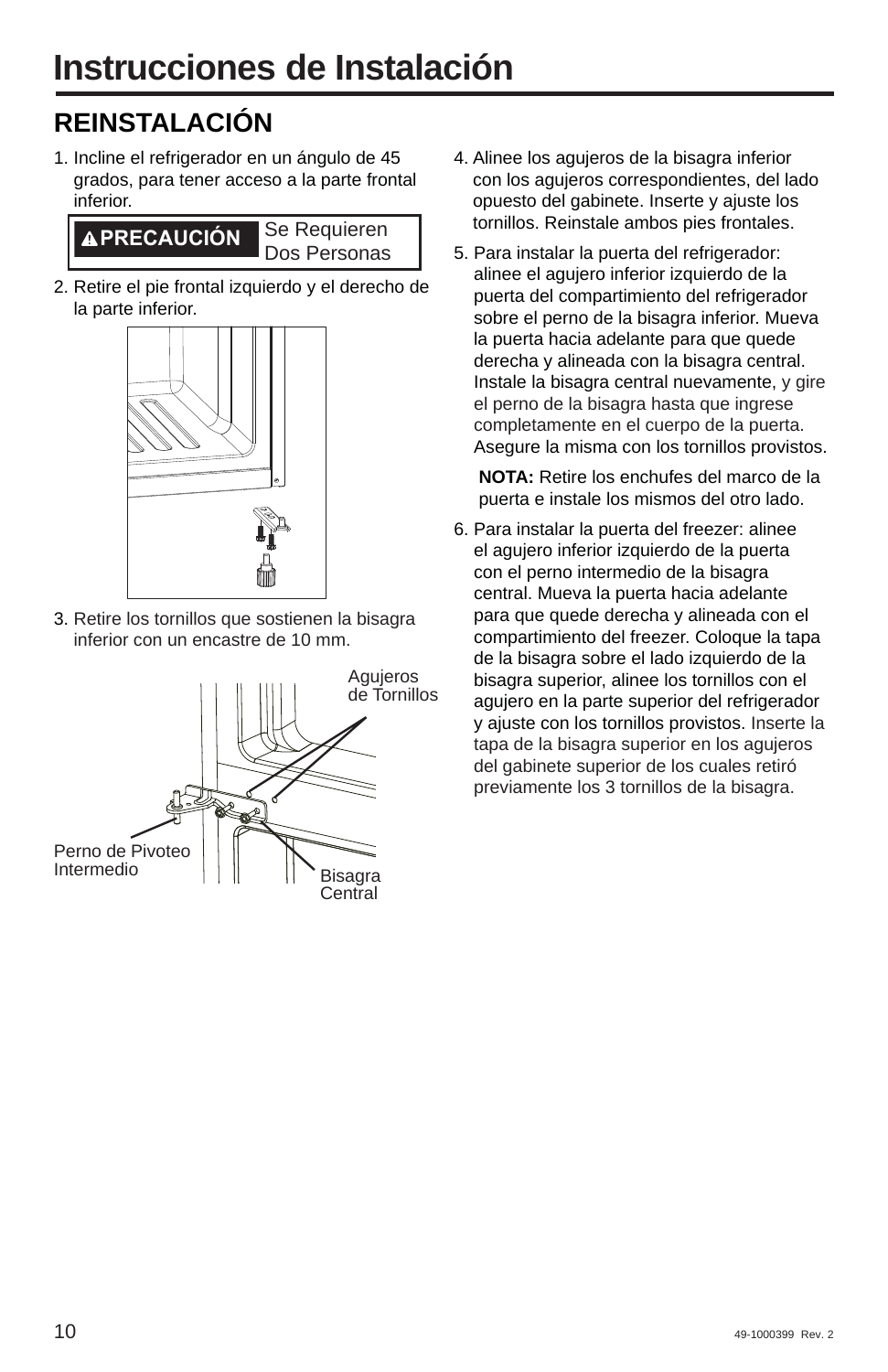### **Soportes de Piso (No provistos)**

# **ADVERTENCIA RIESGO DE PESO EXCESIVO**

Cuente con la ayuda de dos o más personas para mover y posicionar el refrigerador para la instalación del soporte de piso. Si esto no se cumple se podrán producir lesiones en la espalda u otras heridas.

Algunas instalaciones de electrodomésticos RV usan soportes de piso o pared para asegurar el electrodoméstico a los gabinetes adyacentes, a fin de evitar el movimiento durante el transporte del RV. Este refrigerador posee la estructura en la superficie inferior para adherir soportes de piso (no provistos).

• Para instalar soportes de piso al refrigerador, apoye este último sobre su parte trasera y ubique los agujeros de adhesión provistos, como se muestra, sobre el lado inferior del refrigerador.



- Adhiera un soporte a cada lado en estas ubicaciones, usando tornillos para láminas metálicas (no provistos). Se recomienda el uso de tornillos para lámina metálica nº 8-16 x  $\frac{1}{2}$ ".
- Vuelva a colocar el refrigerador en la posición erguida. Espere por lo menos 4 horas para completar las conexiones eléctricas luego de volver a colocar el refrigerador en la posición erguida.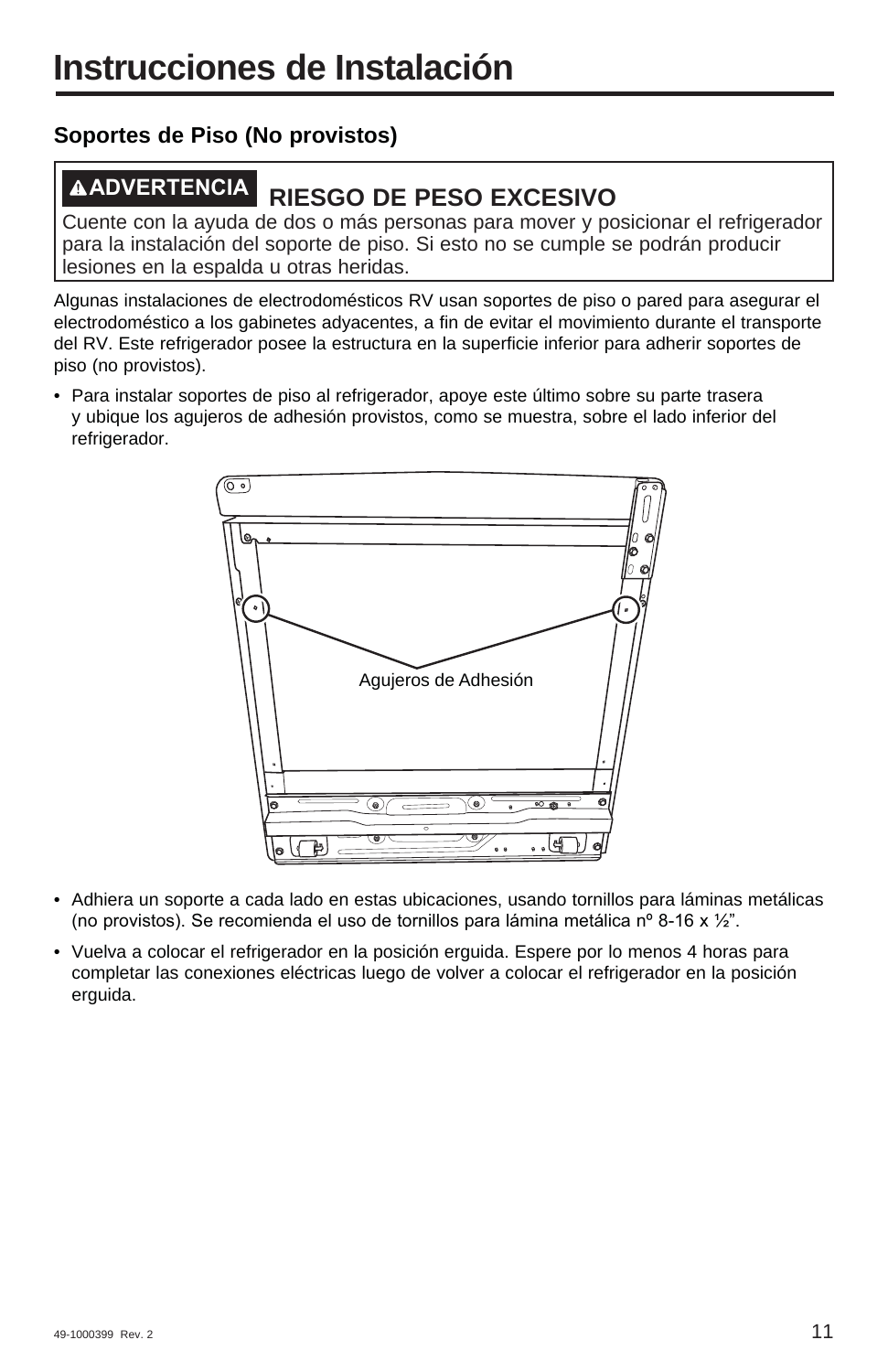### **Conexión Eléctrica**

# **ADVERTENCIA RIESGO DE DESCARGA ELÉCTRICA**

Si no se siguen estas instrucciones se podrá producir a muerte, incendios o descargas eléctricas.

• Extensiones prolongadas de líneas de voltaje de CC combinadas con cableados de calibre pequeño podrán conducir a una caída excesiva del voltaje en la conexión del refrigerador, lo cual reducirá el nivel de enfriamiento del refrigerador, y hará que los cables se sobrecalienten y que esto pueda ocasionar un incendio. Se recomienda el tamaño de cable suministrado más abajo.

| Tamaño del Cable<br>Suministrado | Longitud Máxima de la Tu-<br>bería de Suministro |
|----------------------------------|--------------------------------------------------|
| Calibre del Cable 12             | 15 Pies                                          |
| Cable del Cble 10                | 35 Pies                                          |
| Calibre del Cable 8              | 50 Pies                                          |

- Antes de iniciar la instalación, desconecte la corriente retirando el fusible del circuito del refrigerador o apagando el disyuntor desde el panel de distribución de voltaje de CC.
- Gire la perilla de control hasta la posición OFF (Apagado).
- Ubique y retire los siete tornillos de la tapa de la unidad inferior trasera como se indica, usando un destornillador Phillips.



• Ubique el bloque terminal de la conexión del suministro de corriente, del lado derecho del compartimiento del compresor.

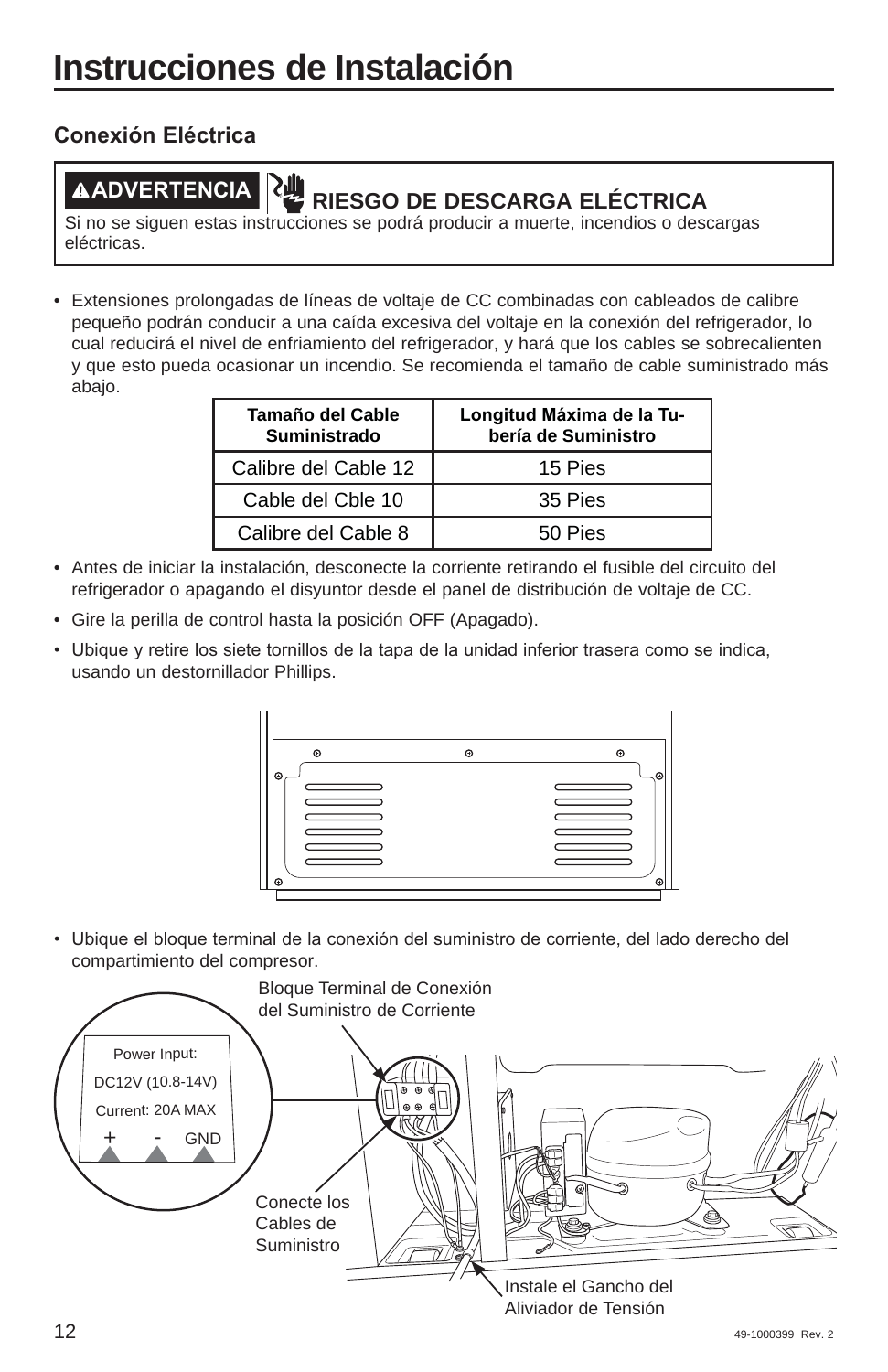## **Conexión Eléctrica (Cont.)**

- Destrabe la tapa de plástico clara del bloque terminal para acceder a los tornillos de la terminal. Afloje los tornillos del lado de suministro de la terminal, del lado más bajo del bloque, con un destornillador Phillips. Adhiera los cables de suministro a la polaridad apropiada y a las terminales a tierra, como se indica en la etiqueta. Conecte el cable positivo a la terminal con la marca +, el cable negativo a la terminal con la marca -, y el cable a tierra a la terminal con la marca GND. Vuelva a ajustar los tornillos del bloque terminal y reemplace la tapa de plástico clara.
- Se deberá instalar un gancho del cableado del aliviador de tensión para los cables suministrados. De la selección de ganchos para cables provistos en la bolsa del Manual del Propietario, seleccione el gancho del tamaño apropiado que sea necesario para ajustar los cables de suministro usados.





- Use el tornillo también provisto en la bolsa del Manual del Propietario para montar el gancho del aliviador de tensión en la ubicación mostrada en el riel inferior del compartimiento del compresor. Los cables deberán estar completamente ajustados una vez que se haya instalado el gancho, sin movimientos ni deslices de los cables dentro del gancho cuando los cables queden estirados.
- Reemplace la tapa de la unidad trasera, dirigiendo los cables de suministro a través de la abertura provista.
- Mueva la unidad hasta su posición final, teniendo cuidado de no rodar sobre ni dañar el cable de suministro de corriente principal.
- Luego de completar la instalación, conecte el electrodoméstico reemplazando el fusible del circuito del refrigerador o encendiendo el disyuntor desde el panel de distribución de voltaje de CC. Gire la perilla de control hasta la posición COLD (Frío).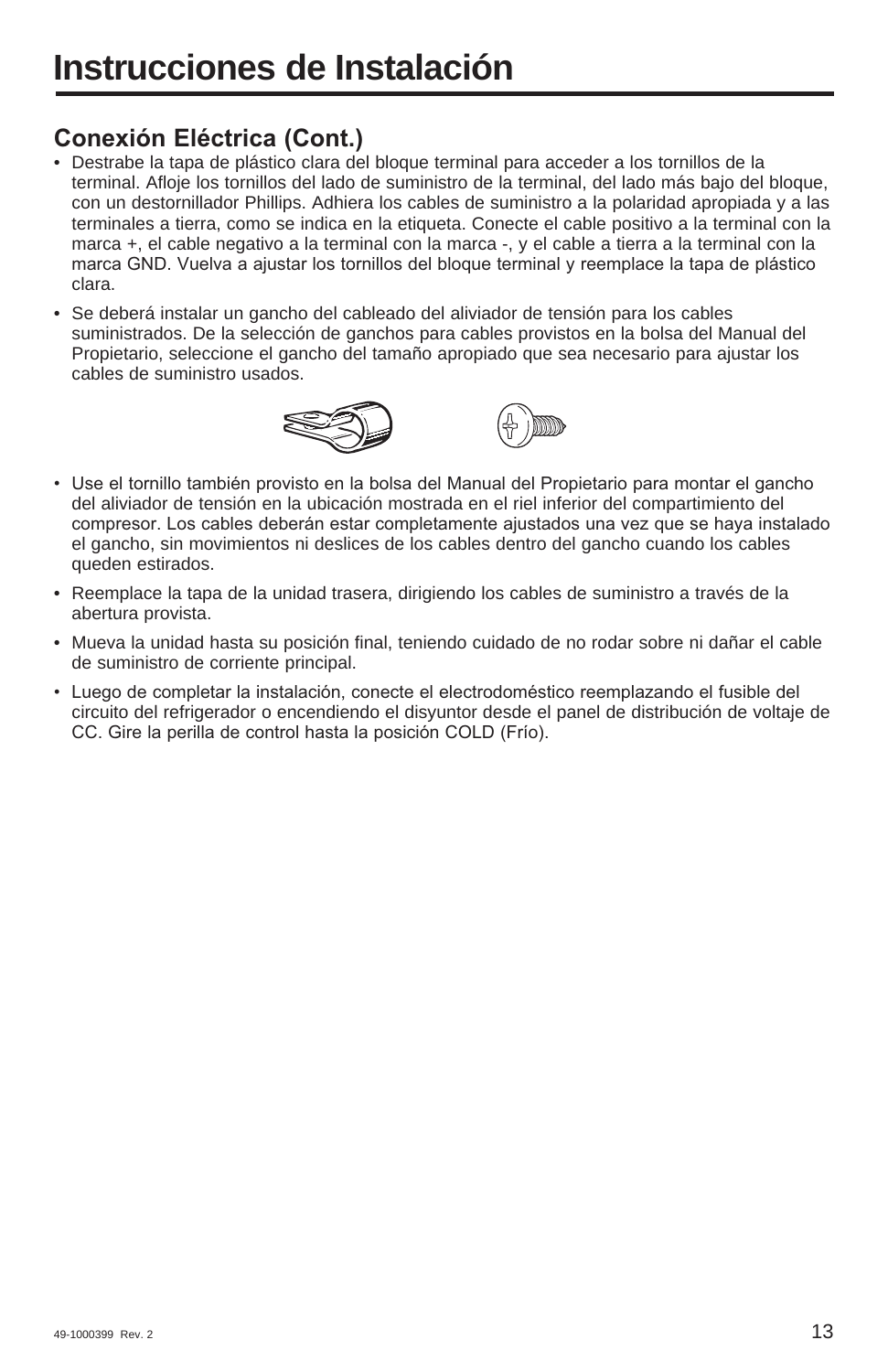# **Antes de Solicitar el Servicio Técnico…**

#### Consejos para la Solución de Problemas

¡Ahorre tiempo y dinero! Primero revise los cuadros que aparecen en las siguientes páginas y es posible que no necesite solicitar reparaciones.

| Problema                                                                                                                        | <b>Causas Posibles</b>                                                                         | Qué Hacer                                                                                                         |
|---------------------------------------------------------------------------------------------------------------------------------|------------------------------------------------------------------------------------------------|-------------------------------------------------------------------------------------------------------------------|
| El refrigerador no<br>funciona                                                                                                  | El control está en la posición OFF<br>(Apagado).                                               | Mueva el control a un ajuste de<br>temperatura.                                                                   |
|                                                                                                                                 | Se quemó el fusible/ el disyuntor<br>está activado                                             | Reemplace el fusible o reinicie el<br>disyuntor.                                                                  |
| Vibración normal o<br>ruidosa (una vibración<br>leve es normal)                                                                 | Las patas niveladoras frontales<br>necesitan ajuste.                                           | Consulte la sección de Patas<br>Niveladoras.                                                                      |
| El motor funciona<br>durante períodos o<br>ciclos largos                                                                        | Es normal cuando el refrigerador<br>es instalado por primera vez.                              | Espere 24 horas hasta que<br>el refrigerador se enfríe<br>completamente.                                          |
|                                                                                                                                 | Sucede con frecuencia cuando se<br>colocan grandes cantidades de<br>comida en el refrigerador. | Esto es normal.                                                                                                   |
|                                                                                                                                 | Se dejó la puerta abierta.                                                                     | Controle que no haya paquetes que<br>impidan que la puerta se cierre.                                             |
|                                                                                                                                 | Clima cálido o apertura frecuente<br>de la puerta.                                             | Esto es normal.                                                                                                   |
|                                                                                                                                 | El control de temperatura está<br>configurado en la posición más<br>fría.                      | Consulte la sección Acerca del<br>Control.                                                                        |
| El refrigerador está<br>demasiado caliente                                                                                      | El control de temperatura no<br>se configuró en un nivel lo<br>suficientemente frío.           | Ver sobre la sección de Controles.                                                                                |
|                                                                                                                                 | Clima cálido o se abre la puerta<br>con frecuencia.                                            | Configure el control de temperatura<br>en un nivel más de frío. Ver sobre la<br>sección de Controles.             |
|                                                                                                                                 | Se dejó la puerta abierta.                                                                     | Controle que no haya paquetes que<br>impidan que la puerta se cierre.                                             |
| El refrigerador tiene olor                                                                                                      | Comidas que transmiten olor al<br>refrigerador.                                                | Las comidas con olores fuertes se<br>deberán cubrir de forma hermética.                                           |
|                                                                                                                                 |                                                                                                | Coloque una caja abierta de<br>bicarbonato de sodio en el<br>refrigerador; reemplace la misma<br>cada tres meses. |
|                                                                                                                                 | Es necesario limpiar la parte<br>interna.                                                      | Consulte la sección de Cuidado y<br>Limpieza.                                                                     |
| Se forma humedad en<br>la parte exterior del<br>refrigerador                                                                    | No es atípico durante períodos<br>con altos niveles de humedad.                                | Seque la superficie.                                                                                              |
| Se acumula humedad<br>dentro (en climas<br>húmedos, el aire lleva<br>humedad al refrigerador<br>cuando la puerta es<br>abierta) | Se abre la puerta de forma<br>muy frecuente o por períodos<br>demasiado largos.                |                                                                                                                   |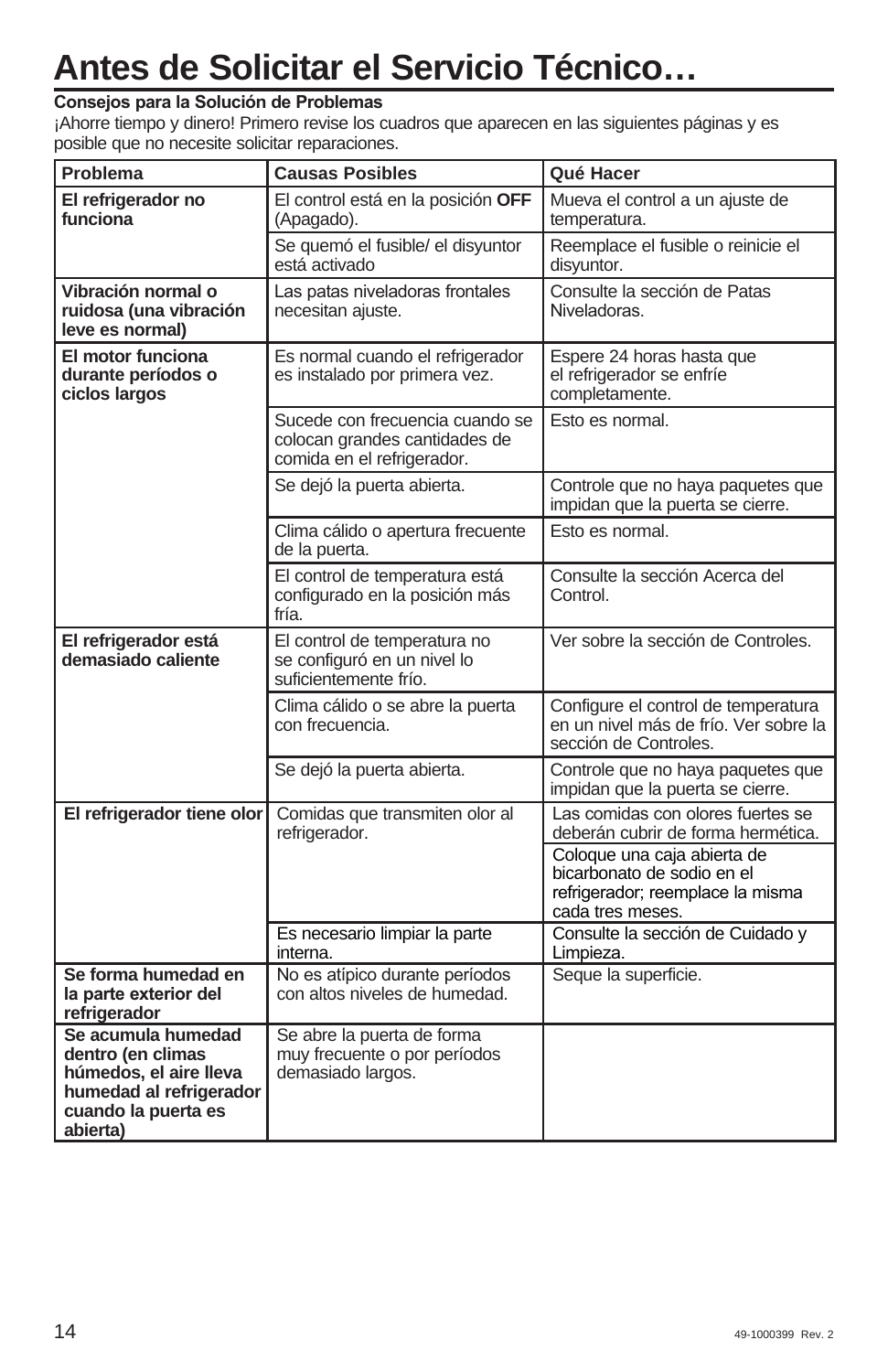# **Garantía Limitada del Refrigerador**

**Para los clientes de EE.UU.** Todos los servicios de garantía los proporcionan nuestros Centros de Reparación de Fábrica o nuestros técnicos Customer Care® autorizados. Para concertar una cita de reparación, en línea, 24 horas al día, visíte nos al **GEAppliances.com**, o llame GE Appliances al 800. GE.CARES (800.432.2737). Cuando llame para solicitar servicio, por favor tenga a mano el número de serie y el número de modelo. **En Canadá,** llame al 800.561.3344

Grape aquí su recibo. Se requiere facilitar prueba de la fecha de compra original para obtener un servicio bajo la garantía.

| Por el período de:      | <b>GE Appliances reemplazará:</b>                                         |
|-------------------------|---------------------------------------------------------------------------|
| Un año                  | Cualquier parte del refrigerador que falle debido a defectos en los       |
| A partir de la fecha    | materiales o en la fabricación. Durante esta garantía limitada de un año, |
| original purchase de la | GE Appliances también proporcionará, sin costo alguno, toda la mano       |
| compra original         | de obra y el servicio relacionado para reemplazar partes defectuosas.     |

#### **Lo que GE Appliances no cubrirá:**

- Viajes del técnico del servicio a su hogar **para enseñarle sobre cómo usar el producto.**
- **n** Instalación, entrega o mantenimiento **inadecuados.**
- **Fallas del producto en caso de abuso, maloridad uso, o uso para propósitos diferentes al original o uso comercial.**
- **Pérdida de alimentos por mal estado.**
- **Reemplazo de fusibles de la casa o reinicio de disyuntores.**
- **P** Daño causado después de la entrega.
- **Reemplazo del cartucho del filtro de aqua, si se incluye, debido a la presión del agua que está fuera del rango de funcionamiento**  específico o debido a exceso de sedimentos **en el suministro de agua.**
- **Reemplazo de bombillas de luz, si se incluyen, o del cartucho del filtro de agua,**

**si se incluye, a diferencia de lo detallado anteriormente.**

- **P** Daños ocasionados sobre el producto **por accidente, incendio, inundaciones o catástrofes naturales.**
- Daños consecuentes o incidentales **causados por posibles defectos de este producto.**
- **Producto no accesible para brindar el servicio requerido.**
- **E** Cualquier daño sobre la terminación deberá **ser informado dentro de las 48 horas luego de la entrega del electrodoméstico.**
- **Productos que no presenten defectos ni estén rotos, o que estén funcionando de acuerdo con lo descrito en el Manual del Propietario.**

**EXCLUSIÓN DE GARANTÍAS IMPLÍCITAS-Su único y exclusivo derecho es la reparación del producto, tal y como se indica en esta Garantía limitada. Cualquier garantía implícita, incluyendo las garantías implícitas de comerciabilidad o adecuación para un fin determinado, están limitadas a un año o el período de tiempo más breve permitido por la ley.**

**Para los clientes de EE.UU.** Esta garantía limitada se extiende al comprador original y a cualquier dueño subsiguiente de productos comprados para uso hogareño dentro de EE.UU. Si el producto está en un área donde no se encuentra disponible un Proveedor Autorizado del Servicio Técnico de GE Appliances, usted será responsable por el costo de un viaje o se podrá requerir que traiga el producto a una ubicación del Servicio Técnico de GE Appliances Autorizado para recibir el servicio. En Alaska, la garantía limitada excluye el costo de envío o llamadas del servicio a su hogar.

Algunos estados no permiten la exclusión o limitación de daños fortuitos o consecuentes. Esta garantía limitada le da derechos legales específicos y es posible que tenga otros derechos legales que varían entre un estado y otro. Para conocer cuáles son sus derechos legales, consulte a la oficina de asuntos del consumidor local o estatal o al Fiscal de su estado.

#### **Garante: GE Appliances,** *a* **Haier** *company* **Louisville, KY 40225**

**Para los clientes de Canadá :** Esta garantía limitada se extiende al comprador original y cualquier comprador posterior de productos comprados en Canadá para uso residencial dentro de Canadá. El servicio a domicilio warrant será proporcionado en las áreas donde está disponible y que se considere razonable por Mabe para ofrecer.

**Mabe Canada Inc., Burlington, ON, L7R 5B6**